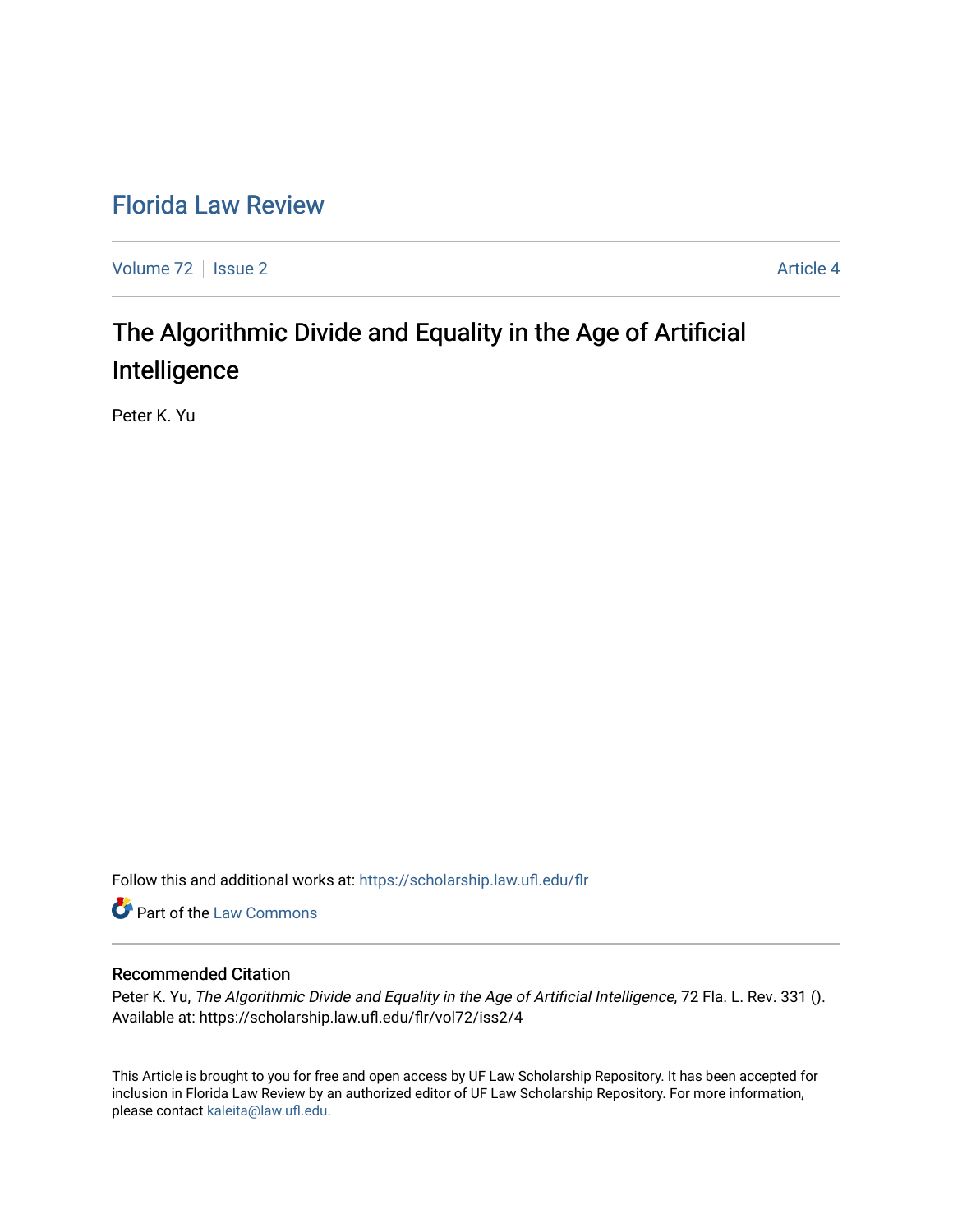## *Peter K. Yu\**

### Abstract

In the age of artificial intelligence, highly sophisticated algorithms have been deployed to provide analysis, detect patterns, optimize solutions, accelerate operations, facilitate self-learning, minimize human errors and biases, and foster improvements in technological products and services. Notwithstanding these tremendous benefits, algorithms and intelligent machines do not provide equal benefits to all. Just as the "digital divide" has separated those with access to the Internet, information technology, and digital content from those without, an emerging and ever-widening "algorithmic divide" now threatens to take away the many political, social, economic, cultural, educational, and career opportunities provided by machine learning and artificial intelligence. Although policy makers, commentators, and the mass media have paid growing attention to algorithmic bias and the shortcomings of machine learning and artificial intelligence, the algorithmic divide has yet to attract much policy and scholarly attention. To fill the lacuna, this Article draws on the digital divide literature to systematically analyze this new inequitable gap between the technology haves and have-nots. Utilizing an analytical framework that the Author developed in the early 2000s, the Article discusses the five attributes of the algorithmic divide: awareness, access, affordability, availability, and adaptability. This Article then turns to three major problems precipitated by an emerging and fast-expanding algorithmic divide: algorithmic deprivation, algorithmic discrimination, and algorithmic distortion. This Article concludes by proposing seven non-exhaustive clusters of remedial actions to help bridge this emerging and ever-widening divide. Combining law, communications policy, ethical principles, institutional mechanisms, and business practices, the Article fashions a holistic response to foster equality in the age of artificial intelligence.

 <sup>\*</sup> Copyright © 2020 Peter K. Yu. Professor of Law, Professor of Communication, and Director, Center for Law and Intellectual Property, Texas A&M University. Earlier versions of this Article were presented at the Inaugural HKU Technology Law Symposium organized by the Law and Technology Centre in the Faculty of Law at the University of Hong Kong, the International Law Weekend 2019 at Fordham University School of Law, the Third Annual IP Leaders Roundtable at UIC John Marshall Law School in Chicago, a presentation for the Intellectual Property Student Association at Florida International University College of Law, the Third Annual Scholarship Retreat at Texas A&M University School of Law, and the Faculty Workshop at the University of Kansas School of Law. I am grateful to Anne Cheung, Daryl Lim, Lumen Mulligan, Janewa Osei-Tutu, Uma Outka, and Sun Haochen for their kind invitations and the event participants for their valuable comments and suggestions.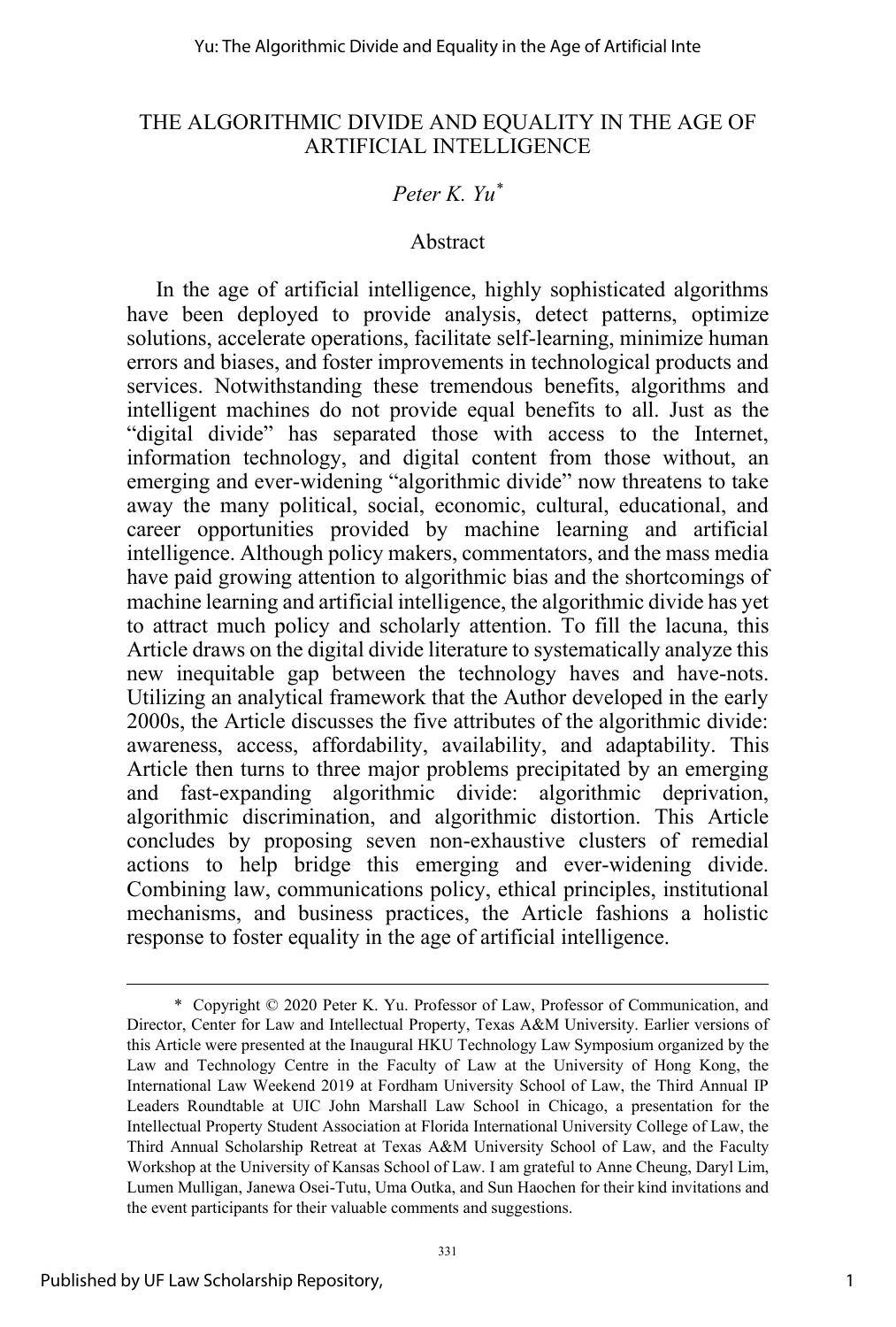| 332  | <b>FLORIDA LAW REVIEW</b> | [Vol. 72 |
|------|---------------------------|----------|
|      |                           | .332     |
| L    |                           |          |
|      | $\mathsf{A}$              |          |
|      | $\mathbf{B}$              |          |
|      | C.                        |          |
|      | D.                        |          |
|      | Е.                        |          |
| II.  |                           |          |
|      | $A_{\cdot}$               |          |
|      | <b>B</b> .                |          |
|      | C.                        |          |
| III. |                           |          |
|      | $\mathsf{A}$              |          |
|      | $\mathbf{B}$              |          |
|      | $\mathcal{C}$             |          |
|      | D.                        |          |
|      | E.                        |          |
|      | F.                        |          |
|      | G.                        |          |
|      |                           | 388      |

### **INTRODUCTION**

In the age of artificial intelligence (AI), highly sophisticated algorithms<sup>1</sup> have been deployed to provide analysis, detect patterns, optimize solutions, accelerate operations, facilitate self-learning, minimize human errors and biases, and foster improvements in

 1. As the U.S. Public Policy Council of the Association for Computing Machinery explained:

An algorithm is a self-contained step-by-step set of operations that computers and other "smart" devices carry out to perform calculation, data processing, and automated reasoning tasks. Increasingly, algorithms implement institutional decision-making based on analytics, which involves the discovery, interpretation, and communication of meaningful patterns in data. Especially valuable in areas rich with recorded information, analytics relies on the simultaneous application of statistics, computer programming, and operations research to quantify performance.

ASS'N FOR COMPUTING MACH. U.S. PUB. POLICY COUNCIL, STATEMENT ON ALGORITHMIC TRANSPARENCY AND ACCOUNTABILITY 1 (2017) [hereinafter ACM STATEMENT], https://www.acm .org/binaries/content/assets/public-policy/2017\_usacm\_statement\_algorithms.pdf [https://perma .cc/8DK3-ZHMY].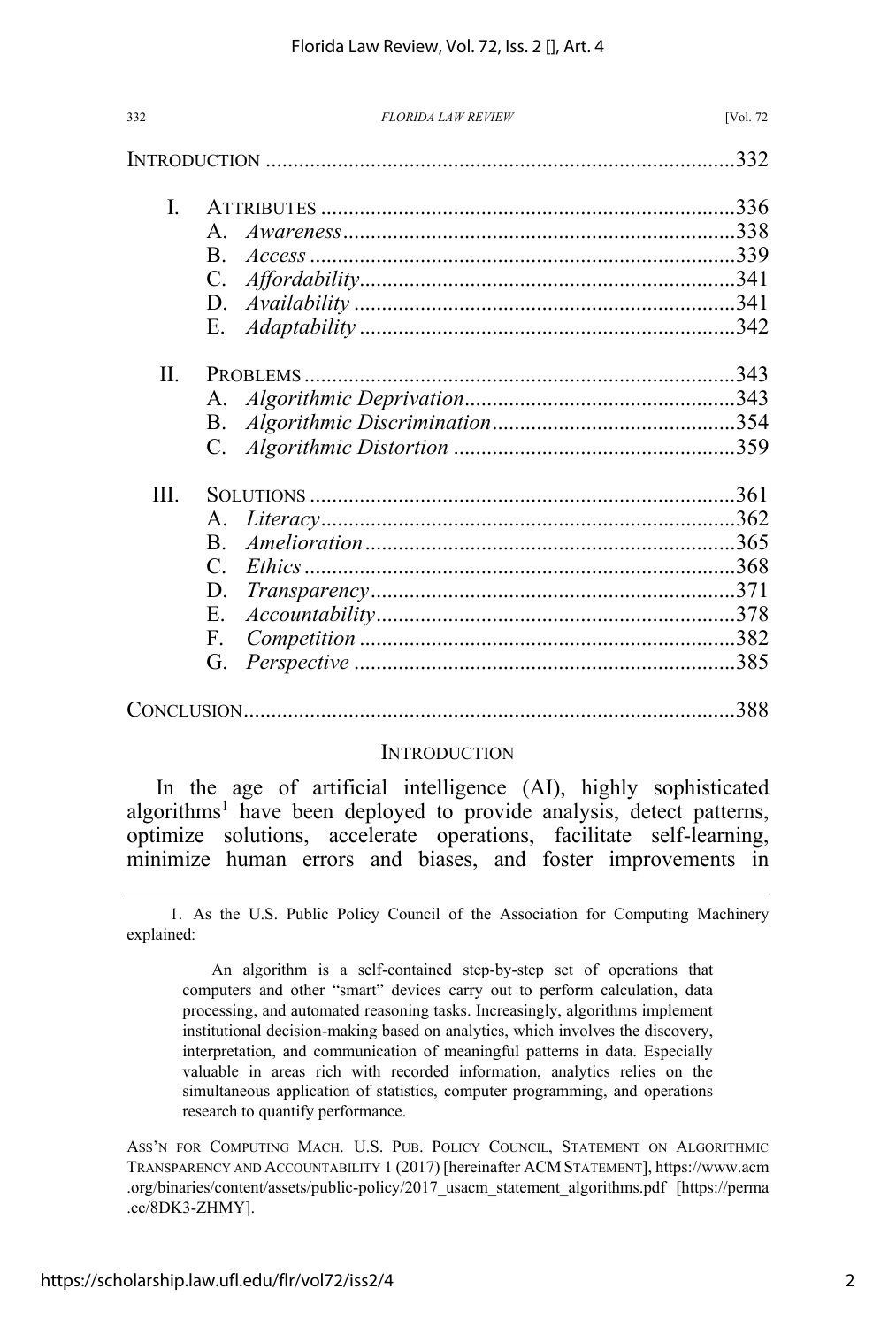technological products and services.<sup>2</sup> As Pedro Domingos observed in the opening of his best-selling book, *The Master Algorithm*:

You may not know it, but machine learning is all around you. When you type a query into a search engine, it's how the engine figures out which results to show you (and which ads, as well). When you read your e-mail, you don't see most of the spam, because machine learning filtered it out. Go to Amazon.com to buy a book or Netflix to watch a video, and a machine-learning system helpfully recommends some you might like. Facebook uses machine learning to decide which updates to show you, and Twitter does the same for tweets. Whenever you use a computer, chances are machine learning is involved somewhere.<sup>3</sup>

Indeed, without the enhancements that algorithms provide, machines will not be able to acquire the "intelligence" needed to effectively function in today's fast-evolving technological environment.<sup>4</sup>

Despite the tremendous promise of machine learning and artificial intelligence, algorithms and intelligent machines do not provide equal

 <sup>2.</sup> *See id.* ("Computer algorithms are [now] widely employed throughout our economy and society to make decisions that have far-reaching impacts, including their applications for education, access to credit, healthcare, and employment."); VIRGINIA EUBANKS, AUTOMATING INEQUALITY: HOW HIGH-TECH TOOLS PROFILE, POLICE, AND PUNISH THE POOR 9 (2017) ("Digital tracking and decision-making systems have become routine in policing, political forecasting, marketing, credit reporting, criminal sentencing, business management, finance, and the administration of public programs."); NAT'L SCI. & TECH. COUNCIL, THE NATIONAL ARTIFICIAL INTELLIGENCE RESEARCH AND DEVELOPMENT STRATEGIC PLAN 3 (2016), https://www.nitrd. gov/pubs/national\_ai\_rd\_strategic\_plan.pdf [https://perma.cc/5N4S-VHW4] ("Artificial intelligence . . . is a transformative technology that holds promise for tremendous societal and economic benefit. AI has the potential to revolutionize how we live, work, learn, discover, and communicate."); Sonia K. Katyal, *Private Accountability in the Age of Artificial Intelligence*, 66 UCLA L. REV. 54, 56 (2019) ("Today, algorithms determine the optimal way to produce and ship goods, the prices we pay for those goods, the money we can borrow, the people who teach our children, and the books and articles we read—reducing each activity to an actuarial risk or score."). *See generally* Tarleton Gillespie, *The Relevance of Algorithms*, *in* MEDIA TECHNOLOGIES: ESSAYS ON COMMUNICATION, MATERIALITY, AND SOCIETY 167 (Tarleton Gillespie et al. eds., 2014) (providing an excellent discussion of the role of algorithms in producing and certifying publicly relevant information). For discussions of the transformation provided by the deployment of algorithms, see generally PEDRO DOMINGOS, THE MASTER ALGORITHM: HOW THE QUEST FOR THE ULTIMATE LEARNING MACHINE WILL REMAKE OUR WORLD (2015); CHRISTOPHER STEINER, AUTOMATE THIS: HOW ALGORITHMS CAME TO RULE OUR WORLD (2012).

 <sup>3.</sup> DOMINGOS, *supra* note 2, at xi.

 <sup>4.</sup> *See* Cary Coglianese & David Lehr, *Regulating by Robot: Administrative Decision Making in the Machine-Learning Era*, 105 GEO. L.J. 1147, 1149 (2017) ("Many products and services, including email spam filters, medical diagnoses, product marketing, and self-driving cars, . . . depend on machine-learning algorithms and their ability to deliver astonishing forecasting power and speed." (footnotes omitted)).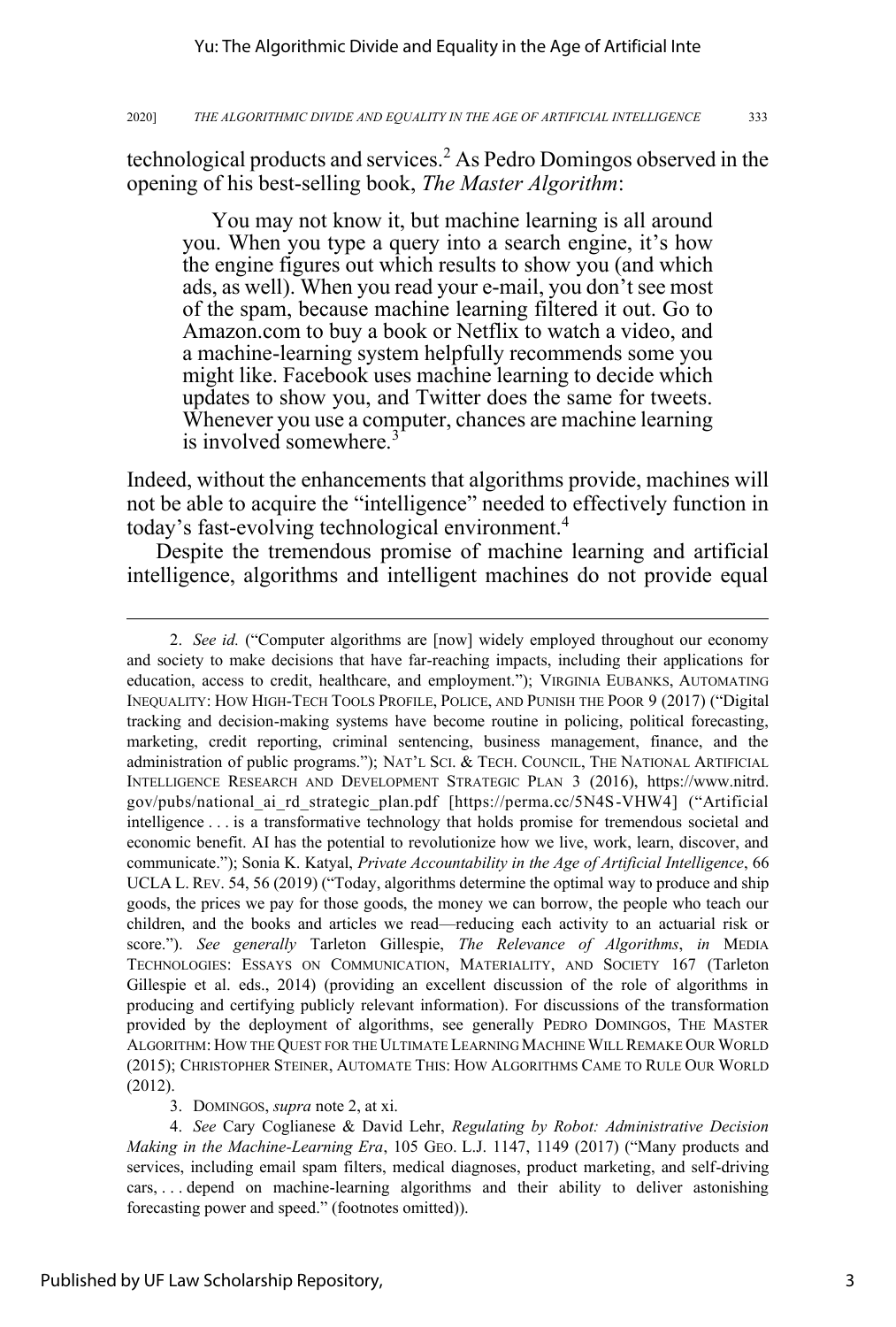benefits to all<sup>5</sup>—or, for that matter, all countries across the world.<sup>6</sup> Just as the "digital divide" has separated those with access to the Internet, information technology, and digital content from those without,<sup>7</sup> an emerging and ever-widening "algorithmic divide" now prevents a large segment of the population—in both developed and developing countries—from enjoying access to machine learning and artificial intelligence. Without such access, those who are on the unfortunate side of the divide will miss out on the many political, social, economic, cultural, educational, and career opportunities provided by machine learning and artificial intelligence. Even worse, the lack of access to these technologies will trigger a vicious cycle in which the technology rich will get richer and the gap between the have and have-nots will widen even further.<sup>8</sup>

Although policy makers, commentators, and the mass media have paid growing attention to algorithmic bias<sup>9</sup> and the shortcomings of machine learning and artificial intelligence, the algorithmic divide has yet

According to the simulation, economies with higher readiness to benefit from AI may achieve absorption levels about 11 percentage points higher than those of slow adopters by 2023, and this gap looks set to widen to about 23 percentage points by 2030. This indicates that like the digital divide, an AI divide may emerge between advanced and developing economies.

INT'L TELECOMM. UNION, ASSESSING THE ECONOMIC IMPACT OF ARTIFICIAL INTELLIGENCE 32 (2018); *see also* GREGG ALLEN & TANIEL CHAN, ARTIFICIAL INTELLIGENCE AND NATIONAL SECURITY 40–41 (2017) (discussing how "[a] country with a significant advantage in AI-based intelligence analysis achieves decisive strategic advantage decision-making and shaping"); JACQUES BUGHIN ET AL., MCKINSEY GLOB. INST., NOTES FROM THE AI FRONTIER MODELING THE IMPACT OF AI ON THE WORLD ECONOMY 1 (2018) ("Those that establish themselves as AI leaders (mostly developed economies) could capture an additional 20 to 25 percent in economic benefits compared with today, while emerging economies may capture only half their upside."); LEE KAI-FU, AI SUPERPOWERS: CHINA, SILICON VALLEY, AND THE NEW WORLD ORDER 169 (2018) (expressing concern about the fast-growing "divide between the AI haves and have-nots"); William J. Magnuson, *Artificial Financial Intelligence*, 9 HARV. BUS. L. REV. (forthcoming 2020) (manuscript at 24), https://ssrn.com/abstract=3403712 [https://perma.cc/26R9-NVE4] (noting the worry about the benefits that artificial intelligence has provided to "actors that have the scientific know-how, research budgets, and access to information that are necessary to develop artificial intelligence systems").

 7. *See generally* Peter K. Yu, *Bridging the Digital Divide: Equality in the Information Age*, 20 CARDOZO ARTS & ENT. L.J. 1 (2002) (discussing the digital divide).

 8. *See* Ralph Hamann, *Developing Countries Need to Wake Up to the Risks of New Technologies*, CONVERSATION (Jan. 4, 2018, 2:06 AM), https://theconversation.com/developingcountries-need-to-wake-up-to-the-risks-of-new-technologies-87213 [https://perma.cc/YE9H-DPFD] ("Elites within these countries will be more likely to make use of AI and other new technologies. This will further increase returns to capital widening the gap between elites' productive capacity and that of everyone else.").

9. *See* discussion *infra* Section II.B (discussing algorithmic biases).

 <sup>5.</sup> *See* discussion *infra* Section II.A (discussing algorithmic deprivation).

 <sup>6.</sup> As the International Telecommunication Union noted in an issue paper: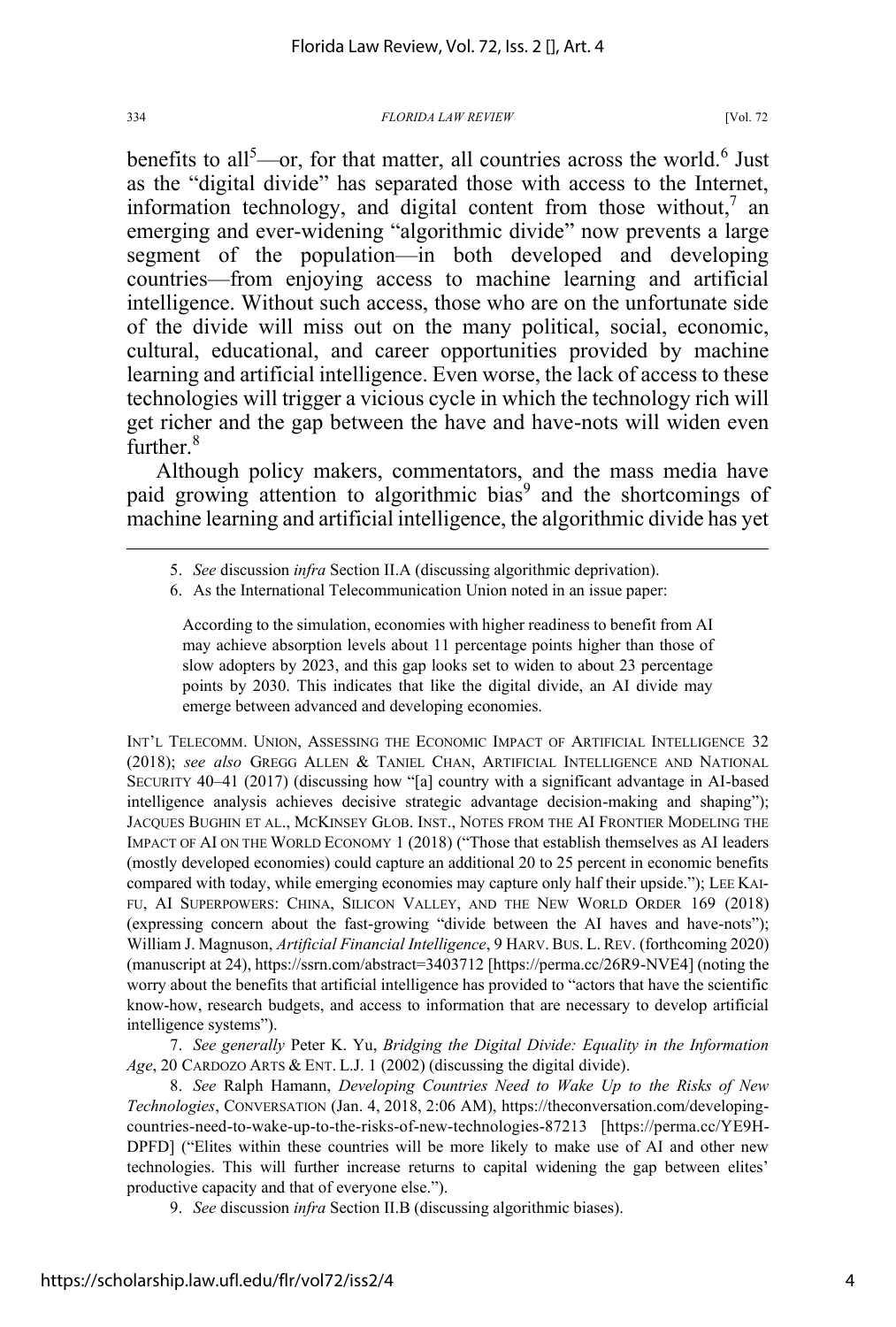to attract much policy and scholarly attention.<sup>10</sup> To fill this lacuna, Part I draws on the digital divide literature to systematically analyze this new inequitable gap between the technology haves and have-nots. Utilizing an analytical framework that the Author developed in the early  $2000s$ ,<sup>11</sup> this Part discusses the five attributes of the algorithmic divide: (1) awareness; (2) access; (3) affordability; (4) availability; and (5) adaptability.

Part II turns to three major problems precipitated by an emerging and fast-expanding algorithmic divide: (1) algorithmic deprivation; (2) algorithmic discrimination; and (3) algorithmic distortion. While the first two problems affect primarily those on the unfortunate side of the divide, the last problem impacts individuals on both sides. Taken together, all of these problems show that the algorithmic divide has posed challenges not only to the poor, the disadvantaged, and the vulnerable, but to virtually everybody in what Jack Balkin has called an "Algorithmic Society."<sup>12</sup>

This AI divide transcends geographic, socio-economic, gender, and race boundaries. The infrastructure required for the development of AI applications restricts this activity, for the most part, to locales with sufficient computing power, access to (or resources to collect) relevant data, and the requisite AI skills. The geography of the participation gap is perhaps best illustrated by the relative dominance of a few countries (and a few large tech companies) in the development of AI.

MATTHEW L. SMITH & SUJAYA NEUPANE, INT'L DEV. RESEARCH CTR., ARTIFICIAL INTELLIGENCE AND HUMAN DEVELOPMENT: TOWARD A RESEARCH AGENDA 58 (2018), https://www.idrc.ca/ sites/default/files/ai\_en.pdf [https://perma.cc/MB96-R6V5].

11. *See* Yu, *supra* note 7, at 8–16 (providing the framework).

12. Jack M. Balkin, *2016 Sidley Austin Distinguished Lecture on Big Data Law and Policy: The Three Laws of Robotics in the Age of Big Data*, 78 OHIO ST. L.J. 1217, 1219 (2017) (defining "Algorithmic Society" as "a society organized around social and economic decision-making by

<sup>10.</sup> Most of the discussions in this area are found in popular media. *See, e.g.*, Jacques Bughin & James Manyika, *Technology Convergence and AI Divides: A Simulation Appraisal*, VOX (Sept. 7, 2018), https://voxeu.org/article/technology-convergence-and-ai-divides [https:// perma.cc/5RN6-42WC] (discussing three levels of the artificial intelligence divide: "individuals (workers), companies, and countries" (emphasis omitted)); Cosette Jarrett, *AI Could Be Driving a New Digital Divide*, VENTUREBEAT (Oct. 5, 2017, 2:10 PM), https://venturebeat.com/2017/ 10/05/ai-could-be-driving-a-new-digital-divide/ [https://perma.cc/TLR2-RVCV] (discussing the corporate artificial intelligence divide); Vyacheslav Polonski, *AI Trust and AI Fears: A Media Debate That Could Divide Society*, MEDIUM (Jan. 9, 2018), https://medium.com/@drpolonski/aitrust-and-ai-fears-a-media-debate-that-could-divide-society-52e16a74c979 [https://perma.cc/ L3Y9-R3CE] (discussing the divide between those who trust artificial intelligence and those who do not); Anjana Susarla, *The New Digital Divide Is Between People Who Opt Out of Algorithms and People Who Don't*, CONVERSATION (Apr. 17, 2019, 6:54 AM), https://theconversation.com/ the-new-digital-divide-is-between-people-who-opt-out-of-algorithms-and-people-who-dont-114 719 [https://perma.cc/PH84-V2BP] (discussing the digital divide between those who opt out of algorithms and those who do not). A rare exception is a white paper released by the International Development Research Centre: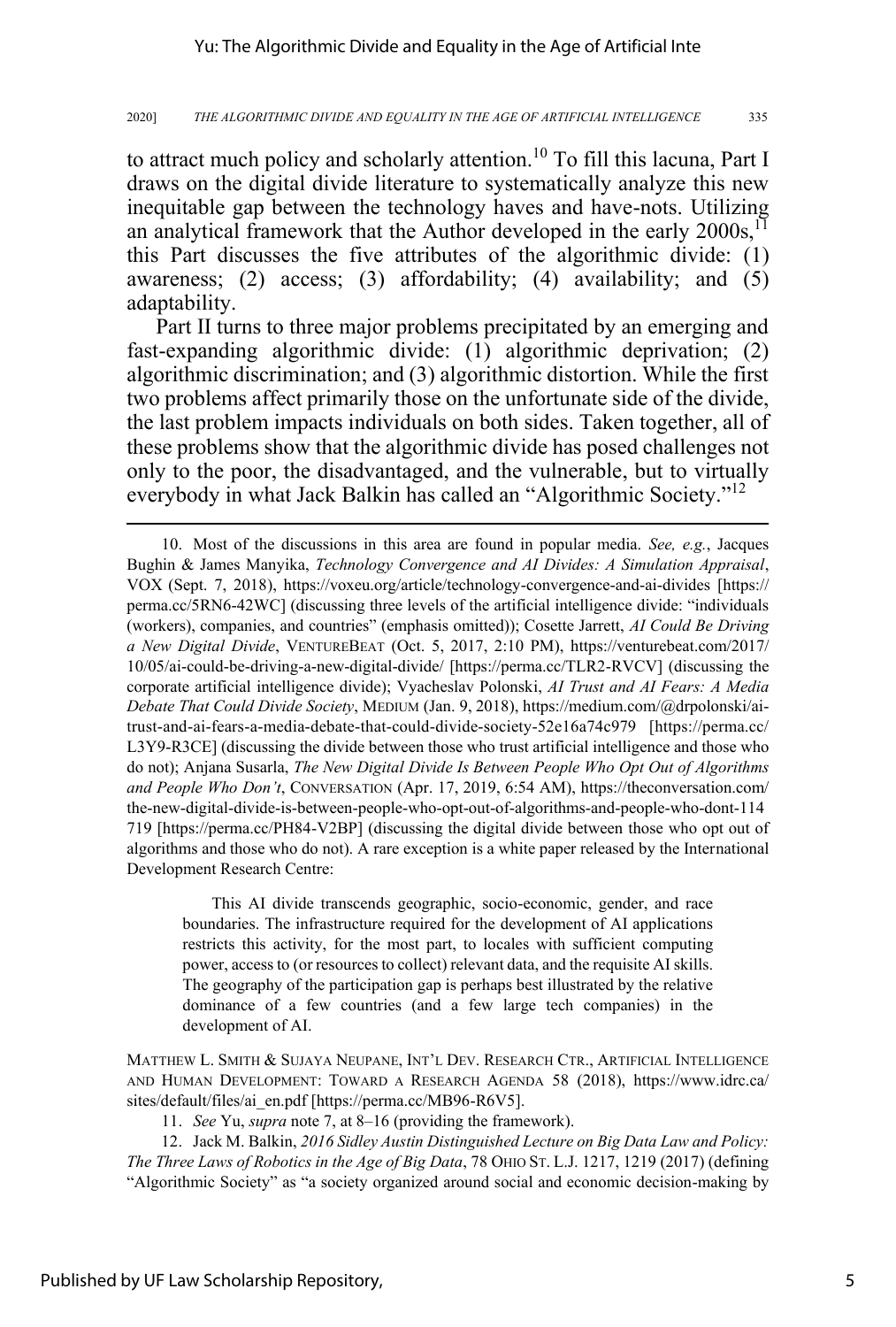Part III proposes seven non-exhaustive clusters of remedial actions to help bridge this emerging and ever-widening divide. To fashion a holistic response to address the three problems identified earlier and taking note of the "multidimensional phenomenon" generated by the algorithmic  $divide<sup>13</sup>$ , this Part outlines solutions that combine law, communications policy, ethical principles, institutional mechanisms, and business practices. <sup>14</sup> While it will not be easy to bridge this divide, these solutions strive to ensure greater access to machine learning and artificial intelligence and, in turn, equality in the age of artificial intelligence.

### I. ATTRIBUTES

Although the algorithmic divide has not yet garnered much policy and scholarly attention, those commentators who have studied this divide have remarked on the strong resemblance between this new inequitable gap and the earlier digital divide.15 The latter began attracting considerable interest and attention two and a half decades ago.<sup>16</sup> From the mid-1990s to the early 2000s, the Clinton Administration released four

algorithms, robots, and AI agents, who not only make the decisions but also, in some cases, carry them out"). Aneesh Aneesh would go further to describe an algorithm-pervasive society as an "algocracy." A. ANEESH, VIRTUAL MIGRATION: THE PROGRAMMING OF GLOBALIZATION 5 (2006) (defining "algocracy" as the "rule of the algorithm[] or [the] rule of the code" and noting that such governance structure is "the key difference between the current and previous rounds of global integration"). *See generally* Coglianese & Lehr, *supra* note 4 (discussing whether the use of machine-learning algorithms, robotic decision tools, and artificial intelligence by government agencies can pass muster under core administrative and constitutional law doctrines).

<sup>13.</sup> *Cf.* PIPPA NORRIS, DIGITAL DIVIDE: CIVIC ENGAGEMENT, INFORMATION POVERTY, AND THE INTERNET WORLDWIDE 4 (2001) (calling for "the concept of the digital divide [to be] understood as a multidimensional phenomenon encompassing three distinct aspects"—namely the "global divide," the "social divide," and the "democratic divide"); JAN A.G.M. VAN DIJK, THE DEEPENING DIVIDE: INEQUALITY IN THE INFORMATION SOCIETY 3 (2005) (conceiving of the digital divide "as a social and political problem, not a technological one").

<sup>14.</sup> *See* INST. ELEC. & ELEC. ENG'RS, ETHICALLY ALIGNED DESIGN: A VISION FOR PRIORITIZING HUMAN WELL-BEING WITH AUTONOMOUS AND INTELLIGENT SYSTEMS 58 (2017), https://standards.ieee.org/content/dam/ieee-standards/standards/web/documents/other/ead\_v2.pdf [https://perma.cc/389L-CKSW] (noting the need for "meaningful interdisciplinary collaboration" between engineers and designers of autonomous and intelligent systems, on the one hand, and "ethicists, legal scholars, and social scientists, both in academia and industry," on the other).

<sup>15.</sup> *See* sources cited *supra* note 10 (collecting sources that refer to the algorithmic or artificial intelligence divide as the "new digital divide").

<sup>16.</sup> *See* VAN DIJK, *supra* note 13, at 1 ("At the end of the 1990s, the issue of the so-called digital divide was suddenly put on the agenda of public, political, and scholarly debate, starting in the United States and spreading to Europe and the rest of the world."); JAN VAN DIJK, THE DIGITAL DIVIDE 1 (2020) ("In the year 2020 both the concept of and the research into the digital divide will be twenty-five years old. In 1995 the term 'digital divide' was first used in a number of newspapers in the United States.").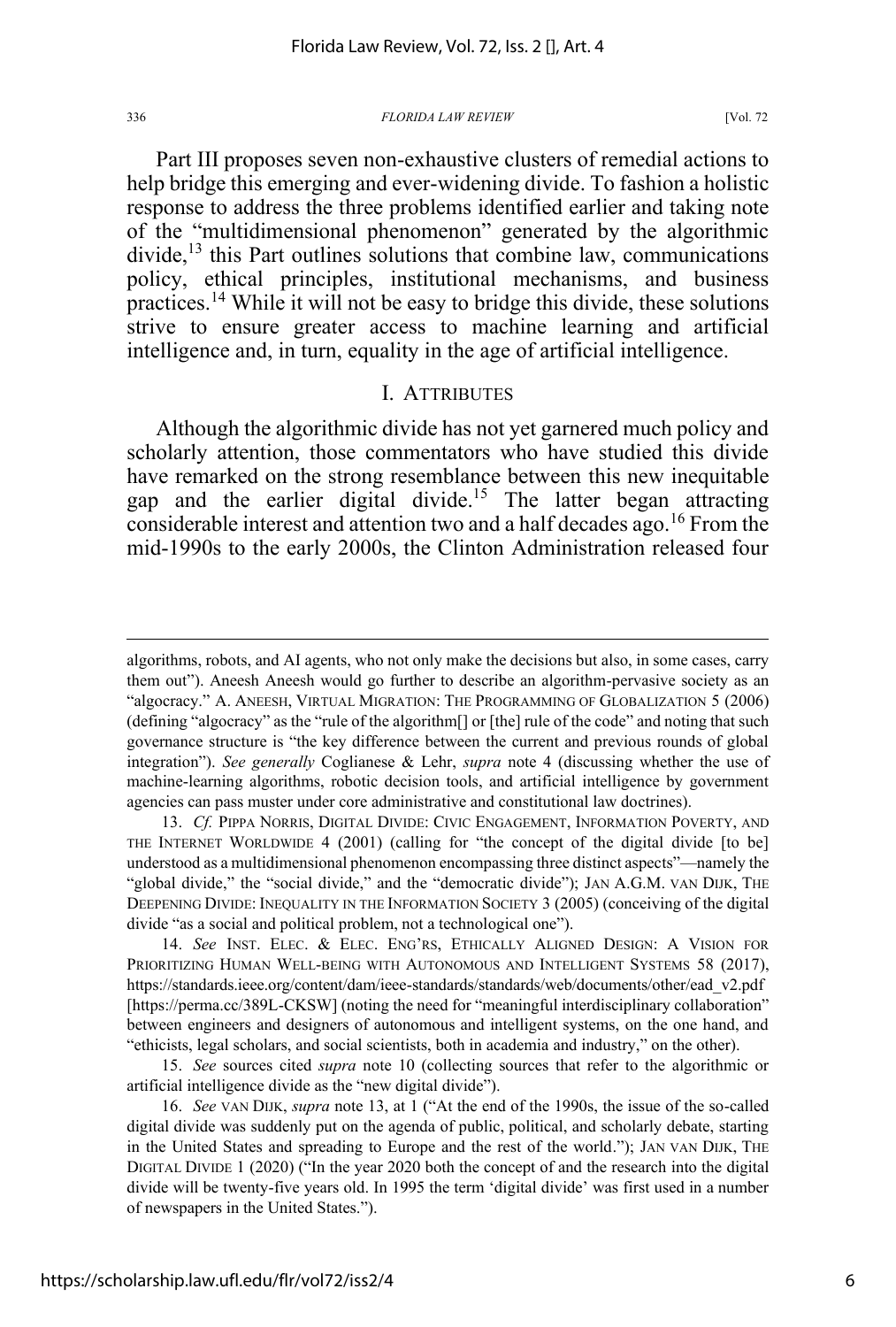detailed surveys in a series entitled *Falling Through the Net*. <sup>17</sup> Since then, book-length treatments of the digital divide have been published.<sup>18</sup> Two U.S. law reviews have also organized symposia to explore the topic.<sup>19</sup> While issues relating to the digital divide no longer attract as much attention as they used to, they remain relevant in the public policy debate and come back from time to time, especially around presidential elections.<sup>20</sup>

In the past few years, commentators have begun to pay greater attention to the algorithmic or artificial intelligence divide.<sup>21</sup> Some commentators have recently referred to this divide as the "new digital divide," noting the parallels between this inequitable gap and the earlier

18. *See, e.g.*, RANETA LAWSON MACK, THE DIGITAL DIVIDE: STANDING AT THE INTERSECTION OF RACE & TECHNOLOGY (2001); NORRIS, *supra* note 13; ANNE PEACOCK, HUMAN RIGHTS AND THE DIGITAL DIVIDE (2019); MASSIMO RAGNEDDA, THE THIRD DIGITAL DIVIDE: A WEBERIAN APPROACH TO DIGITAL INEQUALITIES (2017); THE DIGITAL DIVIDE: FACING A CRISIS OR CREATING A MYTH? (Benjamin M. Compaine ed., 2001); THE DIGITAL DIVIDE: THE INTERNET AND SOCIAL INEQUALITY IN INTERNATIONAL PERSPECTIVE (Massimo Ragnedda & Glenn W. Muschert eds., 2013); THEORIZING DIGITAL DIVIDES (Massimo Ragnedda & Glenn W. Muschert eds., 2018); VAN DIJK, *supra* note 13; VAN DIJK, *supra* note 16; MARK WARSCHAUER, TECHNOLOGY AND SOCIAL INCLUSION: RETHINKING THE DIGITAL DIVIDE (2003).

19. Symposium, *Bridging the Digital Divide: Equality in the Information Age*, 20 CARDOZO ARTS & ENT. L.J. 1 (2002); Symposium, *Digital Divide, Digital Opportunities*, 24 HASTINGS COMM. & ENT. L.J. 449 (2002).

20. *See, e.g.*, John Hendel, *Democrats Torch Trump Failures on Rural Digital Divide*, POLITICO (Aug. 17, 2019, 6:37 AM), https://www.politico.com/story/2019/08/17/rural-digitaldivide-democratic-candidates-1655290 [https://perma.cc/Z32S-YDMJ] ("Several presidential candidates including Joe Biden, Elizabeth Warren and Pete Buttigieg have rolled out proposals for tens of billions in new federal dollars to bring fast broadband service to rural America, with Warren's \$85 billion plan leading the spending pack.").

21. *See* sources cited *supra* note 10 (collecting sources that discuss the algorithmic or artificial intelligence divide).

<sup>17.</sup> In chronological order, these four surveys were as follows: NAT'L TELECOMMS. & INFO. ADMIN., U.S. DEP'T OF COMMERCE, FALLING THROUGH THE NET: A SURVEY OF THE "HAVE NOTS" IN RURAL AND URBAN AMERICA (1995), https://files.eric.ed.gov/fulltext/ED399126.pdf [https:// perma.cc/2HXV-KE2S]; NAT'L TELECOMMS. & INFO. ADMIN., U.S. DEP'T OF COMMERCE, FALLING THROUGH THE NET II: NEW DATA ON THE DIGITAL DIVIDE (1998), https://www.ntia. doc.gov/files/ntia/publications/falling-through-net-ii.pdf [https://perma.cc/M3MK-X8LQ]; NAT'L TELECOMMS. & INFO. ADMIN., U.S. DEP'T OF COMMERCE, FALLING THROUGH THE NET: DEFINING THE DIGITAL DIVIDE (1999), https://www.ntia.doc.gov/legacy/ntiahome/fttn99/ FTTN.pdf [https://perma.cc/9ZGE-YMEE]; NAT'L TELECOMMS. & INFO. ADMIN., U.S. DEP'T OF COMMERCE, FALLING THROUGH THE NET: TOWARD DIGITAL INCLUSION (2000) [hereinafter FALLING THROUGH THE NET IV], https://www.ntia.doc.gov/files/ntia/publications/fttn00.pdf [https://perma.cc/Y622-JUZY]. Upon the arrival of the George W. Bush Administration, the digital divide was no longer a key governmental concern. Instead of *Falling Through the Net*, the survey became *A Nation Online*. *See* NAT'L TELECOMMS. & INFO. ADMIN., U.S. DEP'T OF COMMERCE, A NATION ONLINE: HOW AMERICANS ARE EXPANDING THEIR USE OF THE INTERNET (2002); *see also* Yu, *supra* note 7, at 33–35 (noting the comparison made by Federal Communications Commission Chairman Michael Powell of the digital divide to the "Mercedes Divide").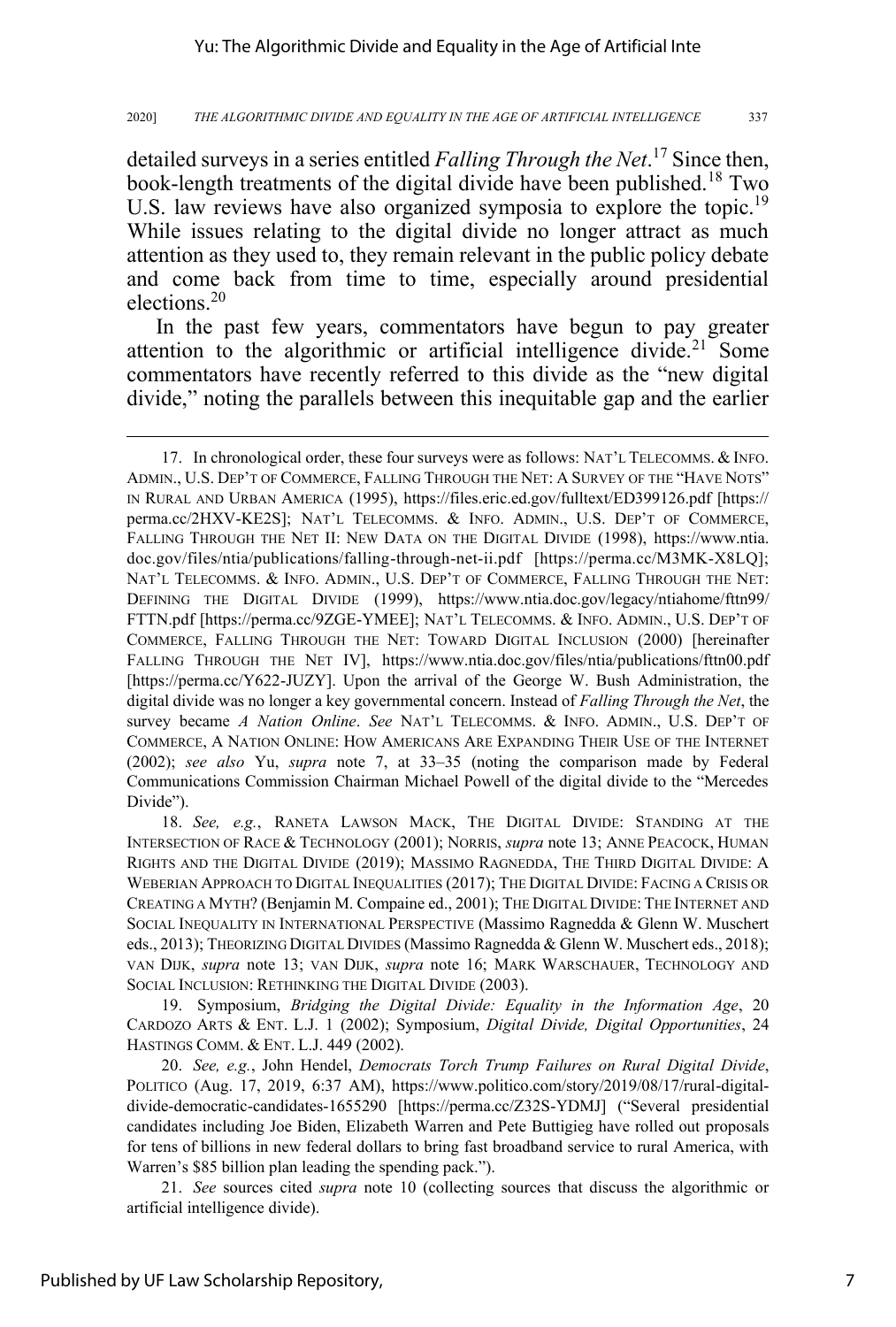digital divide. <sup>22</sup> Given the similarities, this Part draws on prior research in the digital divide literature to explore ways to systematically analyze the new algorithmic divide. Specifically, this Part utilizes the analytical framework that this Author developed in the early 2000s to examine the five attributes of the algorithmic divide: (1) awareness; (2) access; (3) affordability; (4) availability; and (5) adaptability.<sup>23</sup>

### A. *Awareness*

While those on the unfortunate side of the digital divide can easily notice their being left out of the Internet revolution,  $24$  especially after the medium entered the mainstream in the mid-1990s, those on the unfortunate side of the algorithmic divide may have greater difficulty discovering their exclusion from machine learning and artificial intelligence.<sup>25</sup> Indeed, many individuals on this unfortunate side may not appreciate how the increased use of machine-learning algorithms and intelligent machines can impact their lives—both positively and negatively. Even among those who take note of these impacts, most will have a very limited understanding of how algorithms actually operate.<sup>26</sup>

In this age of artificial intelligence, individuals—in both developed and developing countries—will need to become more aware of the strengths and drawbacks of algorithm-enhanced technological products and services. While such enhancement enables individuals to do things that they otherwise could not accomplish with traditional computing technology, these new technologies could also backfire when biased

23. *See* Yu, *supra* note 7, at 8–16 (discussing these attributes). This typology has been used or endorsed by other scholars in the digital divide literature. *See, e.g.*, ROLF H. WEBER, SHAPING INTERNET GOVERNANCE: REGULATORY CHALLENGES 251–52 (2009) (recalling the five key prerequisites for bridging the digital divide articulated in the earlier article).

<sup>22.</sup> *See, e.g.*, LEE RAINIE & JANNA ANDERSON, CODE-DEPENDENT: PROS AND CONS OF THE ALGORITHM AGE 13 (2017), https://www.pewresearch.org/internet/wp-content/uploads/sites/ 9/2017/02/PI\_2017.02.08\_Algorithms\_FINAL.pdf [https://perma.cc/F8KA-CU6X] (linking to the digital divide the new divide between those "whose capabilities and perception of the world is augmented by sensors and processed with powerful AI and connected to vast amounts of data" and "those who don't have access to those tools or knowledge of how to utilize them" (quoting Ryan Hayes, Owner, Fit to Tweet)); Jarrett, *supra* note 10 ("There may be a new digital divide forming . . . . As artificial intelligence continues to grow and become more commonplace, some experts fear there may be significant disadvantages for companies—and their employees—who don't have access to AI resources."); Susarla, *supra* note 10 (noting in the title that "[t]he new digital divide is between people who opt out of algorithms and people who don't").

<sup>24.</sup> *See* Scott Louie, *The New Invisible Man*, YO! YOUTH OUTLOOK (Nov. 1, 1999) (describing experience as "the new millennium's Invisible Man" after unplugging the modem for a few days), *cited in* Yu, *supra* note 7, at 9 n.49.

<sup>25.</sup> *See* BRETT FRISCHMANN & EVAN SELINGER, RE-ENGINEERING HUMANITY 13 (2018) ("[T]echno-social engineering can mold us while going unnoticed and unchallenged . . . .").

<sup>26.</sup> *See infra* text accompanying note 116 (discussing the limited understanding of algorithmic operations).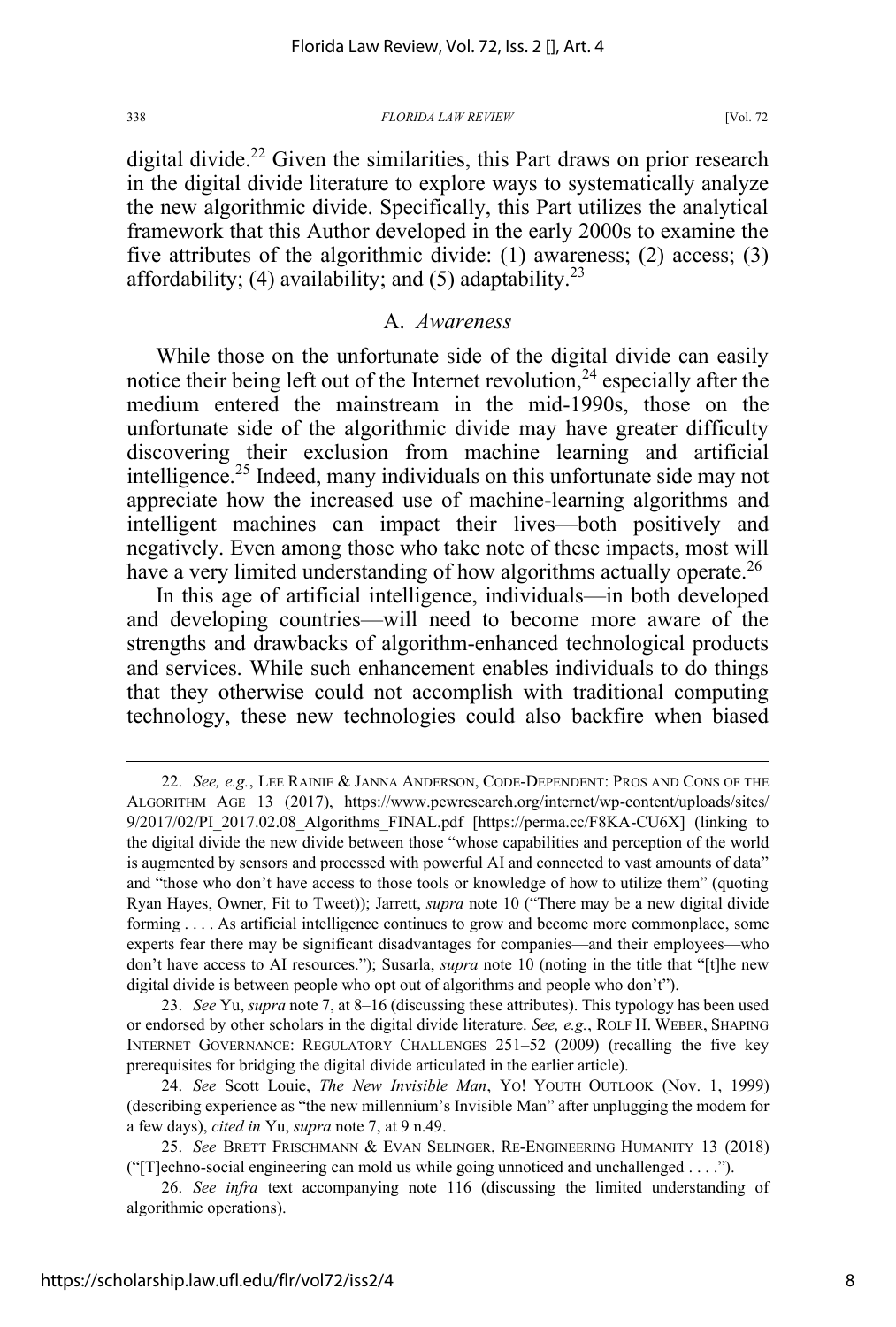algorithms steer individuals away from the active or equal participation in the new technological environment. The harm that these algorithms could cause may range from "biases and bugs"<sup>27</sup> to the dehumanizing aspect of algorithmic operations.28

### B. *Access*

Access is the most widely discussed attribute of the algorithmic divide. While the use of algorithms can provide important individual and societal benefits, not everybody has access to algorithm-enhanced technological products and services. At the domestic level, individuals will be shut out because they cannot afford these products and services, cannot find them on the local market, or do not have the needed skills to use them effectively.<sup>29</sup>

At the global level, the access challenge has become even more acute, especially when one takes into consideration the limited access to computing, Internet, and sophisticated communication technologies in the developing world.<sup>30</sup> While the Internet-penetration rates for Japan, the United States, and the United Kingdom are over 90%, the corresponding rates for Burundi, the Central African Republic, Eritrea,

29. *See* discussion *infra* Sections I.C, I.D, I.E (discussing unaffordability, unavailability, and inadaptability).

30. *See* Maria De-Arteaga et al., *Machine Learning for the Developing World*, ACM TRANSACTIONS ON MGMT. INFO. SYS., Aug. 2018, at 9:1, 9:2 ("Availability of data, computational capacity, and Internet accessibility are often markedly more limited than in developed countries."); Yu, *supra* note 7, at 4–5 (discussing the alarming disparities between developed and developing countries in their access to information technology); *see also* Pratap Khedkar & Dharmendra Sahay, *Trends in Healthcare and Medical Innovation*, *in* THE GLOBAL INNOVATION INDEX 2019:CREATING HEALTHY LIVES—THE FUTURE OF MEDICAL INNOVATION 87, 87 (Soumitra Dutta et al. eds., 2019) (noting that "90% of the developed world and 41% of the developing world [are] on broadband").

<sup>27.</sup> ANDREW MCAFEE & ERIK BRYNJOLFSSON, MACHINE, PLATFORM, CROWD: HARNESSING OUR DIGITAL FUTURE 53 (2017).

<sup>28.</sup> *See* FRISCHMANN & SELINGER, *supra* note 25, at 1 ("[T]echno-social engineering of humans exists on an unprecedented scale and scope, and it is only growing more pervasive as we embed networked sensors in our public and private spaces, our devices, our clothing, and ourselves."); LEE, *supra* note 6, at 173 (noting that artificial intelligence will provide "a direct assault on [the] sense of identity and purpose" of many workers); RAINIE & ANDERSON, *supra* note 22, at 9–11, 42–56 (surveying views on the loss of humanity and human judgment when data and predictive modeling become paramount); Andrew C. Michaels, *Artificial Intelligence, Legal Change, and Separation of Powers*, 88 U. CIN. L. REV. (forthcoming 2020) (manuscript at 28), https://ssrn.com/abstract=3459069 [https://perma.cc/4J7P-48ME] ("[T]he arguments for AI judges underappreciate and undervalue the human aspects of law."); *see also* Guido Noto La Diega, *Against the Dehumanisation of Decision-Making—Algorithmic Decisions at the Crossroads of Intellectual Property, Data Protection, and Freedom of Information*, 9 J. INTELL. PROP. INFO. TECH. & ELECTRONIC COM. L. 3, 33 (2018) ("[W]e should trust our fellow human beings over the algorithms, despite developments in artificial intelligence allowing the deployment of increasingly refined legal applications.").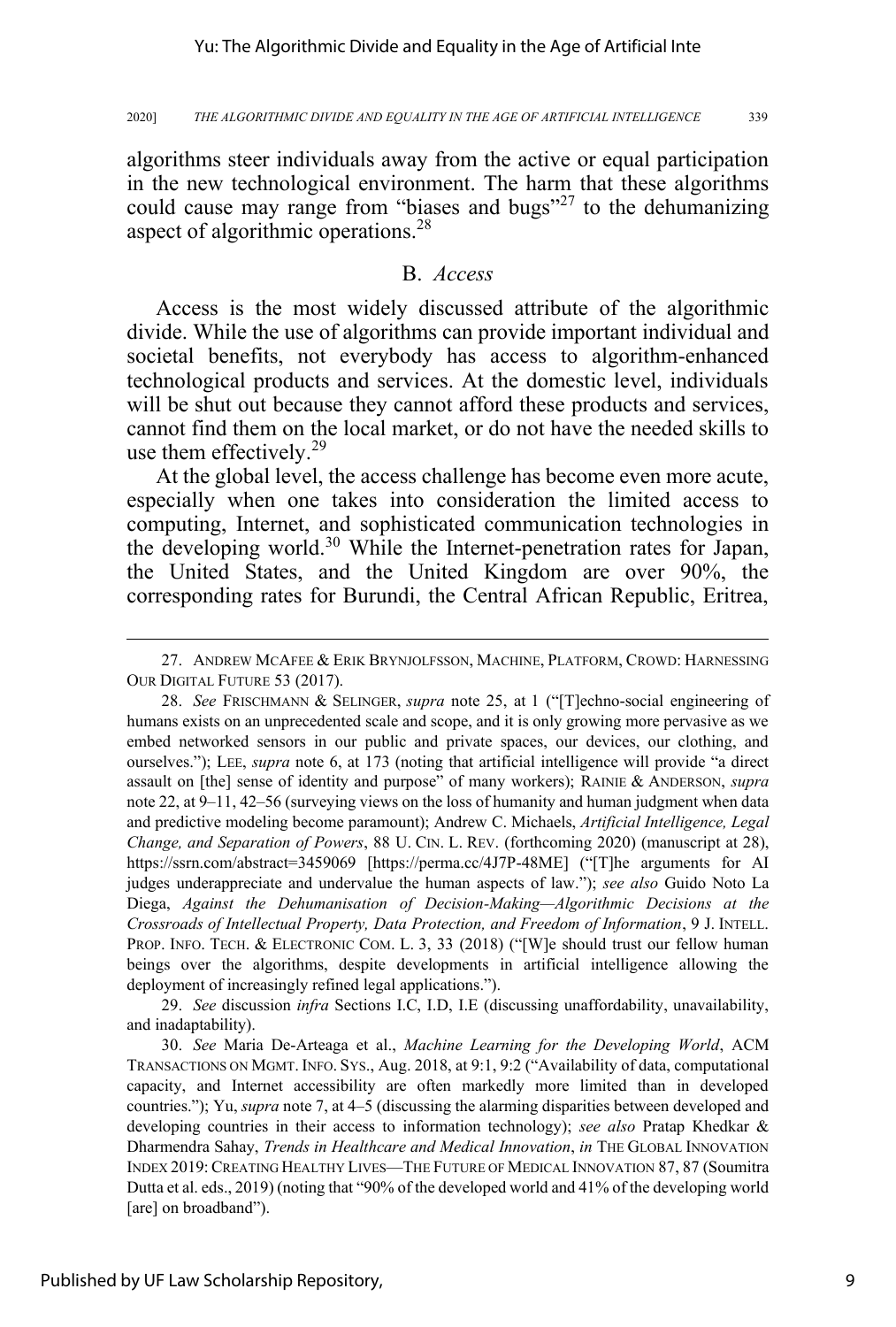and Western Sahara are around or below  $5\%$ <sup>31</sup> As a result, access to algorithm-enhanced technological products and services in the developing world cannot be taken for granted. As stated in the final report of the United Nations Secretary-General's High-level Panel on Digital Cooperation, cochaired by Melinda Gates and Jack Ma:

Well more than half the world's population still either lacks affordable access to the internet or is using only a fraction of its potential despite being connected. People who lack safe and affordable access to digital technologies are overwhelmingly from groups who are already marginalised: women, elderly people and those with disabilities; indigenous groups; and those who live in poor, remote or rural areas. $3$ 

To a large extent, much of the prior research on information and communication technology for development<sup>33</sup>—or "ICT4D" for short can provide instructive lessons for addressing development-related challenges in the age of artificial intelligence.<sup>34</sup> Among the strategies proposed for developing countries are an increase in the ability to handle small and messy datasets, the development of intelligent data-acquisition strategies and compression algorithms, the creation of transfer-learning

32. U.N. Sec'y-Gen.'s High-level Panel on Digital Cooperation, *The Age of Digital Interdependence*, at 6 (June 10, 2019) [hereinafter *High-level Panel Report*] (footnote omitted).

33. *See* Amir Hatem Ali, Note, *The Power of Social Media in Developing Nations: New Tools for Closing the Global Digital Divide and Beyond*, 24 HARV. HUM. RTS.J. 185, 193 (2011) ("Proponents of addressing the digital divide argue that economic depravity, poor education, and deficient healthcare might be addressed on a structural level by providing developing nations with infrastructure and skills to compete in the national economy, in which ICT [information and communication technology] is undoubtedly an essential tool."). *See generally* Executive Board of U.N. Development Programme & U.N. Population Fund, *Role of UNDP in Information and Communication Technology for Development*, U.N. Doc. DP/2001/CRP.8 (June 8, 2001) (discussing the ICT4D efforts taken by the U.N. Development Programme).

34. *See generally* De-Arteaga et al., *supra* note 30 (examining the burgeoning literature on "machine learning for the developing world").

<sup>31.</sup> *See Internet in Europe Stats*, INTERNET WORLD STATS, https://www.internet worldstats.com/stats4.htm [https://perma.cc/M6J6-P2Y7] (last updated July 24, 2019) (reporting the Internet-penetration rate for the United Kingdom at 94.6%); *Internet Usage in Asia*, INTERNET WORLD STATS, https://www.internetworldstats.com/stats3.htm [https://perma.cc/9Q4B-T3BW] (last updated Sept. 26, 2019) (reporting the Internet-penetration rate for Japan at 93.5%); *Internet Usage Statistics for All the Americas*, INTERNET WORLD STATS, https://internetworld stats.com/stats2.htm [https://perma.cc/A2EJ-2ZQ2] (last updated Sept. 10, 2019) (reporting the Internet-penetration rate for the United States at 95.6%); *Internet Users Statistics for Africa*, INTERNET WORLD STATS, https://internetworldstats.com/stats1.htm [https://perma.cc/5ZGM-ULSH] (last updated Nov. 6, 2019) (reporting the Internet-penetration rates for Burundi, the Central African Republic, Eritrea, and Western Sahara at 5.3%, 5.3%, 1.3%, and 4.8%, respectively).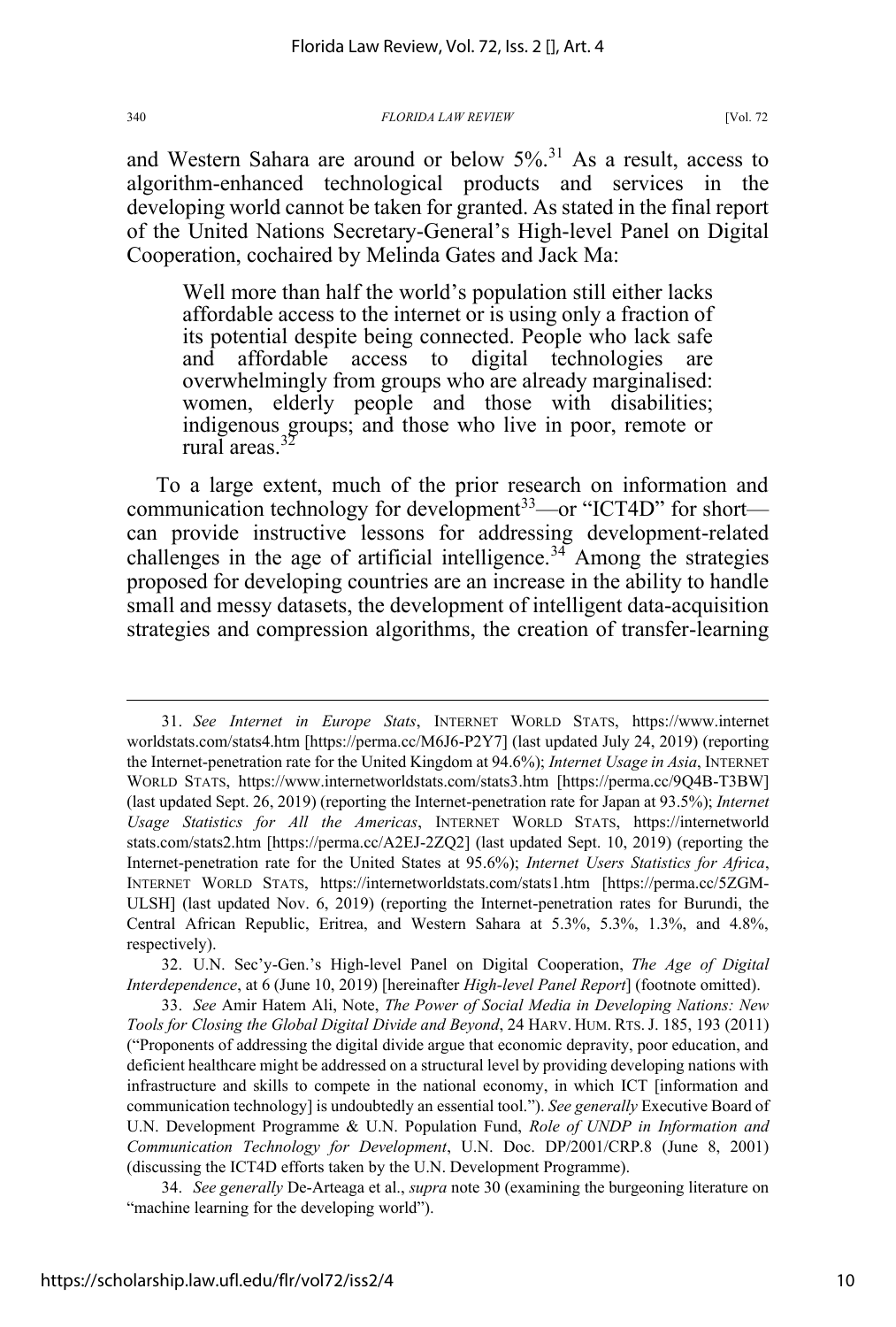models<sup>35</sup> for low-resource languages, the facilitation of machine learning with limited computational capabilities, and the utilization of decision support systems.<sup>36</sup>

### C. *Affordability*

Affordability goes hand in hand with access, yet the two attributes raise different considerations. While the lack of economic and technological resources may lead to inaccessibility, it could also determine the type of product and service that an individual could access and the frequency at which that individual could utilize the selected product or service. In addition, because affordability limits one's ability to "upgrad<sup>[e]</sup> the equipment, software, and training support,"<sup>37</sup> this attribute of the algorithmic divide will affect the overall quality of the products and services that the individual enjoys.

To a large extent, affordability determines not only individual access to machine learning and artificial intelligence but also one's ability to fully participate in the artificial intelligence revolution. The less access one can afford, the more limited benefits one will secure from algorithmenhanced technological products and services, and the less likely one will be able to fully realize the promise of machine learning and artificial intelligence.

### D. *Availability*

There is a general assumption that individuals will have the needed technological products or services if machine-learning capabilities become accessible and affordable. Yet, that assumption cannot always be supported given the differing individual needs for products and services.<sup>38</sup> It is not uncommon that the specific type of product or service needed by an individual does not exist. Even if it does, that product or service may feature algorithms designed by those who do not fully grasp the user's specific needs, interests, conditions, and priorities, especially those in the developing world. As Ralph Hamann lamented: "AI algorithms are developed almost entirely in developed regions. Thus they may not sufficiently reflect the contexts and priorities of developing countries."<sup>39</sup>

<sup>35.</sup> For overviews of "transfer learning" in the deep learning context, see generally JOHN D. KELLEHER, DEEP LEARNING 236–37 (2019); Jason Brownlee, *A Gentle Introduction to Transfer Learning for Deep Learning*, MACHINE LEARNING MASTERY (Dec. 20, 2017), https://machine learningmastery.com/transfer-learning-for-deep-learning/ [https://perma.cc/M9N8-9GVU].

<sup>36.</sup> De-Arteaga et al., *supra* note 30, at 9:9 to :10.

<sup>37.</sup> Yu, *supra* note 7, at 12.

<sup>38.</sup> *See id.* at 13 ("Even with Internet access, many people may not be able to find information that is relevant to their lives and communities.").

<sup>39.</sup> Hamann, *supra* note 8.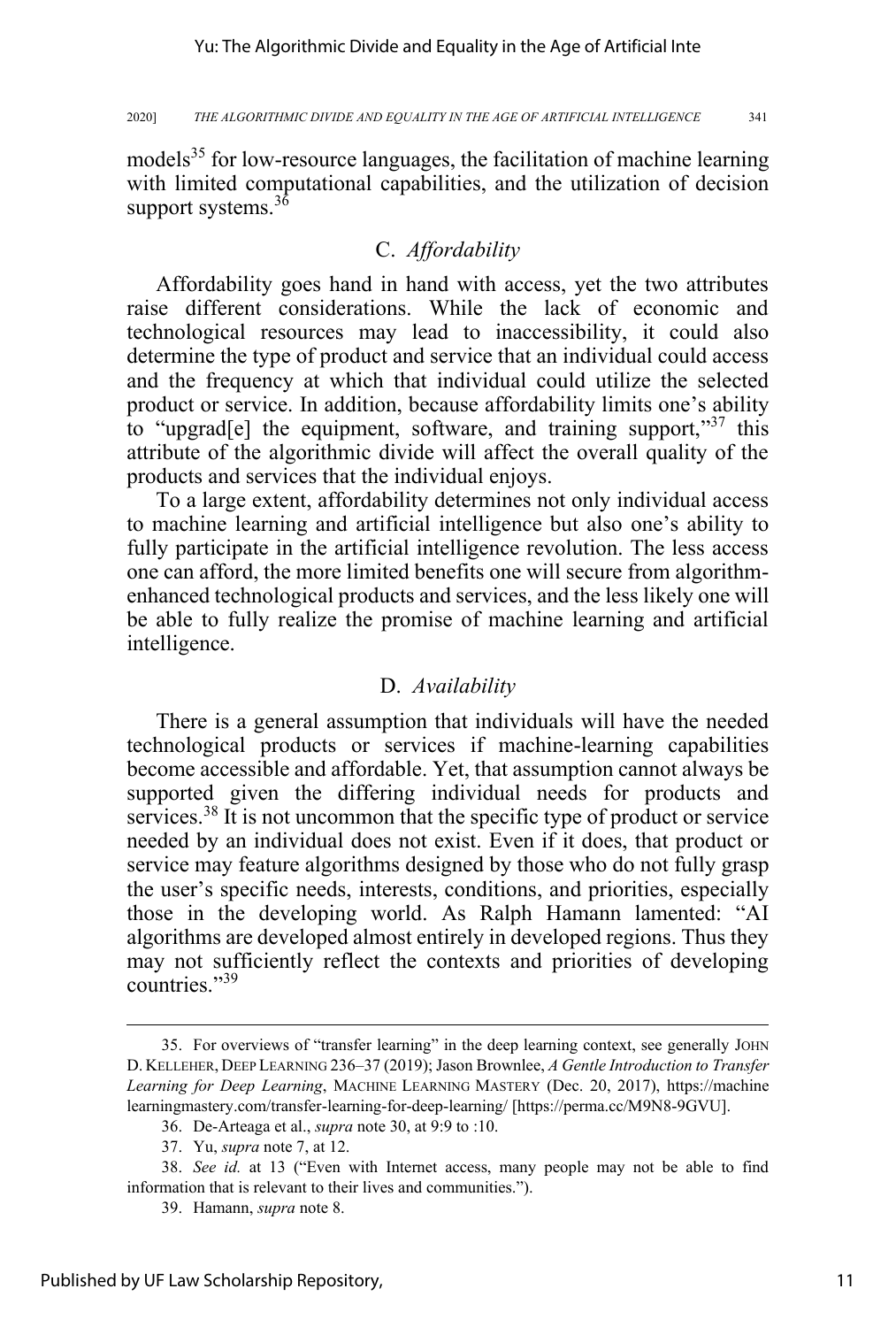Since the mid-2010s, commentators have widely discussed the problem of algorithmic bias and discrimination,<sup>40</sup> which Section II.B will discuss in greater detail. While this problem has produced undesirable outcomes that harm select individuals, it could shut these individuals out of access entirely. Thus, regardless of whether they are intentional, $4<sup>1</sup>$ algorithmic bias and discrimination threaten to take away the benefits that machine learning and artificial intelligence provide to a large segment of the population.

### E. *Adaptability*

If individuals are to succeed in the age of artificial intelligence, they will need to take advantage of the different algorithm-enhanced technological products and services. They will also need to adapt these new technologies to their individual needs.<sup>42</sup> Only after they have made successful adaptation can they realize the full potential of machine learning and artificial intelligence.

Adaptability, however, requires both knowledge and understanding (in addition to awareness). In this age of artificial intelligence, algorithmic literacy is just as important as algorithmic awareness. As Section III.A will discuss in greater detail, policy makers will need to put in place programs to enhance the algorithmic literacy of their constituencies. $43$  Should those on the unfortunate side of the algorithmic

41. *See* Balkin, *supra* note 12, at 1233 ("We can't argue that the algorithm itself has bad intentions. Rather, the algorithm is used by human beings who want to achieve some particular set of managerial goals, but in the process, end up harming various groups of people.").

43. *See* discussion *infra* Section III.A (discussing the need to increase algorithmic literacy).

<sup>40.</sup> *See generally* Nizan Packin & Yafit Lev-Aretz, *Learning Algorithms and Discrimination*, *in* RESEARCH HANDBOOK ON THE LAW OF ARTIFICIAL INTELLIGENCE 88 (Woodrow Barfield & Ugo Pagallo eds., 2018) (discussing discrimination in the context of machine-learning algorithms); Solon Barocas & Andrew D. Selbst, *Big Data's Disparate Impact*, 104 CALIF. L. REV. 671 (2016) (discussing the disparate impact caused by the use of big-data analytics); Stephanie Bornstein, *Antidiscriminatory Algorithms*, 70 ALA. L. REV. 519 (2018) (examining algorithmic decision-making through an antistereotypical lens); Aziz Z. Huq, *Racial Equity in Algorithmic Criminal Justice*, 68 DUKE L.J. 1043 (2019) (discussing algorithm-generated racial inequity in the criminal justice system); Pauline T. Kim, *Data-Driven Discrimination at Work*, 58 WM. & MARY L. REV. 857 (2017) (discussing data-driven discrimination in the employment context); Andrew D. Selbst, *Disparate Impact in Big Data Policing*, 52 GA. L. REV. 109 (2017) (discussing the disparate impact caused by the use of big-data analytics to provide predictive policing); Tal Z. Zarsky, *Understanding Discrimination in the Scored Society*, 89 WASH. L. REV. 1375 (2014) (discussing discrimination in social-scoring systems).

<sup>42.</sup> *Cf.* Yu, *supra* note 7, at 15 ("Access to information technology and Internet content is . . . useful only if people are able to adapt to the changing technological environment and to use the new technological tools effectively.").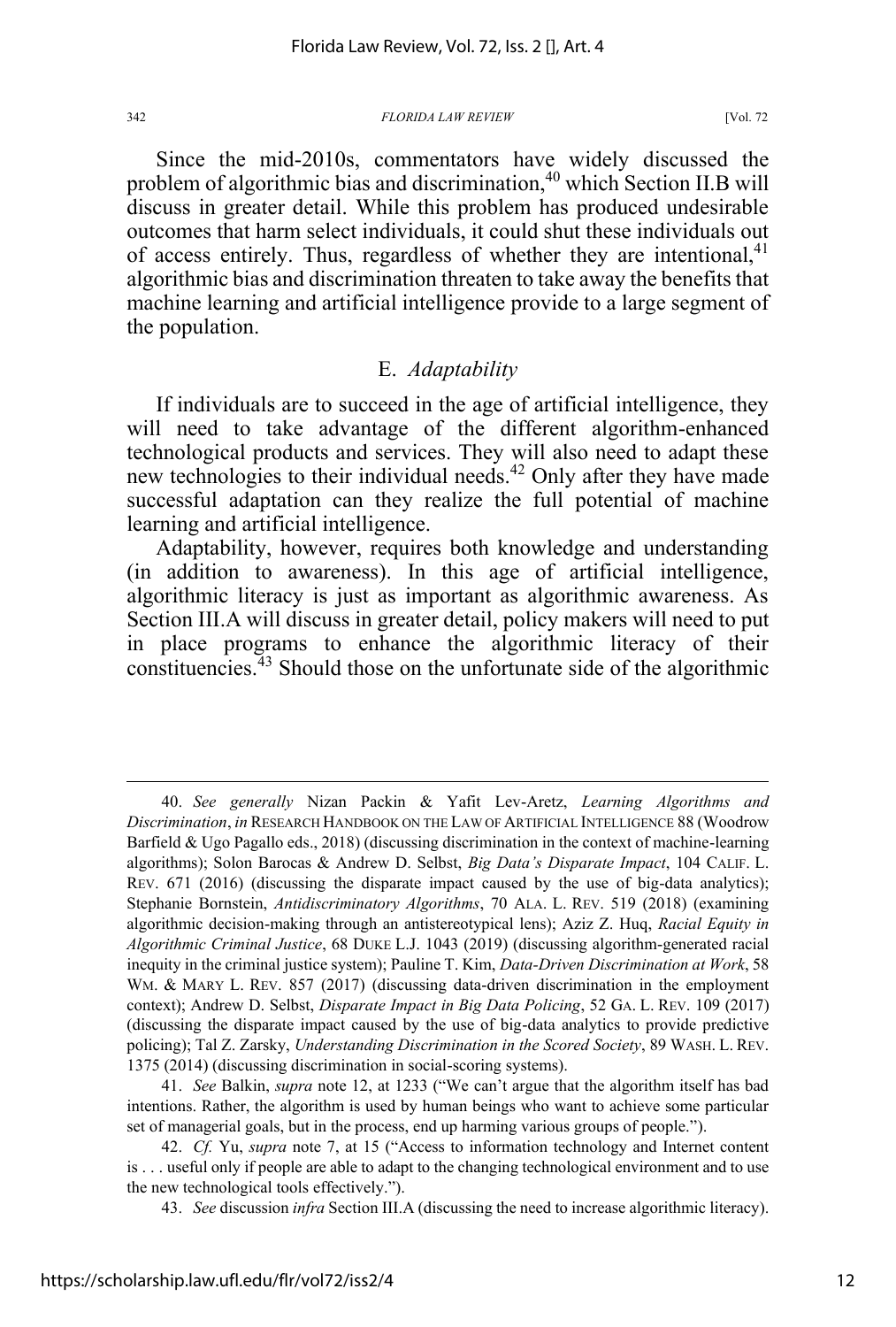divide fail to adequately respond to this fast-evolving technological environment, they will likely be left behind.<sup>44</sup>

### II. PROBLEMS

Although Part I focused on the five attributes of the algorithmic divide, it is important not to dismiss this divide as a mere theoretical construct. Instead, the divide has generated three real-life problems that will deeply affect whether and how individuals are to benefit from machine learning and artificial intelligence. While the first two problems—algorithmic deprivation and algorithmic discrimination have primary impacts on those on the unfortunate side of the algorithmic divide, the last problem—algorithmic distortion—affects virtually everybody. Taken together, these three problems demonstrate how the emerging and ever-widening algorithmic divide will affect all users in some way regardless of whether they sit on the fortunate or unfortunate side.

### A. *Algorithmic Deprivation*

As the previous Part noted, those who have no access to algorithmenhanced technological products and services will be shut out of the benefits provided by machine learning and artificial intelligence. Although commentators have documented the various problems caused by algorithms and intelligent machines, one cannot overlook the many promises that these technologies provide,<sup>45</sup> especially in areas in which they have shown to have outperformed human actors.<sup>46</sup> Just like all other

RAINIE & ANDERSON, *supra* note 22, at 63 (quoting Pete Cranston, Co-Dir., Euroforic Servs.).

45. *See* AMY PAUL ET AL., U.S. AGENCY FOR INT'L DEV., REFLECTING THE PAST, SHAPING THE FUTURE: MAKING AI WORK FOR INTERNATIONAL DEVELOPMENT 4 (2018), https://www.usaid. gov/sites/default/files/documents/15396/AI-ML-in-Development.pdf [https://perma.cc/Y8TT-AGEY] ("Emerging [machine-learning and artificial-intelligence] applications promise to reshape healthcare, agriculture, and democracy in the developing world. [These technologies] show tremendous potential for helping to achieve sustainable development objectives globally." (emphasis omitted)).

46. Examples abound in the health area:

<sup>44.</sup> One commentator described the adaptation process as follows:

Smart(er) new apps and platforms will require people to learn how to understand the nature of the new experience, learn how it is guided by software, and learn to interact with the new environment. That has tended to be followed by a catch-up by people who learn then to game the system, as well as navigate it more speedily and reject experiences that don't meet expectations or needs. The major risk is that less-regular users, especially those who cluster on one or two sites or platforms, won't develop that navigational and selection facility and will be at a disadvantage.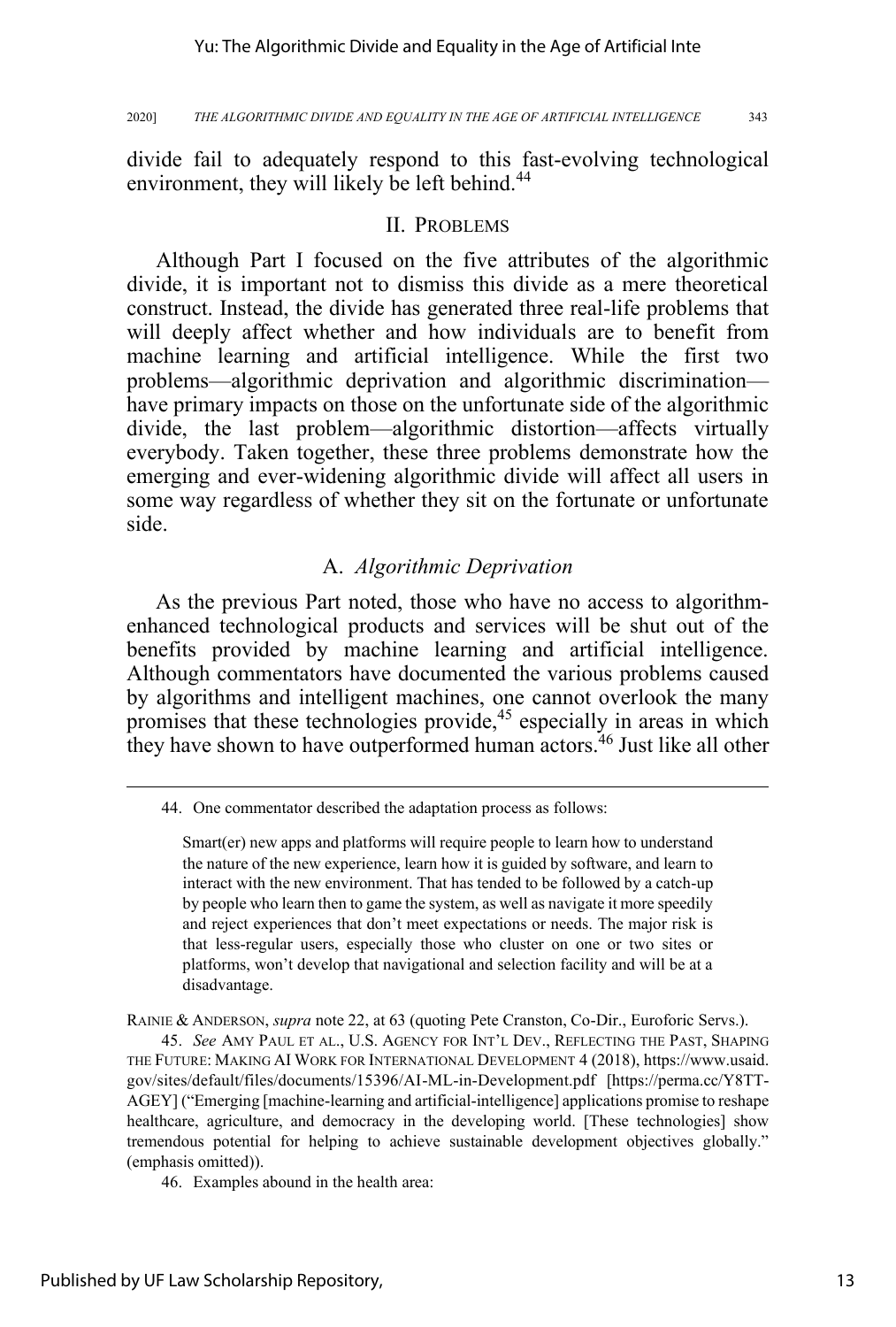new technologies, algorithm-enhanced technological products and services have their strengths and drawbacks.<sup>47</sup>

AI technology has been utilized to improve the quality of medical diagnosis, especially in radiology, due to the large volumes of medical image data. A radiologist, Keith Dreyer at Harvard Medical School, claimed that "Meaningful AI will improve quality, efficiency, and outcomes." Esteva et al. trained deep convolutional neural networks (CNN) based on a dataset of 129,450 clinical images to diagnose skin cancer. The results demonstrated that this system is able to classify skin cancer at a comparable level to dermatologists. They hypothesized that smartphones might be a low-cost method of helping to extend the reach of dermatologists to improve access to diagnostic care. Liu from Google, Inc. reported a CNN framework to aid the pathological diagnosis of breast cancer metastasis in lymph nodes. The results showed that this system could improve the speed, accuracy, and consistency of diagnosis, as well as reduce the false negative rate to a quarter of the rate experienced by human pathologists.

Jonathan Guo & Li Bin, *The Application of Medical Artificial Intelligence Technology in Rural Areas of Developing Countries*, 2 HEALTH EQUITY 174, 175 (2018) (footnotes omitted); *see also Digital Decisions*, CTR. FOR DEMOCRACY &TECH., https://cdt.org/files/2018/09/Digital-Decisions -Library-Printer-Friendly-as-of-20180927.pdf [https://perma.cc/KVA8-BD5V] ("Algorithms can help doctors read and prioritize X-rays, and they are better and faster than humans at detecting credit card fraud." (footnote omitted)).

47. As Andrew McAfee and Erik Brynjolfsson observed in their new book, *Machine Platform Crowd*:

We . . . see both a challenge and opportunity in the growing reliance on algorithmic decision making. The challenge is that this approach can embed and perpetuate unfair, harmful, and unwanted biases. What's worse, these biases may emerge despite the best intentions of the designers to create unbiased systems, and they may be difficult to identify without extensive testing. All system design must confront this challenge.

The opportunity is that machine-based systems typically can be tested and improved. And once corrected, they are unlikely to make the same mistake again. In contrast, it is a lot harder to get humans to acknowledge their biases (how many avowed racists or sexists do you know?), let alone the hard work required to overcome them. The ultimate standard for adopting a decision-making system—whether based on machines, on humans, or on some combination of the two—cannot realistically be perfection. Any system is likely to make mistakes and have biases. Instead, the goal should be to choose an approach that minimizes biases and errors, and that allows them to be easily and quickly corrected.

MCAFEE & BRYNJOLFSSON,*supra* note 27, at 52–53; *see also* RAINIE & ANDERSON, *supra* note 22, at 2 ("Algorithms are aimed at optimizing everything. They can save lives, make things easier, and conquer chaos. Still, experts worry they can also put too much control in the hands of corporations and governments, perpetuate bias, create filter bubbles, cut choices, creativity and serendipity, and could result in greater unemployment." (emphasis omitted)); *id.* at 18 ("If we use machine learning models rigorously, they will make things better; if we use them to paper over injustice with the veneer of machine empiricism, it will be worse." (quoting Cory Doctorow,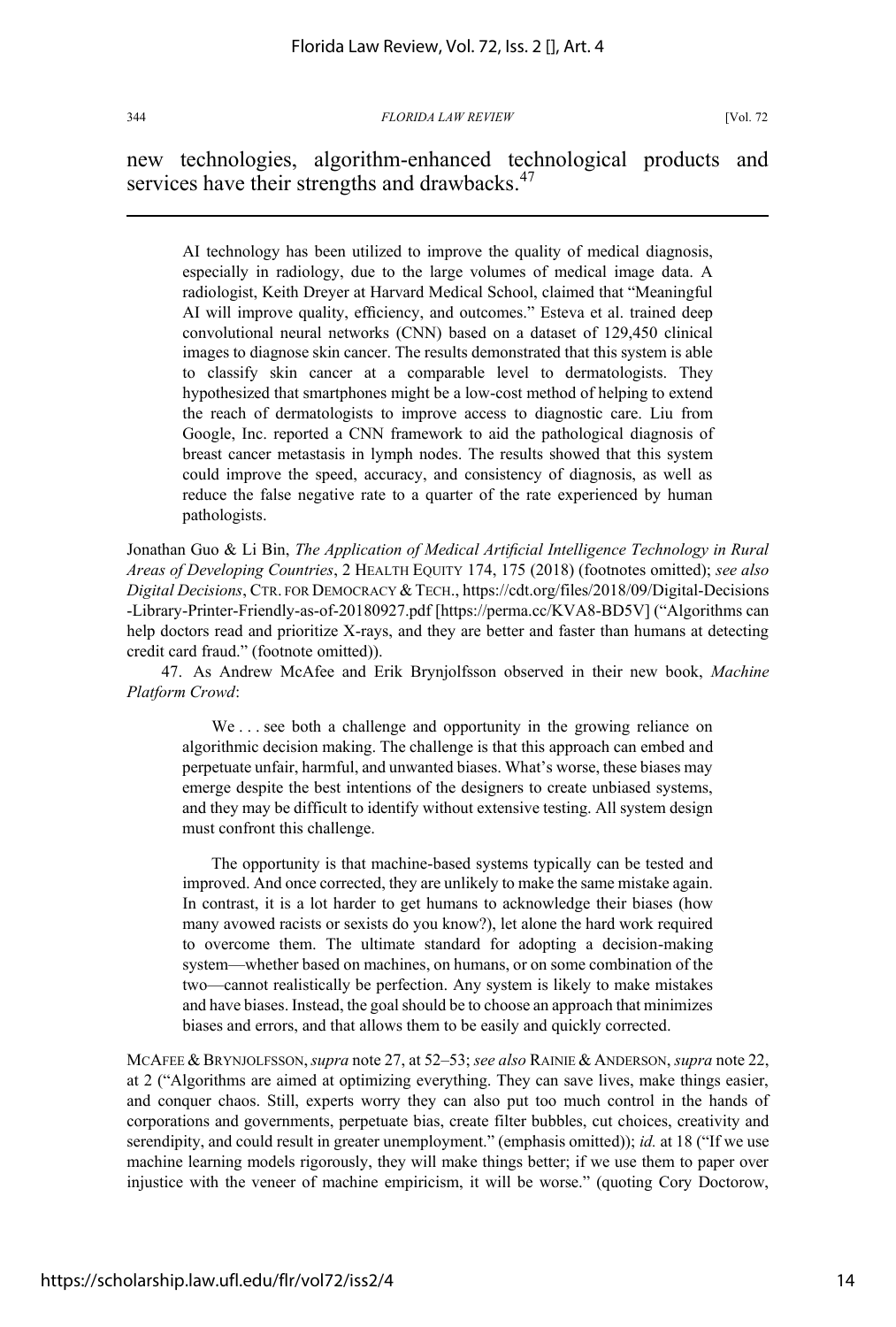### Yu: The Algorithmic Divide and Equality in the Age of Artificial Inte

#### 2020] *THE ALGORITHMIC DIVIDE AND EQUALITY IN THE AGE OF ARTIFICIAL INTELLIGENCE* 345

Thus far, commentators have identified a number of areas in which machine learning and artificial intelligence can help the poor, the vulnerable, and the disadvantaged. $48$  To underscore the promise of these technologies, this Section highlights their benefits in the developing world. Even though these benefits also inure to those in the developed world,<sup>49</sup> the illustrations focus on developing countries for two reasons. First, because these countries contain some of the world's most disadvantaged populations, the illustrations' usefulness will go beyond the developing world. Second, as the digital divide literature has shown, more research has been, and will be, devoted to communications issues involving the poor and the disadvantaged in developed countries.<sup>50</sup> This Section therefore highlights developments that are unlikely to receive the needed attention from policy makers and commentators.<sup>51</sup>

The first area that provides an excellent illustration of the promise of machine learning and artificial intelligence is disaster relief. The oft cited example is Nepal, which suffered from a devastating earthquake in Kathmandu, its capital, in April 2015.<sup>52</sup> Shortly after that earthquake, machine learning and artificial intelligence were deployed, alongside drones and other automated devices, to facilitate the rescue, relief, and

Author)). One may recall similar "good or evil" analyses regarding other new media technologies, which range from film to television to the Internet. *See* NORRIS, *supra* note 13, at 232 ("Previous technological breakthroughs have commonly generated exaggerated hopes that machines can transform society and democracy. Luddites fear for the worse, but technophiles hope for the better."); RAGNEDDA, *supra* note 18, at 22 (noting the differing views of techno-optimists, technoskeptics, and techno-pessimists concerning whether the Internet reduces or reinforces social inequalities).

<sup>48.</sup> *See* discussion *infra* text accompanying notes 52–70.

<sup>49.</sup> *See* EUBANKS, *supra* note 2, at 81–82 ("New high-tech tools allow for more precise measuring and tracking, better sharing of information, and increased visibility of targeted populations. In a system dedicated to supporting poor and working-class people's selfdetermination, such diligence would guarantee that they attain all the benefits they are entitled to by law."). *But see* NORRIS, *supra* note 13, at 10 ("Technological opportunities are often unevenly distributed, even in nations like Australia, the United States, and Sweden at the forefront of the information society.").

<sup>50.</sup> *See, e.g.*, MACK, *supra* note 18 (discussing the digital divide and the intersection of race and technology, with a focus on the United States); FALLING THROUGH THE NET IV, *supra* note 17 (providing the concluding report of the Clinton Administration's *Falling Through the Net* series).

<sup>51.</sup> For additional examples, see generally materials provided through the "AI for Good" Global Summit, organized by the International Telecommunication Union. AI FOR GOOD GLOBAL SUMMIT, https://aiforgood.itu.int/ [https://perma.cc/P9GN-NFNL].

<sup>52.</sup> *See* Mark Brown, *Nepal Earthquake Destroys Kathmandu Valley's Architectural Treasures*, GUARDIAN (Apr. 27, 2015, 2:30 PM), https://www.theguardian.com/world/2015/apr/ 27/nepal-earthquake-destroys-kathmandu-valleys-architecture-buildings-heritage [https://perma. cc/VT6V-9VL3] (reporting the earthquake).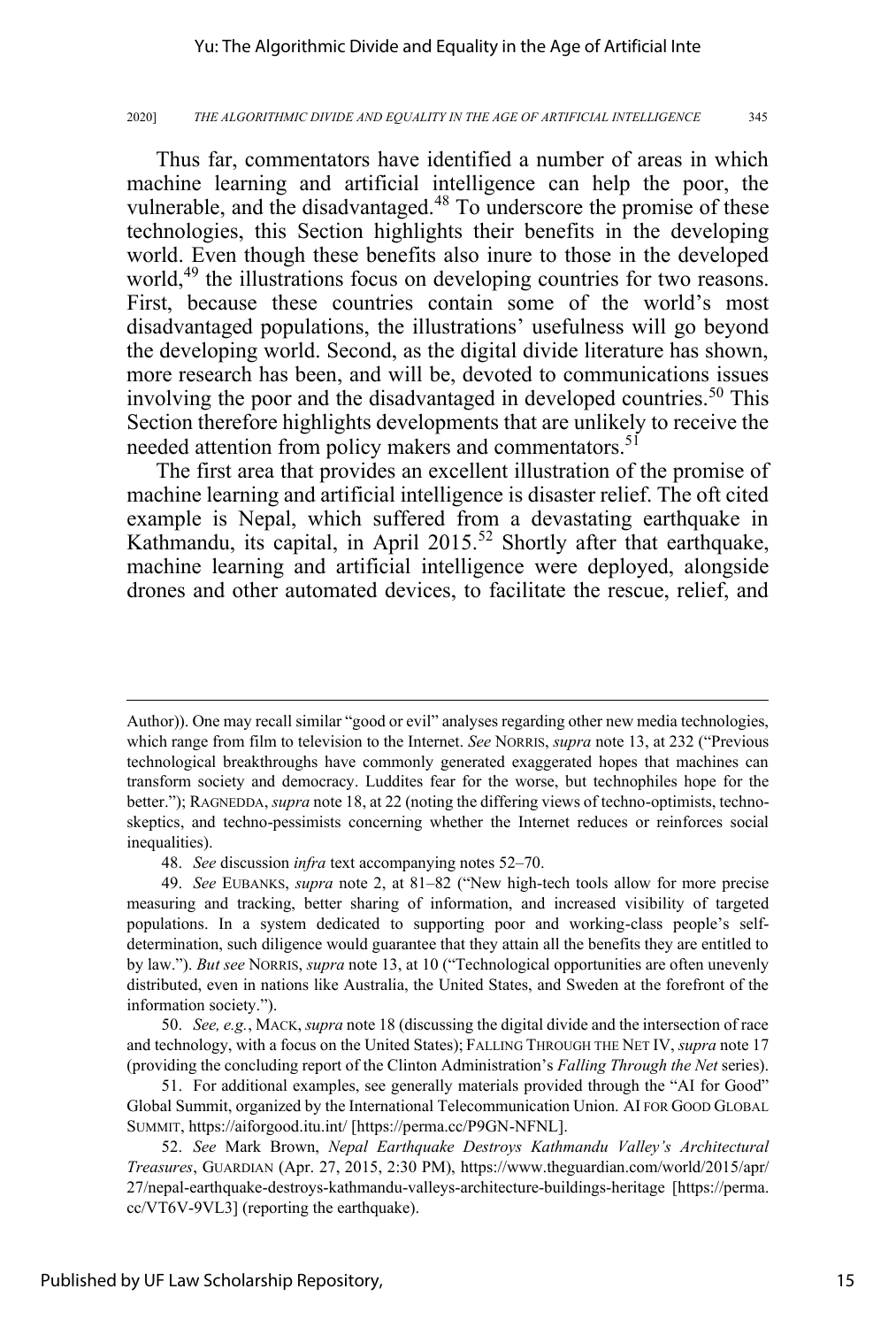reconstruction efforts.<sup>53</sup> As a Nepalese executive of a New York–based provider of artificial intelligence solutions and services recounted:

[P]redictive models for disaster relief enable first responders to automatically analyze large-scale behavior and movement through multiple sources of data including social media platforms, web forums, news sources, etc. Based on collected data, responders can scale reconstruction efforts and distribute supplies in a timely manner. In 2015, when a major earthquake hit Nepal, more than 8 million people were affected. During the aftermath, drones were used to map and assess the destruction and speed up the rescue mission.

The town of Sankhu, situated about 20 kilometers northeast of Kathmandu, was among the highly affected locations. In May 2018, my company Fusemachines and GeoSpatial Systems partnered with Sankhu's city officials to use drones and artificial intelligence in an effort to automatically estimate the reconstruction need. After processing data accumulated from a drone-powered aerial mapping of the region, the team fed this data to advanced machine learning algorithms. Combining drone imagery, digital mapping and machine learning, the team configured region modeling and infrastructure development with higher accuracy.<sup>54</sup>

54. Maskey, *supra* note 53. As another commentator explained:

AI-assisted disaster response operations have become more efficient because of the smart consolidation of a myriad of information. It made it easy to find the best routes to take when going to a calamity-struck site as the AI system determined the infrastructure damaged and those that are still usable. Digital maps were generated to help aid workers in providing the needed help promptly and safely. It became easier to work on at least three types of data (texts, images, and videos).

The system used by [the United Nations Office for the Coordination of Humanitarian Affairs] is referred to as AIDR (Artificial Intelligence for Disaster Response). It is capable of learning from how it is being used and the data

<sup>53.</sup> *See* Sameer Maskey, *AI for Humanity: Using AI to Make a Positive Impact in Developing Countries*, FORBES (Aug. 23, 2018, 7:30 AM), https://www.forbes.com/sites/forbes techcouncil/2018/08/23/ai-for-humanity-using-ai-to-make-a-positive-impact-in-developingcountries-2 [https://perma.cc/MED5-VPA3] (recounting the disaster rescue, relief, and reconstruction efforts in Nepal); *see also How AI Is Helping Undeveloped and Developing Countries*, DAY TRANSLATIONS (Nov. 30, 2018), https://www.daytranslations.com/blog/2018/ 11/how-ai-is-helping-undeveloped-and-developing-countries-12899/ [https://perma.cc/BV8C-MULL] ("The United Nations Office for the Coordination of Humanitarian Affairs . . . used artificial intelligence to pinpoint and map all social media posts related to the Nepal earthquake emergency needs, damage to infrastructure, and disaster response activities.").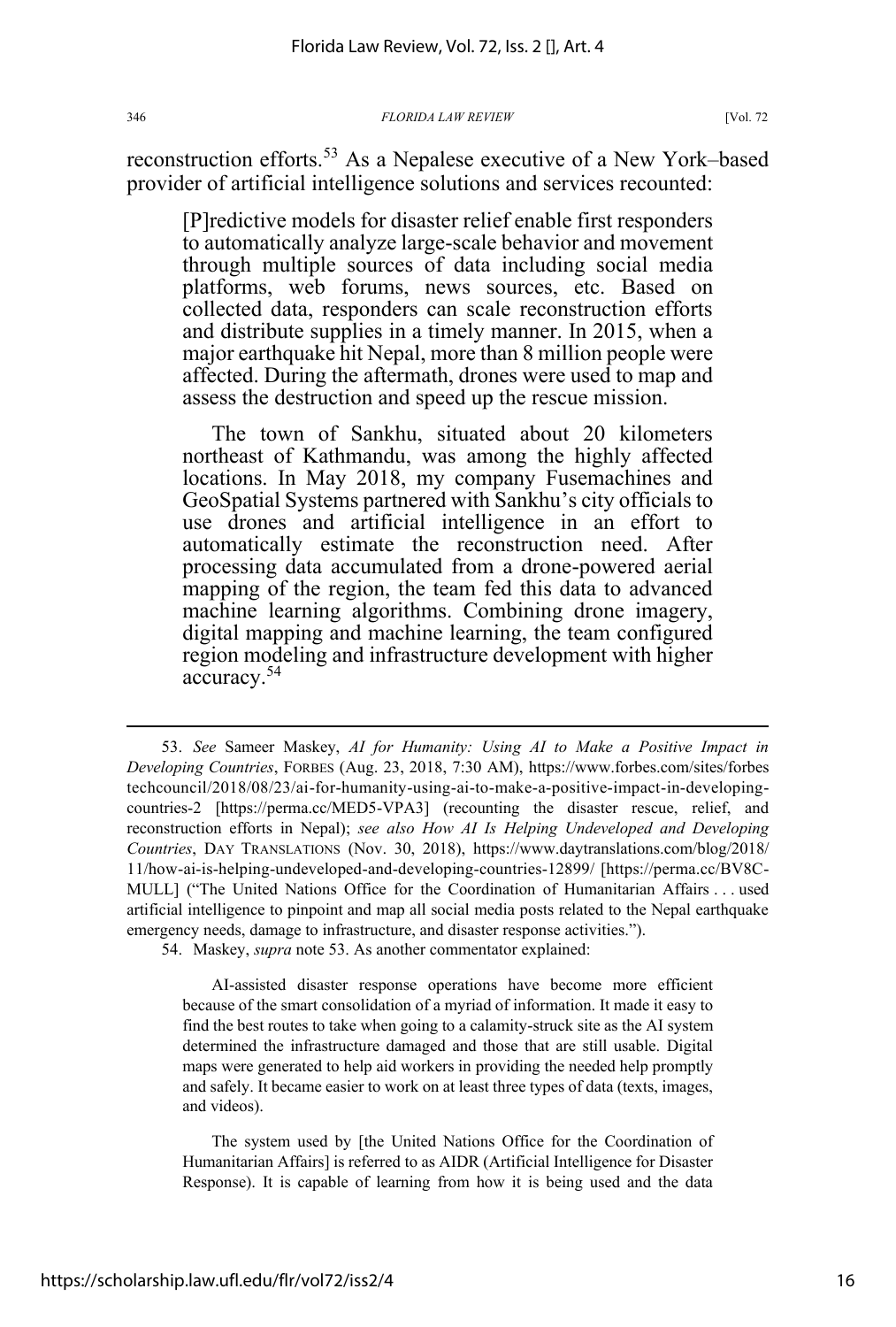The second area that showcases the benefits of machine learning and artificial intelligence is public health. Because the ratio between doctors and patients in developing countries is always dramatically higher than the corresponding ratio in their developed counterparts,  $55$  the use of machine learning and artificial intelligence is badly needed to train doctors, nurses, and other health professionals as well as to provide medical assistance.<sup>56</sup> In recent years, developing countries have successfully utilized these technologies to improve healthcare. As noted in a contribution to the *Global Innovation Index 2019* report:

China is turning to AI-based technologies to provide better healthcare, especially in rural areas where doctors are relying on perceptual senses, like vision and hearing, to gather information about patient health. In India, Arvind Eye Care is working with Google Brain to detect signs of diabetes-related eye disease by analyzing photographs.<sup>57</sup>

inputted into it, allowing it to identify humanitarian aid needs automatically, sort data (according to the following categories: urgent needs, response efforts, and infrastructure damage), and disseminate accurate and useful information. The more AIDR is used, the better it gets.

*How AI Is Helping Undeveloped and Developing Countries*, *supra* note 53.

55. *See* Guo & Li, *supra* note 46, at 177 ("Due to the poor working environment, it is difficult to attract and retain high-quality healthcare providers in rural areas. To compensate for the shortage of physicians, many developing countries launch some abbreviated training programs for becoming a physician, or they authorize nurses to perform certain physician tasks."); Adebayo Alonge, *How AI Can Help Africa Get Universal Health Care Before America*, NEWSWEEK (Oct. 30, 2017, 11:56 AM), https://www.newsweek.com/artificial-intelligence-us-healthcare-africa-693849 [https://perma.cc/SRD2-UDEP] ("Across Africa, the ratio of doctors to patients is painfully low. The continent accounts for 25 percent of global disease cases, but has only 2–3 percent of the doctors in the world.").

56. As one commentator observed:

In many places such as Nepal and Africa, human medical experts are rarely available. Physicians may need to consult with fellow doctors, particularly experts in specific fields. Artificial intelligence can fill the gap, providing the knowledge and analytical output doctors can use to come up with better diagnosis and treatment plans.

*How AI Is Helping Undeveloped and Developing Countries*, *supra* note 53; *see also* Guo & Li, *supra* note 46, at 175 ("Although clinical work cannot be completely replaced by AI robot doctors in the foreseeable future, medical AI technology will play a huge role in electronic health records . . . , diagnosis, treatment protocol development, patient monitoring and care, personalized medicine, robotic surgery, and health system management."); *id.* at 176 ("[T]elerobots can facilitate communication between patients with medical professionals; assistive walking devices can help with maneuvering, walking, standing, or sitting; and animallike robots can communicate with and entertain patients. Robots can also be used in surgery as assistant surgeons." (footnote omitted)).

57. Khedkar & Sahay, *supra* note 30, at 91 (footnote omitted).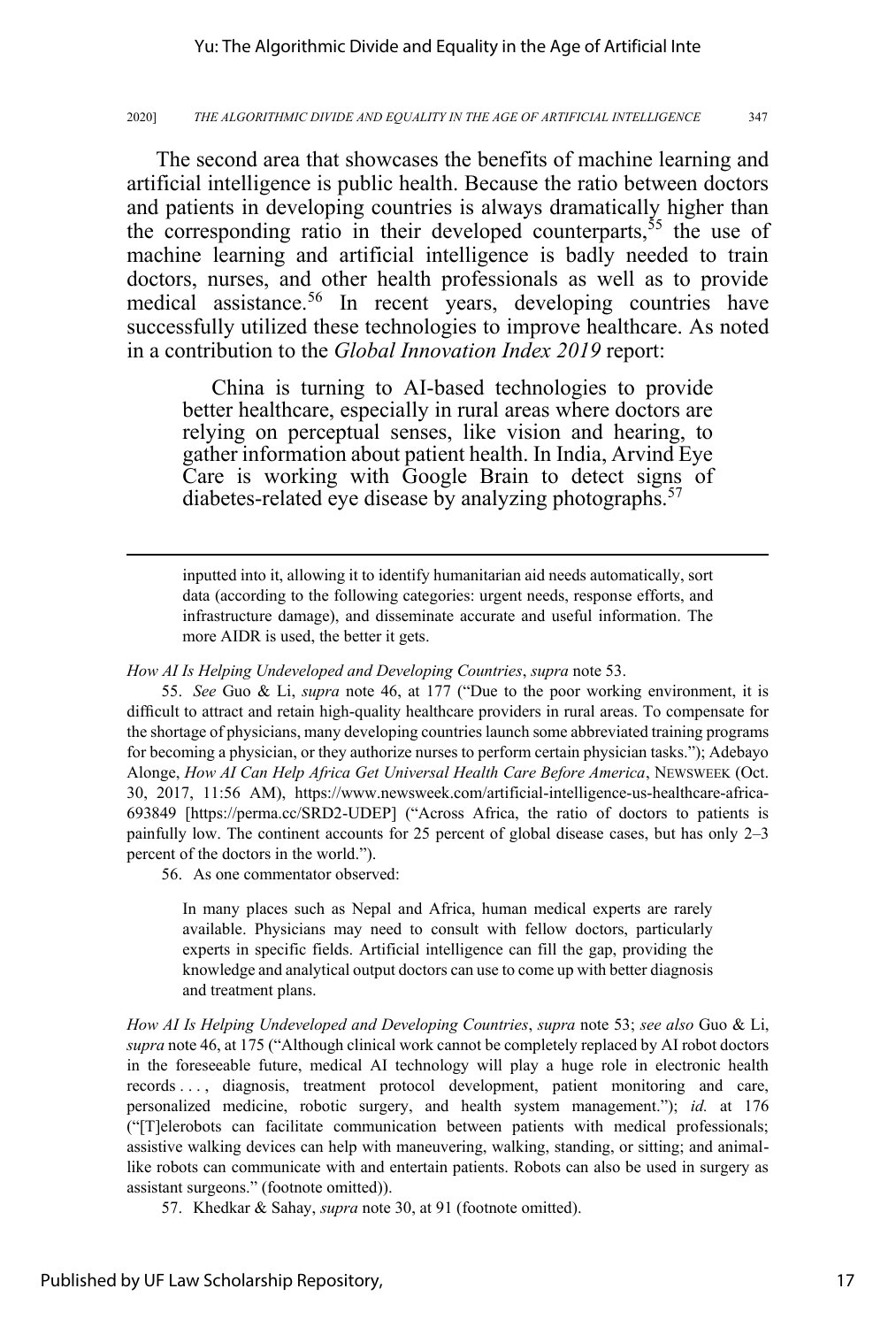In Rwanda, "Zipline is using drones to deliver medical supplies and blood to hospitals and clinics that are difficult to access by car."<sup>58</sup>

The third area that demonstrates the potential of machine learning and artificial intelligence is food production. In developing countries, farmers often have to travel long distances to sell crops, produce, and animals.<sup>59</sup> With the information they secure through predictive algorithms, such as crop prices, they will be in much better positions than in the past to determine when to sell products.<sup>60</sup> Algorithm-enhanced technologies will also help them increase crop yield, telling them when to plant and fertilize and what seeds to use based on local climate and soil conditions.<sup>61</sup> To a large extent, the Internet has already greatly improved the livelihoods of

61. As Bernard Marr observed:

AI technology . . . can help researchers figure out the right genetic makeup to create seeds that generate the highest yield, the most nutrition, and the most disease-resistant strains of staple crops. There are 40,000 varieties of sorghum, a valuable cereal crop in developing countries such as Ethiopia and India. AI can be used to experiment with these varieties to develop the perfect crop. All the growth, genetic, and environmental data collected during research will be given to an AI model to process. AI algorithms are better able to review all the variables and varieties to identify patterns and insights faster than humans. Deep-learning AI will be able to comprehend the complex genetics of plants that will support better breeding of plants. Those more efficient plants will improve our food production.

Bernard Marr, *How Artificial Intelligence Can Help Fight World Hunger*, SAP INSIDER (Jan. 10, 2018), https://sapinsider.wispubs.com/Assets/Articles/2018/January/How-Artificial-Intelligence-Can-Help-Fight-World-Hunger [https://perma.cc/WUD8-4D7T]; *see also* PAUL ET AL., *supra* note 45, at 26 ("[A machine-learning] model can recommend crop management practices that are tailored to local soil type, plant varieties, and climate forecasts."); *How AI Is Helping Undeveloped and Developing Countries*, *supra* note 53 ("The [machine-generated] sowing advisories sent to farmers include information on the best time for land preparation, sowing date, and fertilizer application."); Maskey, *supra* note 53 ("Farmers monitor crops more effectively and make better predictions on planting, weeding and harvesting using AI tools. It can also be used to analyze one plant at a time and add pesticides only to infected plants and trees instead of spraying pesticides across large swaths of crops.").

<sup>58.</sup> Maskey, *supra* note 53. This delivery "has dramatically impacted people living in remote parts of the country because they are able to get medical help when needed," and "[t]he drone system in Rwanda has . . . helped reduce waste of blood by 95%." *Id.*

<sup>59.</sup> *See* Marcel Fafchamps & Ruth Vargas Hill, *Selling at the Farmgate or Traveling to Market*, 87 AM.J. AGRIC. ECON. 717, 718 (2005)("In contrast with farmers in developed countries who often . . . enjoy good institutions and infrastructure, most farmers in developing countries are . . . geographically isolated . . . and outside the reach of formal market institutions.").

<sup>60.</sup> *See* NITI AAYOG, NATIONAL STRATEGY FOR ARTIFICIAL INTELLIGENCE 20 (2018) (India), https://www.niti.gov.in/writereaddata/files/document\_publication/NationalStrategy-for-AI-Discussion-Paper.pdf [https://perma.cc/A7D8-MCNW] (noting that artificial intelligence "has the potential to address challenges such as inadequate demand prediction" and has been used for the "prediction of crop prices to inform sowing practices").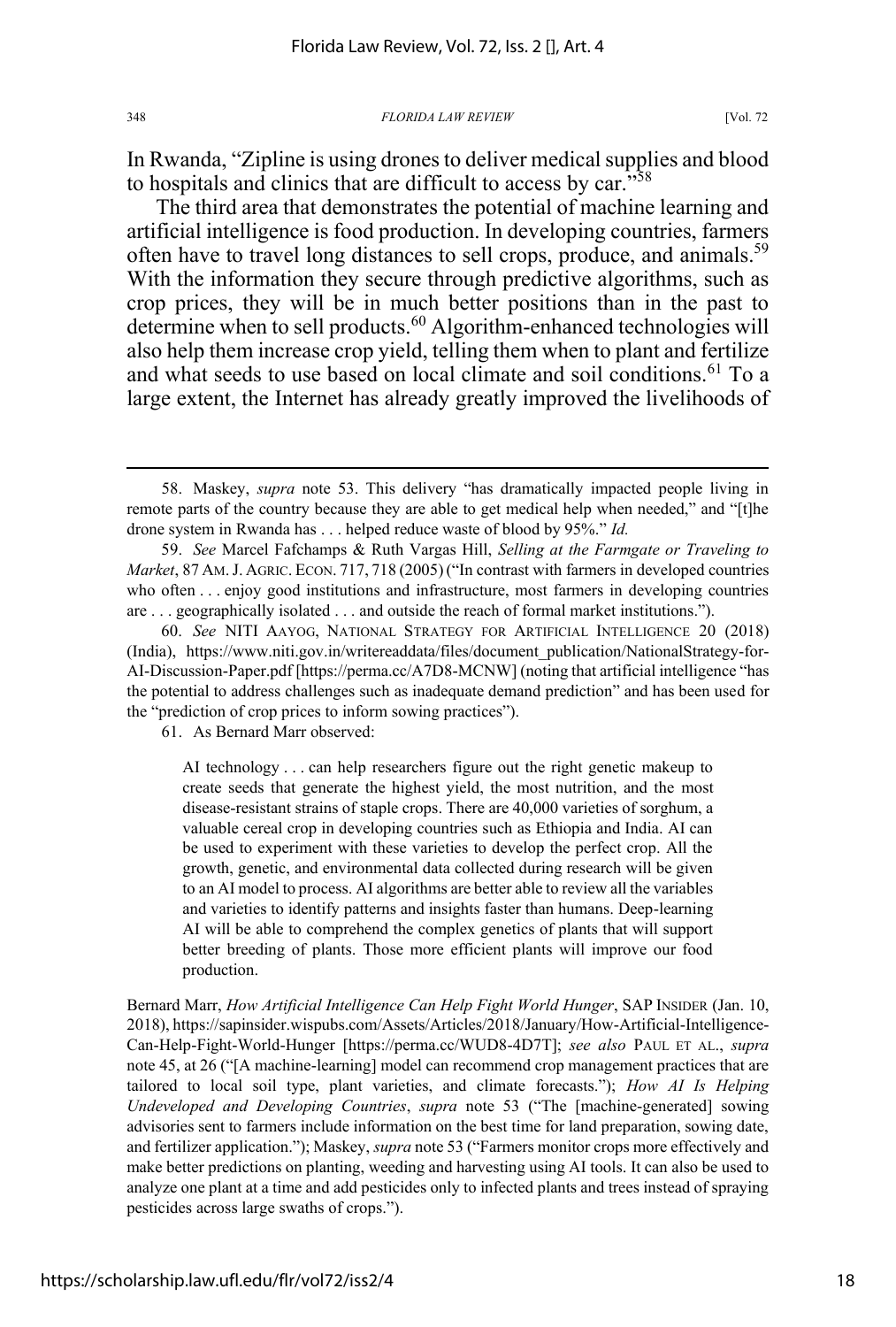farmers in developing countries.<sup>62</sup> The use of machine learning and artificial intelligence will provide further improvements by giving them more and better information and by strengthening their predictive abilities.

The fourth area that exemplifies the success provided by machine learning and artificial intelligence is education. Thus far, these technologies have been deployed to address the shortage of teachers and easily accessible schools. $^{63}$  Computers equipped with learning algorithms have also been used as tutors.<sup>64</sup> These "intelligent" tutors not only can track the participants' progress but will also be able to adjust teaching coverage and pace based on such progress. As Nizan Packin and Yafit Lev-Aretz observed:

Intelligent tutoring systems (ITS) have rapidly moved from laboratory experimental stages to real everyday use. When learners work on a problem-solving task, ITS track mental steps to diagnose errors and appraise their understanding of the domain. Learners can also enjoy ITS's timely guidance, feedback and explanations, and be matched

63. As one commentator recounted:

In most developing countries, schools lack experienced teachers and resources to enhance students' knowledge. As a result, many students still have to walk long distances to get to the nearest school, which has created education gaps, especially in rural areas. AI tools such as personalized learning assistants can simplify learning by making tutoring services and learning materials accessible to all students, wherever they are. Machines can be automated to help students learn basic concepts without a tutor . . . . This would allow students to learn at any time from anywhere.

Maskey, *supra* note 53; *see also* De-Arteaga et al., *supra* note 30, at 9:6 ("[T]eacher shortages are common in rural areas of the developing world. If machines could augment and support human teaching responsibilities, this could help increase literacy and sharpen STEM [science, technology, engineering, and mathematics] skills, paving a road to improve development." (citation omitted)). For the benefits of both developed and developing countries, teaching robots can cover not only the present but also the past. *See generally* Michal Shur-Ofry & Guy Pessach, *Robotic Collective Memory*, 97 WASH. U. L. REV. 975 (2019) (discussing issues raised by virtual witnesses who help convey memories from the Holocaust).

64. *See* U.N. EDUC., SCI. & CULTURAL ORG. [UNESCO], ARTIFICIAL INTELLIGENCE IN EDUCATION: CHALLENGES AND OPPORTUNITIES FOR SUSTAINABLE DEVELOPMENT 12 (2019) ("AI was part of the vision promising to transform education by creating tutor systems that could personalise learning.").

<sup>62.</sup> *See* Charlie Mitchell, *Technology Hope for African Farmers*, FIN. TIMES (Oct. 15, 2018), https://www.ft.com/content/3316885c-b07d-11e8-87e0-d84e0d934341 [https://perma.cc/ WT6N-FERU] ("[D]igital services allow smallholders to view real-time crop prices, raise capital and crowdfund on their computers and smart devices.").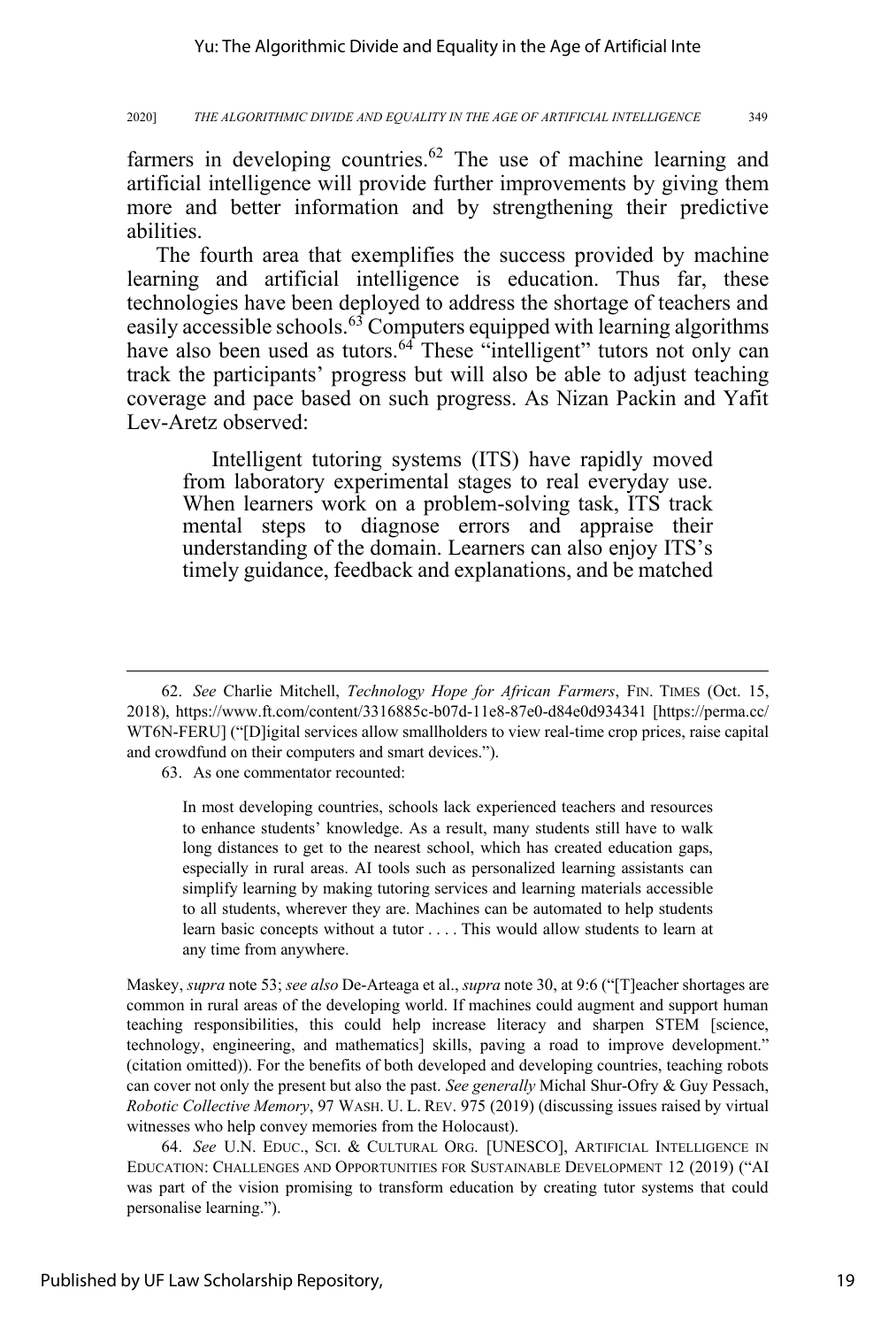with learning activities at an individually-tailored level of difficulty and interest.<sup>65</sup>

To better tailor the teaching and learning experiences to the participants' specific needs, interests, and capabilities, these tutors can utilize the growing amount of open-access courseware that has already appeared in both developed and developing countries.<sup>66</sup> Machine learning and artificial intelligence have also been utilized for grading and other purposes.<sup>67</sup>

The last area that illuminates the possibilities generated by greater use of machine learning and artificial intelligence involves policy analysis. As Maria De-Arteaga and her collaborators observed, "Whether it is through knowledge-discovery models that improve our understanding of a phenomenon, or through predictive models that inform proactive policies, [machine learning] can be integrated as an essential component of decision support systems."68 For instance, scientists have utilized machine-learning capabilities, survey data, and satellite images of differential nighttime luminosity to map poverty levels in African countries where estimates of consumption expenditure and asset wealth have been incomplete or lacking.<sup>69</sup> A group of researchers at Development Seed also teamed up with the World Bank to utilize big-

Daptio [is] an adaptive learning platform that makes use of artificial intelligence to help students study remotely. It specializes in courses whose content, structure, and assessments are designed to adjust based on the strengths and weaknesses of the students. Daptio is designed to serve a learning model that is deemed best suited to a specific student.

*How AI Is Helping Undeveloped and Developing Countries*, *supra* note 53; *see also* UNESCO, *supra* note 64, at 14 (discussing Daptio).

66. A widely cited example is the open courseware provided by the Massachusetts Institute of Technology. *See* Mass. Inst. of Tech., MIT OPEN COURSEWARE, https://ocw.mit.edu/index.htm [https://perma.cc/94R5-TZFS].

67. *See* Packin & Lev-Aretz, *supra* note 40, at 108 ("[M]assive open online courses and other models of online education increasingly use AI. Many of the popular online education platforms, including EdX, Coursera, and Udacity, use [natural-language processing], machine learning, and crowdsourcing for grading students' assignments and programming tasks."); *see also* UNESCO, *supra* note 64, at 13 ("A dual-teacher model entailing a teacher and a virtual teaching assistant, which can take over the teacher's routine task, frees up teachers' time, enabling them to focus on student guidance and one-to-one communication.").

68. De-Arteaga et al., *supra* note 30, at 9:7.

69. Neal Jean et al., *Combining Satellite Imagery and Machine Learning to Predict Poverty*, 353 SCIENCE 790, 790 (2016); *see also* PAUL ET AL., *supra* note 45, at 50 ("One of the most welldeveloped use cases for [machine learning] in international development is the automated analysis of satellite imagery. . . . Satellite imagery can provide invaluable information about human settlement patterns, land use, and infrastructure.").

<sup>65.</sup> Packin & Lev-Aretz, *supra* note 40, at 108. A frequently cited example is Cape Town– based Daptio: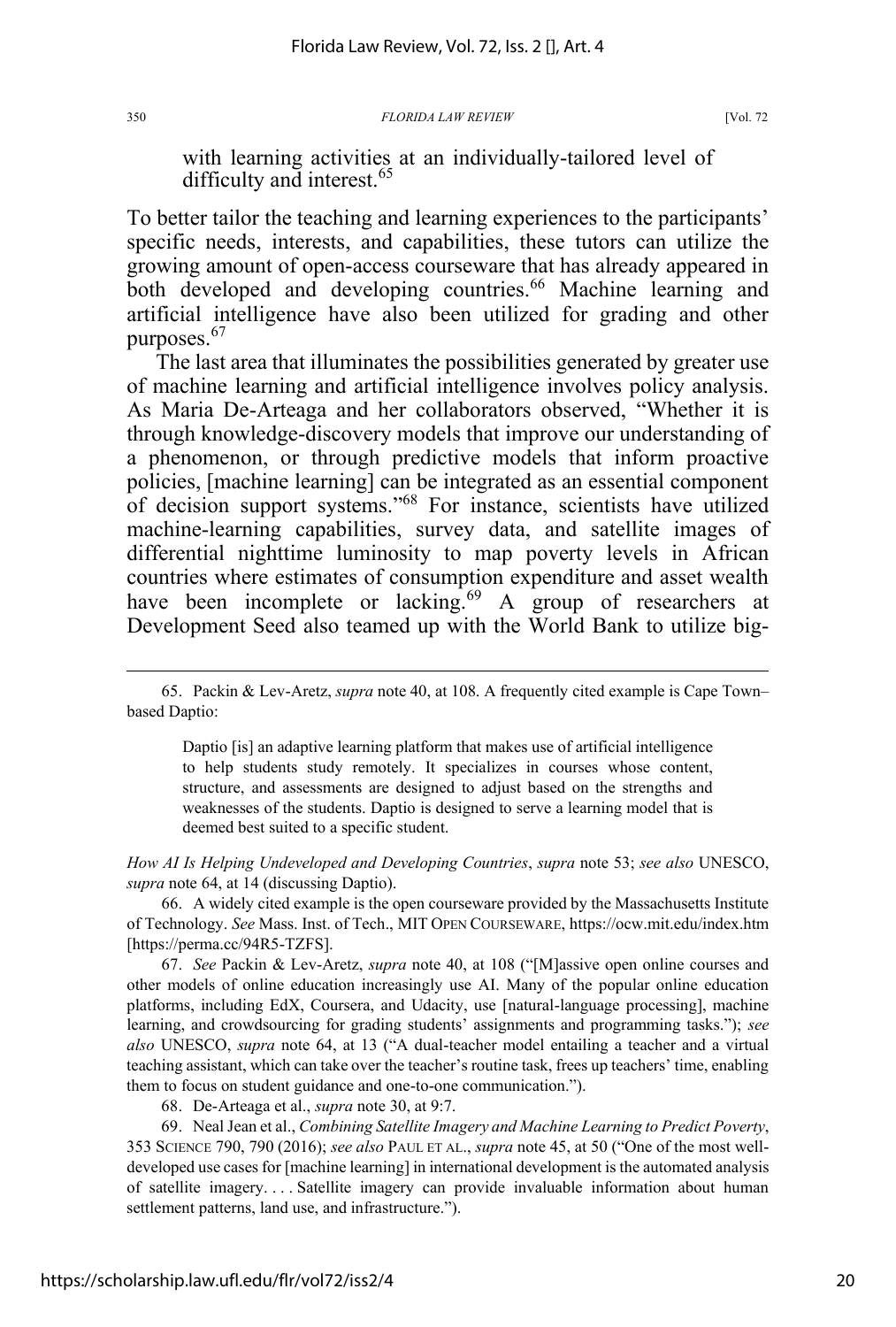data analytics and machine-learning capabilities to analyze the urban dynamics in Ethiopian lowlands.<sup>70</sup> By providing greater, better, and more complete information, machine learning and artificial intelligence have put policy makers in better positions to design, evaluate, and improve policies.

Taken together, the examples in these five areas illustrate the many benefits that machine learning and artificial intelligence have provided to developing countries. They explain why it is just as urgent to bridge the algorithmic divide in developing countries as it is to bridge that divide in developed countries. The examples also show that different areas need varying levels of access to machine learning and artificial intelligence.<sup>71</sup> While some areas, such as public health, food production, and education, need large-scale access to these technologies, other areas, such as disaster relief and policy analysis, may require only access on the part of the government and some other key players.

As if the wide-ranging benefits that machine learning and artificial intelligence have provided to developing countries were not appealing enough, efforts to bridge the algorithmic divide in developing countries can generate three types of collateral benefits to developed countries. First, commentators have widely noted the network effects generated by the increased global use of information and communication technology, $^{72}$ which will create economy of both scale and scope. Second, as Mark Cooper observed in relation to Internet usage: "As the customer and geographic base spreads, the load on the system can be balanced, achieving higher overall utilization rates. Spreading the customer base across geographic areas would allow time zone differences to balance the load as well.<sup>"73</sup> The same would apply to machine learning and artificial intelligence, especially regarding those algorithm-driven artificial intelligence systems that are usable in both developed and developing countries. Finally, because big-data analytics are increasingly deployed

Mark N. Cooper, *Inequality in the Digital Society: Why the Digital Divide Deserves All the Attention It Gets*, 20 CARDOZO ARTS & ENT. L.J. 73, 73 (2002).

<sup>70.</sup> Zhuangfang NaNa Yi, *Accurate Machine Learning in Data-Sparse Environments*, MEDIUM (Apr. 4, 2019), https://medium.com/devseed/accurate-machine-learning-in-data-sparseenvironments-afad1101a928 [https://perma.cc/2Z9E-YZ5T].

<sup>71.</sup> Thanks to Chris Drahozal for pushing me on this point.

<sup>72.</sup> As Mark Cooper observed:

At the core of the [digital-transformation] process is a virtuous circle that uniquely affects these industries. Improvements in computers and software can be used to produce further improvements in computers and software. Network effects mean that as more people use these products, the products become more valuable to each user, stimulating more people to join the network and use it more intensely.

<sup>73.</sup> *Id.* at 84–85.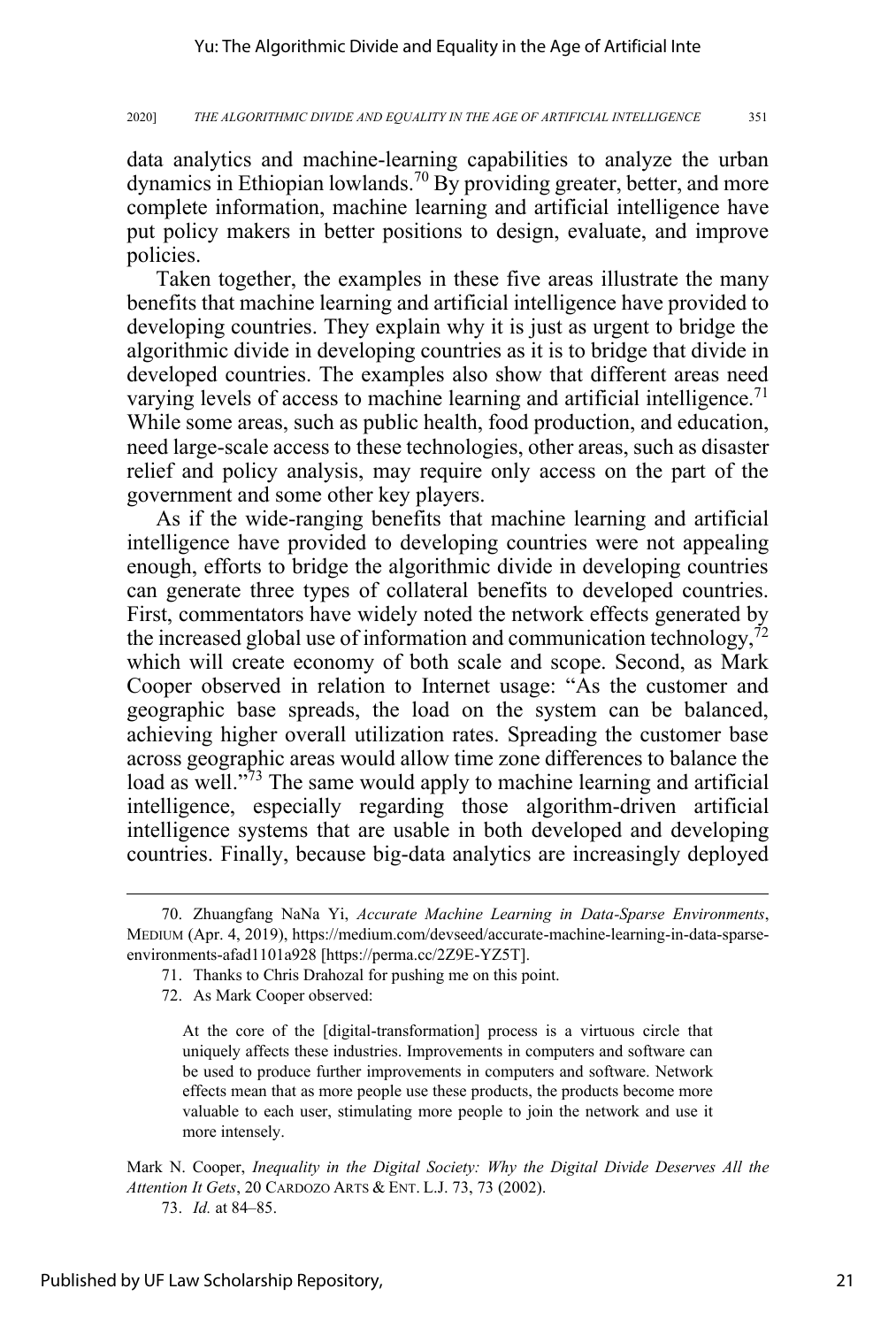in algorithm-enhanced technological products and services, having comprehensive datasets that include individuals on both sides of the algorithmic divide is imperative.<sup>74</sup> As Woodrow Hartzog wrote succinctly, "In the world of big data, more is always better."<sup>75</sup>

To be sure, the introduction of algorithm-enhanced technological products and services could lead to the problems of algorithmic discrimination and distortion, both of which the next two Sections will discuss in greater detail.<sup>76</sup> When introduced without much consideration of local contexts, these products and services could also generate unintended consequences.<sup>77</sup> As Chinmayi Arun lamented:

Ideas of the past like one laptop per child have resulted in spectacular failure despite the bright-eyed optimism and laudable intentions with which they were created. Technology designed out of context may fail to take local resources, social norms and cultural context into account. "One day delivery" can mean very different things in Boston and Hyderabad even if the system designed for both cities is the same. Facebook can be fairly harmless in most countries and find itself weaponised in a country with Myanmar's socio-political context, to contribute to genocide. It can take effort for Google Maps to be able to account for the favelas of Rio de Janeiro.<sup>78</sup>

Notwithstanding the different problems that algorithm-enhanced technological products and services may generate, the many promises these technologies provide suggest that individuals will be, on balance, better off having the technologies than not having them in the first place.<sup>79</sup> In fact, the sooner those on the unfortunate side of the algorithmic

77. *See generally* Chinmayi Arun, *AI and the Global South: Designing for Other Worlds*, *in* THE OXFORD HANDBOOK OF ETHICS OF AI (Markus D. Dubber et al. eds., forthcoming 2020), https://ssrn.com/abstract=3403010 [https://perma.cc/WCG7-PU7K] (noting the concerns raised by out-of-context design and deployment of artificial intelligence in the global South).

78. *Id.* (manuscript at 3) (footnotes omitted); *see also* WARSCHAUER, *supra* note 18, at 65– 69 (discussing Brazil's People's Computer and India's simputer).

79. In their book, Brett Frischmann and Evan Selinger underscored the concern about the techno-social engineering of humans and called for "the freedom to be off, to be free from technosocial engineering, to live and develop within underdetermined techno-social environments." FRISCHMANN & SELINGER, *supra* note 25, at 269. While they made a convincing case about the need for this freedom, there is no freedom to speak of if those on the unfortunate side of the

<sup>74.</sup> *See* discussion *infra* Section II.C (discussing algorithmic distortion).

<sup>75.</sup> WOODROW HARTZOG, PRIVACY'S BLUEPRINT: THE BATTLE TO CONTROL THE DESIGN OF NEW TECHNOLOGIES 51 (2018); *see also* VIKTOR MAYER-SCHÖNBERGER & KENNETH CUKIER, BIG DATA: A REVOLUTION THAT WILL TRANSFORM HOW WE LIVE, WORK, AND THINK 100 (2013) ("[I]n the age of big data, *all* data will be regarded as valuable, in and of itself.").

<sup>76.</sup> *See* discussion *infra* Sections II.B, II.C (discussing algorithmic discrimination and distortion).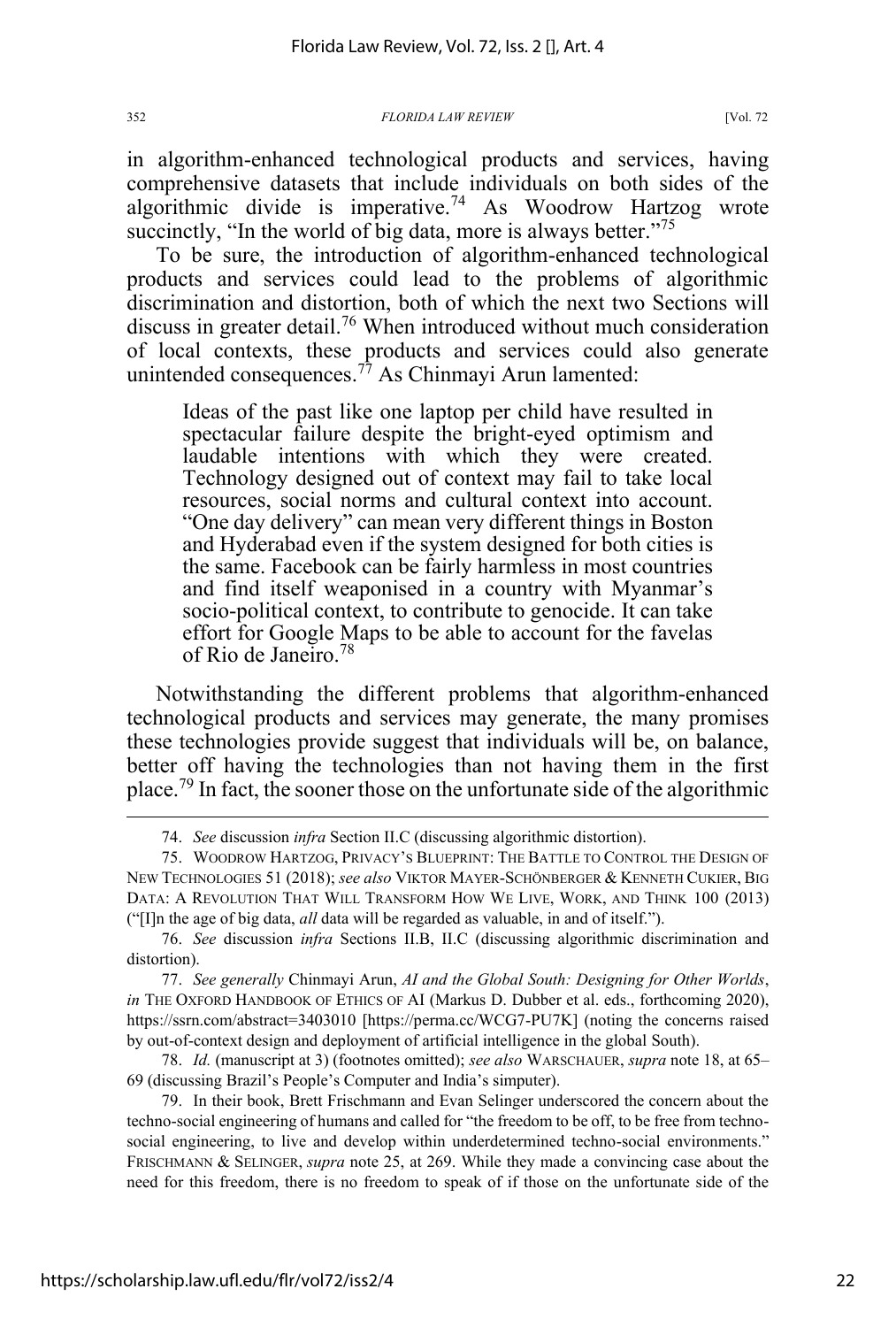divide can participate in the artificial intelligence revolution, the more quickly they will be able to begin shaping the new technological environment.<sup>80</sup> Such shaping, and reshaping, will make the environment more appealing and relevant to them in the long run.

Moreover, whether these products and services are beneficial or harmful will largely depend on the design and use of the algorithms involved. To help ensure proper design and usage, Part III will outline select remedial actions that implicate ethics, transparency, accountability, and competition.<sup>81</sup> As that discussion will show, solutions can be developed to maximize the benefits of algorithm-enhanced technological products and services while minimizing their shortcomings.

Finally, regardless of whether those on the unfortunate side of the algorithmic divide can secure ready and affordable access to these products and services, those on the other side of the divide will still actively deploy them. Such deployment will harm the technology poor by accelerating job displacement<sup>82</sup> while widening the gap between the technology haves and have-nots.<sup>83</sup> Given the sad reality that society

algorithmic divide are forced to be off. Only after their services have been turned on can they have "the freedom to be off."

80. Manuel Castells lamented the impact of the digital divide on the Internet:

The fact that the rise of the Internet took place in conditions of social inequality in access everywhere may have lasting consequences on the structure and content of the medium . . . . This is because users shape the Internet to an even greater extent than any other technology because of the speed of transmission of their feedback, and the flexibility of the technology. Thus, first users may have shaped the Internet for the latecomers, both in terms of content and of technology, in the same way that the pioneers of the Internet shaped the technology for the masses of users in the 1990s.

MANUEL CASTELLS, THE INTERNET GALAXY: REFLECTIONS ON THE INTERNET, BUSINESS, AND SOCIETY 255 (2001).

81. *See* discussion *infra* Sections III.C, III.D, III.E, III.F (proposing remedial actions relating to ethics, transparency, accountability, and competition).

82. *See* EXEC. OFFICE OF THE PRESIDENT, ARTIFICIAL INTELLIGENCE, AUTOMATION, AND THE ECONOMY 35 (2016) ("Job displacement is likely to be one of the most serious negative consequences of AI-driven automation, impacting entire industries and communities."); RAINIE & ANDERSON, *supra* note 22, at 70–73 (surveying views on the rise of unemployment); Hamann, *supra* note 8 (listing "worsening unemployment" as one of the key risks of technological advances associated with artificial intelligence). As far as job displacement is concerned, the level of displacement by machine learning and artificial intelligence will likely vary from sector to sector and from country to country. *See generally* ERIK BRYNJOLFSSON & ANDREW MCAFEE, THE SECOND MACHINE AGE: WORK, PROGRESS, AND PROSPERITY IN A TIME OF BRILLIANT TECHNOLOGIES (2014) (examining the transformative impacts of emerging digital technologies on jobs and the economy); Cynthia Estlund, *What Should We Do After Work? Automation and Employment Law*, 128 YALE L.J. 254 (2018) (advancing reforms to address the future impact of automation on jobs).

83. *See* Hamann, *supra* note 8 (listing "increasing concentration of economic power and wealth" as another key risk of technological advances associated with artificial intelligence).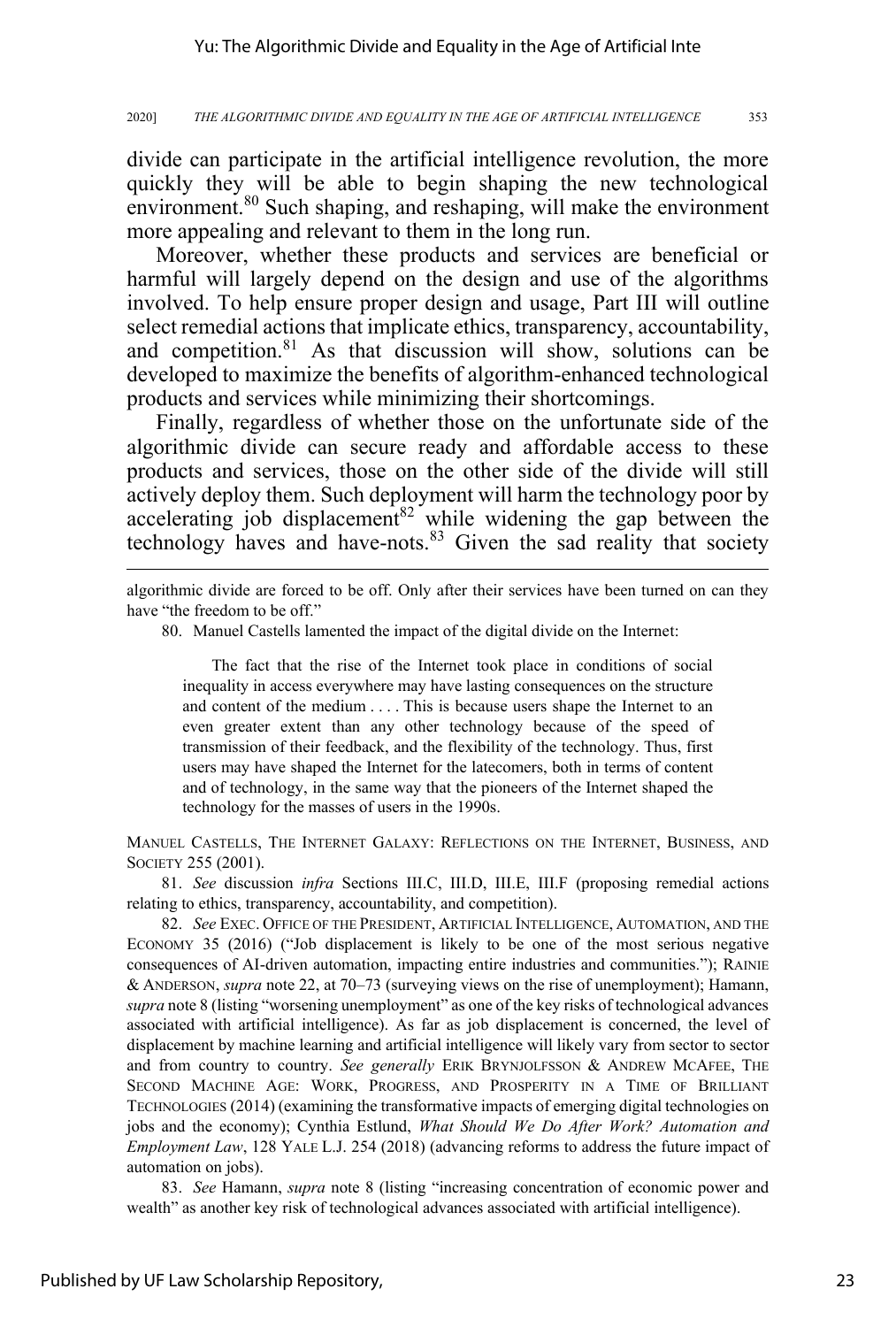cannot easily shelter the technology poor from the actions of the technology rich—whether in developed or developing countries facilitating greater use of algorithm-enhanced technological products and services is, to a large extent, a choice that everybody has to embrace. This choice is similar to how individuals needed to adapt to the Internet in the late 1990s and the early 2000s despite the medium's many documented shortcomings.<sup>84</sup>

### B. *Algorithmic Discrimination*

In the past few years, commentators have highlighted the different problems caused by algorithms, which range from errors to biases and from discrimination to dehumanization. $85$  While Frank Pasquale lamented how we now live in a "Black Box Society,"<sup>86</sup> Cathy O'Neil referred to machine-learning algorithms as "Weapons of Math Destruction."<sup>87</sup>

In February 2017, the Pew Research Center and the Imagining the Internet Center at Elon University released their joint study, canvassing more than 1000 "technology experts, scholars, corporate practitioners and government leaders" for their views on the pros and cons of the algorithmic age.<sup>88</sup> Opening that report is a list containing some widely reported problems generated by seemingly out-of-whack algorithms:

- The British pound dropped 6.1% in value in seconds on Oct. 7, 2016, partly because of currency trades triggered by algorithms.
- Microsoft engineers created a Twitter bot named "Tay" . . . in an attempt to chat with Millennials by

85. *See supra* text accompanying notes 27, 28, 40. In addition to discrimination, Jack Balkin identified the following algorithmic harms: (1) harms to reputation; (2) normalization or regimentation; (3) manipulation; and (4) lack of due process, transparency, or interpretability. Balkin, *supra* note 12, at 1238–39.

<sup>84.</sup> *See* NORRIS, *supra* note 13, at 68 ("The chief concern about the digital divide is that the underclass of info-poor may become further marginalized in societies where basic computer skills are becoming essential for economic success and personal advancement, entry to good career and educational opportunities, full access to social networks, and opportunities for civic engagement."); FALLING THROUGH THE NET IV, *supra* note 17, at 89 ("We are approaching the point where not having access to [computers and the Internet] is likely to put an individual at a competitive disadvantage and in a position of being a less-than-full participant in the digital economy."); Yu, *supra* note 7, at 16–17 ("Information technology is no longer a luxury, but a development tool and a critical means of information exchange in the New Economy." (footnote omitted)).

<sup>86.</sup> FRANK PASQUALE, THE BLACK BOX SOCIETY: THE SECRET ALGORITHMS THAT CONTROL MONEY AND INFORMATION (2015).

<sup>87.</sup> CATHY O'NEIL, WEAPONS OF MATH DESTRUCTION: HOW BIG DATA INCREASES INEQUALITY AND THREATENS DEMOCRACY (Broadway Books 2017) (2016).

<sup>88.</sup> RAINIE & ANDERSON, *supra* note 22, at 4.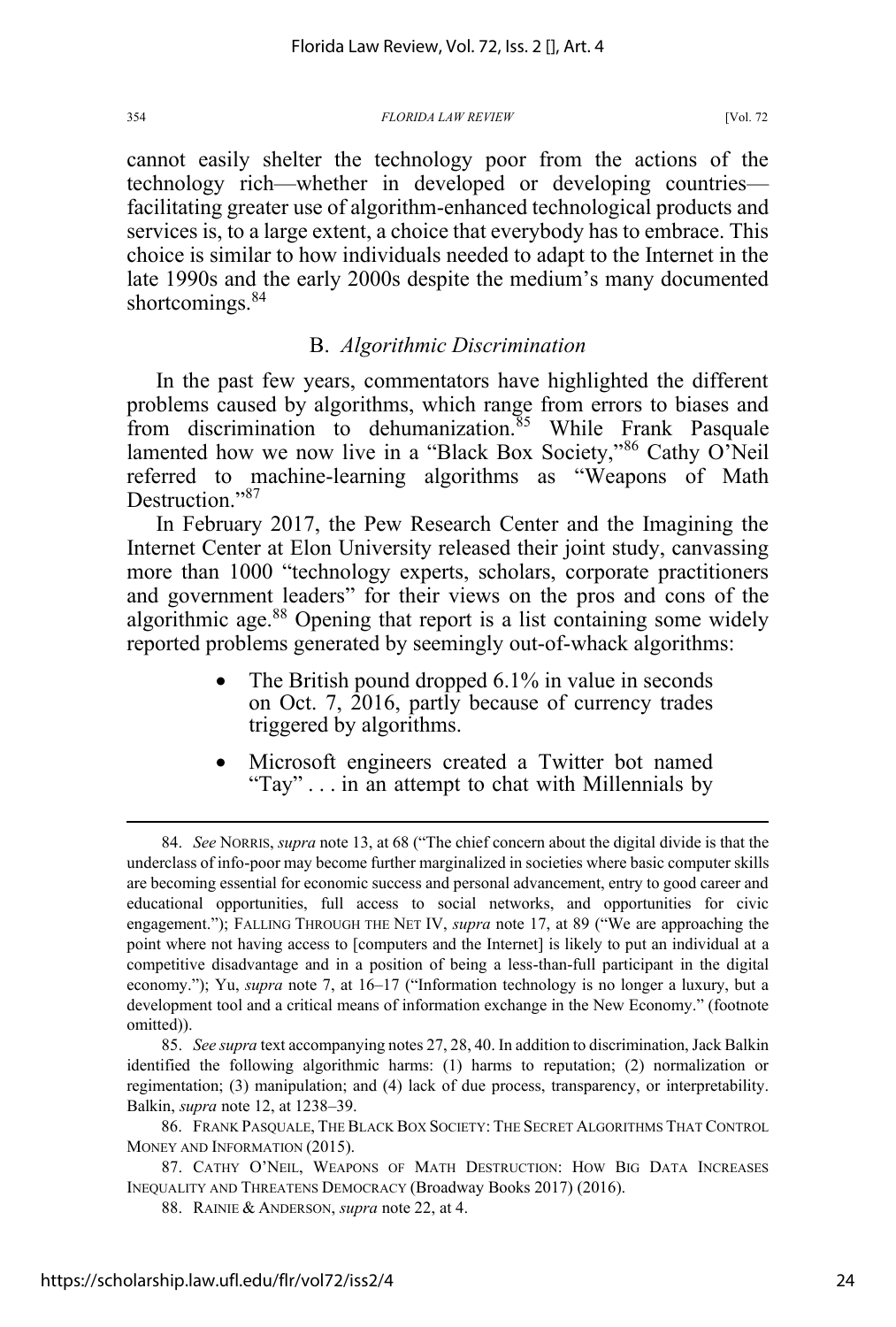responding to their prompts, but within hours it was spouting racist, sexist, Holocaust-denying tweets based on algorithms that had it "learning" how to respond to others based on what was tweeted at it.

Facebook tried to create a feature to highlight Trending Topics from around the site in people's feeds. First, it had a team of humans edit the feature, but controversy erupted when some accused the platform of being biased against conservatives. So, Facebook then turned the job over to algorithms only to find that they could not discern real news from fake news.<sup>89</sup>

As if these examples were not disturbing enough, in 2015, Google "publicly apologize[d] after its object recognition algorithm tagged two black users of Google Photo as 'gorillas.'"<sup>90</sup> Likewise, "Hewlett-Packard (HP) suffered a serious public relations crisis when it was revealed that its implementation of what was probably a bottom-up feature-based face localization algorithm did not detect Black people as having a face," due largely to the fact that the "[c]ameras on new HP computers did not track the faces of Black people in some common lighting conditions."91 In a speech, Ben Bernanke also relayed a story about how his request to refinance a mortgage had been denied shortly after stepping down from being the chair of the Federal Reserve.<sup>92</sup> As a *New York Times* report explained, "[I]n the thoroughly automated world of mortgage finance, having recently changed jobs makes [him] a steeper credit risk."<sup>93</sup>

Taken together, these examples show that algorithms can be error prone, biased, or both. While algorithmic errors affect everybody having access to algorithm-enhanced technological products and services, algorithmic bias is particularly problematic for those on the unfortunate side of the algorithmic divide. Indeed, many commentators fear that algorithmic bias will have a disproportionate impact on the poor, the disadvantaged, and the vulnerable.<sup>94</sup>

<sup>89.</sup> *Id.* at 2–3.

<sup>90.</sup> Omer Tene & Jules Polonetsky, *Taming the Golem: Challenges of Ethical Algorithmic Decision-Making*, 19 N.C.J.L. & TECH. 125, 154 (2017).

<sup>91.</sup> Christian Sandvig et al., *When the Algorithm Itself Is a Racist: Diagnosing Ethical Harm in the Basic Components of Software*, 10 INT'L J. COMM. 4972, 4973 (2016) (citations omitted).

<sup>92.</sup> Neil Irwin, *Why Ben Bernanke Can't Refinance His Mortgage*, N.Y. TIMES (Oct. 2, 2014), https://www.nytimes.com/2014/10/03/upshot/why-ben-bernanke-cant-refinancehis-mortgage.html [https://perma.cc/F64T-QDXZ].

<sup>93.</sup> *Id.*

<sup>94.</sup> As Cathy O'Neil explained: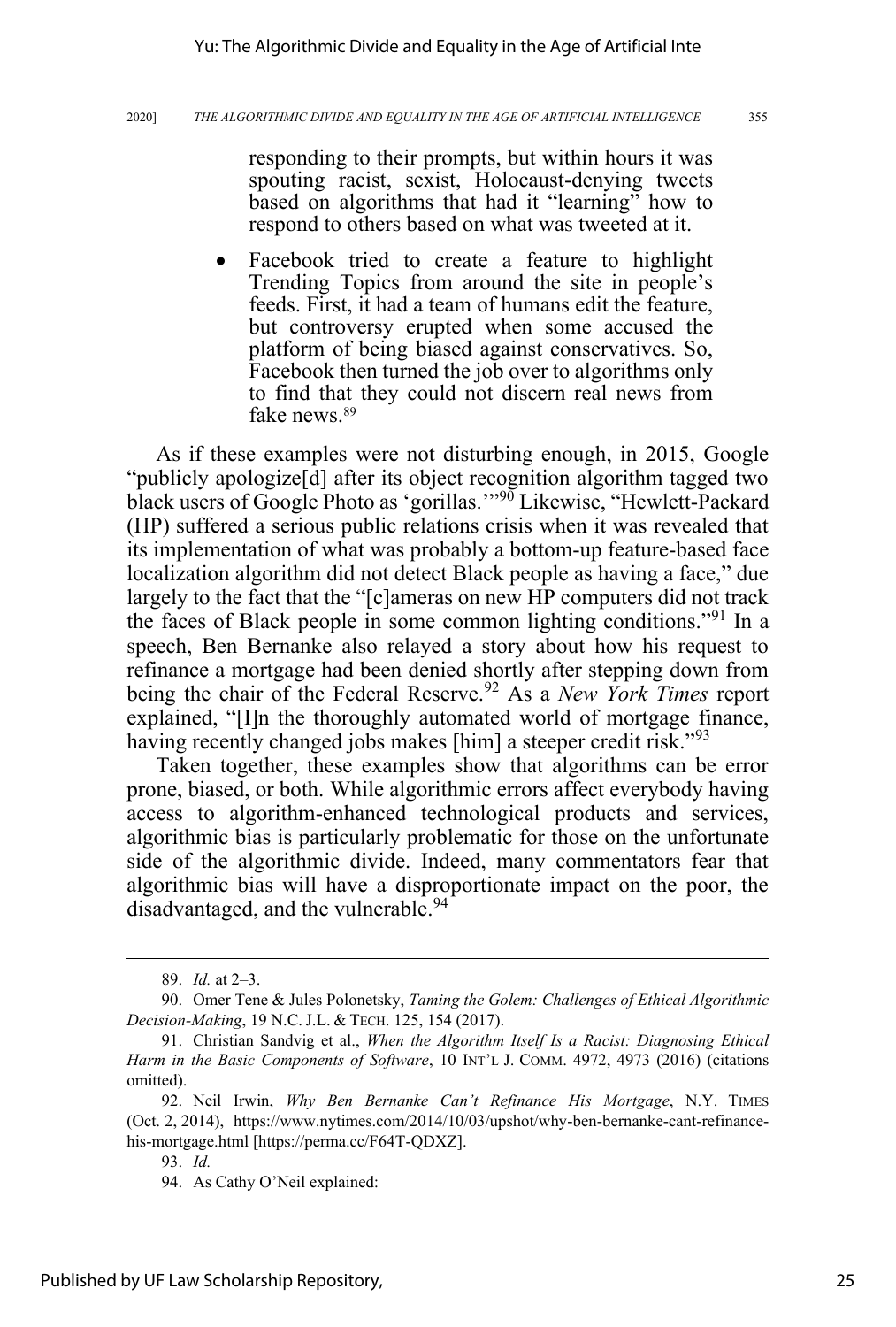Although algorithmic bias can be introduced intentionally through overt discriminatory practices,<sup>95</sup> most of the time biases enter algorithms through covert actions—whether intentional or not.<sup>96</sup> First, biases can enter algorithms through what commentators have referred to as "masking."<sup>97</sup> By utilizing complex algorithms, algorithm designers or

[Algorithm-driven weapons of math destruction] tend to punish the poor. This is, in part, because they are engineered to evaluate large numbers of people. They specialize in bulk, and they're cheap. That's part of their appeal. The wealthy, by contrast, often benefit from personal input. A white-shoe law firm or an exclusive prep school will lean far more on recommendations and face-to-face interviews than will a fast-food chain or a cash-strapped urban school district. The privileged, we'll see time and again, are processed more by people, the masses by machines.

O'NEIL, *supra* note 87, at 8; *see also* EUBANKS, *supra* note 2, at 12 ("Automated decision-making shatters the social safety net, criminalizes the poor, intensifies discrimination, and compromises our deepest national values."); RAINIE & ANDERSON, *supra* note 22, at 63–65 (surveying views on whether the disadvantaged will lag behind even further in this algorithmic age).

95. *See* Joshua A. Kroll et al., *Accountable Algorithms*, 165 U. PA. L. REV. 633, 682 (2017) ("A prejudiced decisionmaker could skew the training data or pick proxies for protected classes with the intent of generating discriminatory results.").

96. Anupam Chander noted the unlikelihood of overt discrimination on the part of algorithm designers:

First, because much of societal discrimination is subconscious or unconscious, it is less likely to be encoded into automated algorithms than the human decisionmakers that the algorithms replace. . . .

. . . .

Second, even for programmers or companies who intend to discriminate, the process of coding itself is likely to cause programmers to shy away from actually encoding the discrimination. Even absent compelled disclosure through litigation, there is the danger that a hard-coded discrimination will be revealed later by hackers or by insiders disgusted by the discrimination. Moreover, because code writing is likely to involve teams of programmers sharing code, with different persons reviewing and debugging code, consciously coding discrimination will likely require obtaining the cooperation of multiple persons, which is likely to be a fraught task.

Anupam Chander, *The Racist Algorithm?*, 115 MICH. L. REV. 1023, 1028–29 (2017) (footnotes omitted).

97. For discussions of the masking of discriminatory practices, see generally Barocas  $\&$ Selbst, *supra* note 40, at 712–14; Huq, *supra* note 40, at 1089–90; Zarsky, *supra* note 40, at 1389– 90. For illustrative purposes, "a system forbidden to use race as a variable might use other data, such as media consumption or purchases of hair care products, to infer race and adjust the offered pricing or services accordingly, and it might use factors that themselves reflect preexisting patterns of discrimination, such as lower scores on standardized tests or longer commuting distances to the site of a new job, as decision-making proxies." JULIE E. COHEN, BETWEEN TRUTH AND POWER: THE LEGAL CONSTRUCTIONS OF INFORMATIONAL CAPITALISM 247 (2019).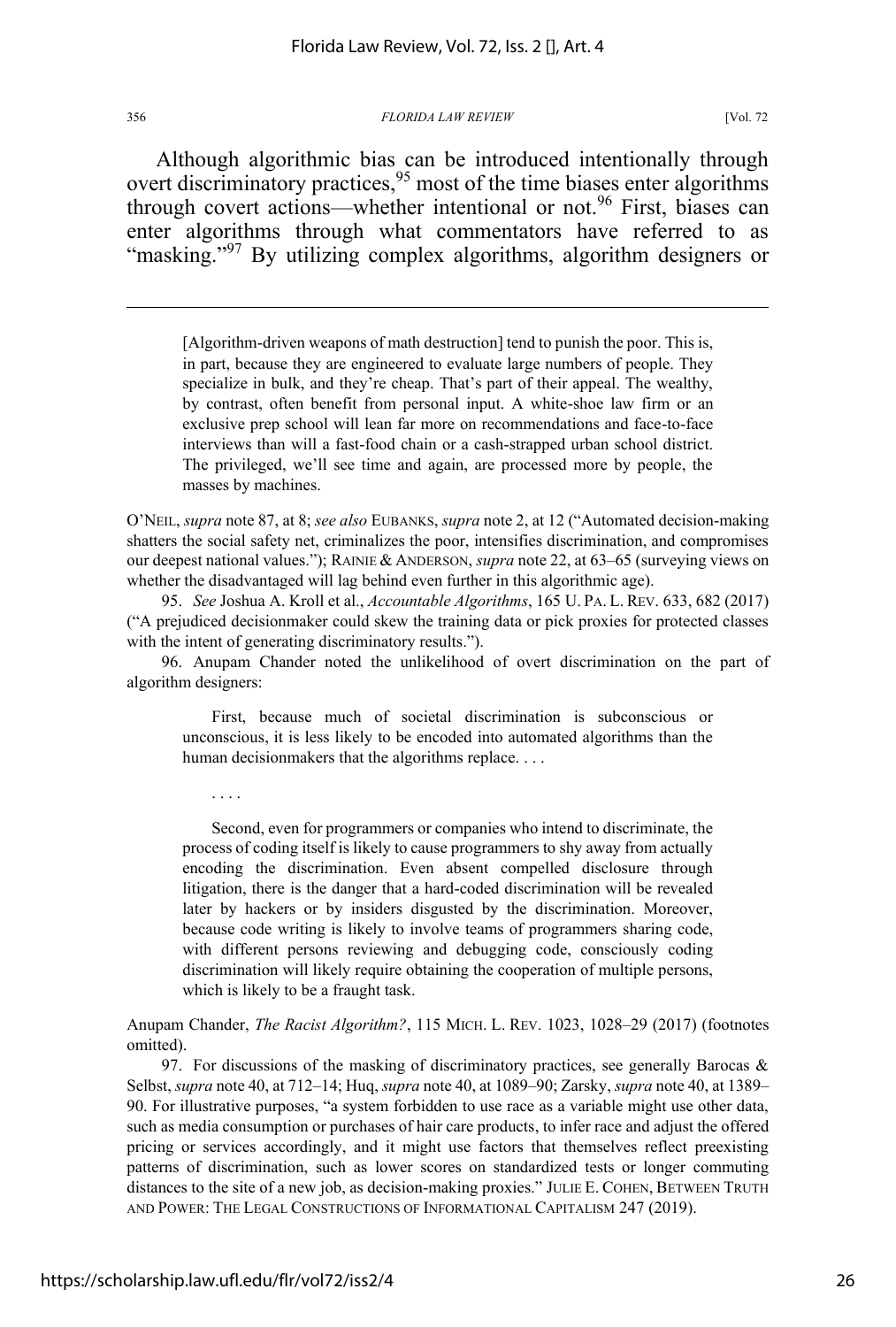their employers can mask discriminatory practices.<sup>98</sup> As Aziz Huq showed, masked discrimination in algorithmic design can be very difficult to prove:

A discriminatory algorithm designer will leverage such knowledge to fashion instruments that yield the disparate racial effects they believe to be warranted *a priori*. Without knowing the full spectrum of features that could, conceivably, have been included in the training data—which can be "enormous"—it will be difficult or impossible to diagnose this kind of conduct absent direct evidence of discriminatory intent. It will, moreover, be especially difficult to show that, but for race, a specific feature would or would not have been included, as the doctrine requires. A basic principle of "feature selection" instructs that one should keep the important features and discard the unimportant ones. To the extent that masking occurs, therefore, it seems clear that the litigation process would rarely yield evidence of such intentional manipulation of the algorithm's design.<sup>99</sup>

Second, implicit biases can enter algorithms in two ways. First, these biases can originate from algorithm designers who are neutral or wellintentioned, or who genuinely care about those on the unfortunate side of the algorithmic divide.<sup>100</sup> Second, the algorithms can rely on problematic

99. Huq, *supra* note 40, at 1089–90 (footnotes omitted); *see also* Barocas & Selbst, *supra* note 40, at 712–14 (discussing the problem of masking and the related difficulty in proving disparate treatment).

100. Kate Crawford described this problem as artificial intelligence's "white guy problem":

<sup>98.</sup> *See* Tene & Polonetsky, *supra* note 90, at 167 ("The profound capability of computers to identify patterns in endless piles of unstructured data facilitates the masking of illegitimate discrimination behind mirrors and proxies. Decision-making, automated or not, based on such criteria should be banned." (footnote omitted)); Nicholas Diakopoulos et al., *Principles for Accountable Algorithms and a Social Impact Statement for Algorithms*, FAT/ML, https://www.fatml.org/resources/principles-for-accountable-algorithms [https://perma.cc/W8XL-P3UK] ("'The algorithm did it' is not an acceptable excuse if algorithmic systems make mistakes or have undesired consequences, including from machine-learning processes." (emphasis omitted)); *see also* Cynthia Dwork & Deirdre K. Mulligan, *It's Not Privacy, and It's Not Fair*, 66 STAN. L. REV. ONLINE 35, 35 (2013), https://review.law.stanford.edu/wp-content/uploads/sites/ 3/2016/08/DworkMullliganSLR.pdf [https://perma.cc/996Z-XVWW] ("While many companies and government agencies foster an illusion that classification is (or should be) an area of absolute algorithmic rule—that decisions are neutral, organic, and even automatically rendered without human intervention—reality is a far messier mix of technical and human curating.").

Like all technologies before it, artificial intelligence will reflect the values of its creators. So inclusivity matters—from who designs it to who sits on the company boards and which ethical perspectives are included. Otherwise, we risk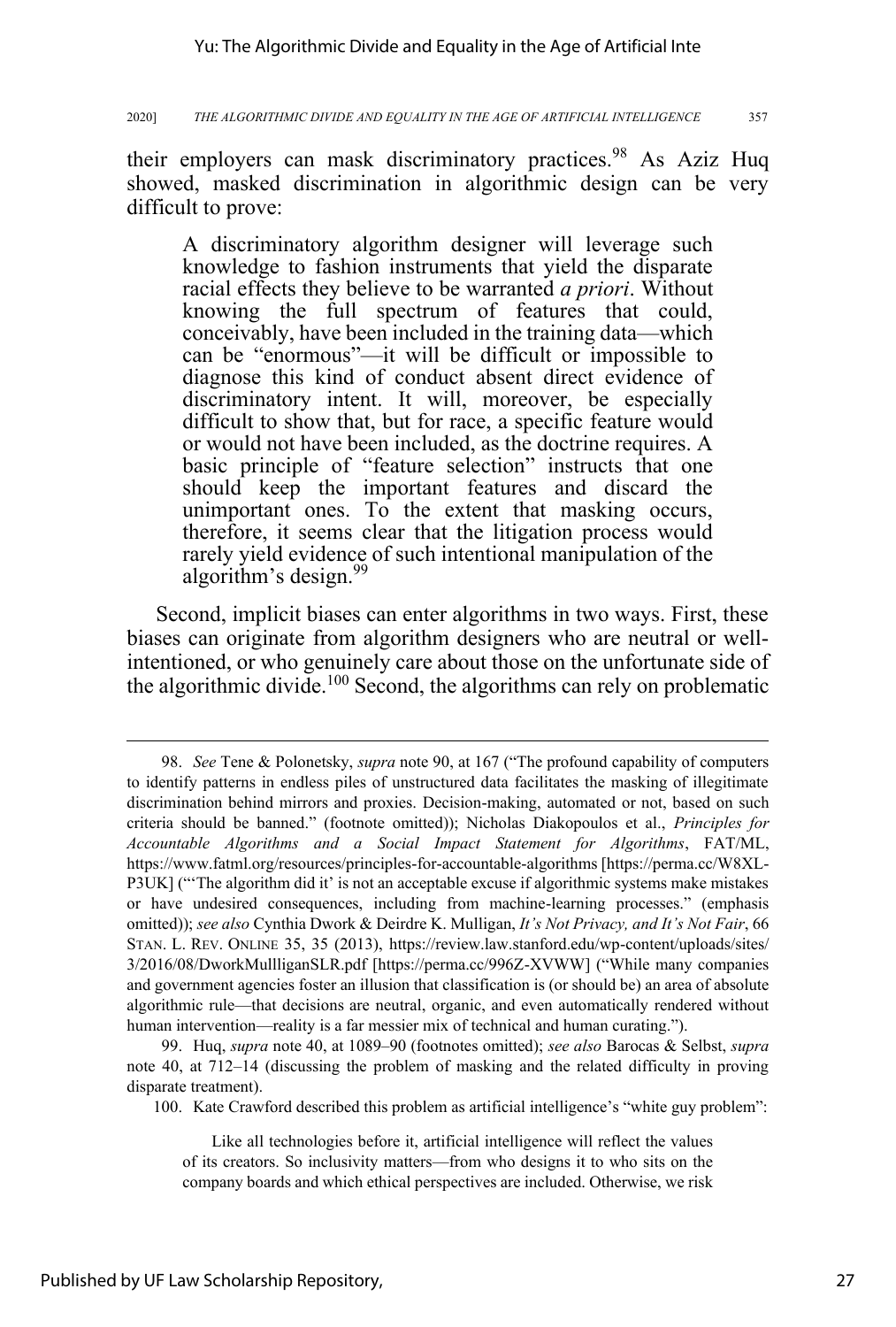historical online<sup>101</sup> or offline data.<sup>102</sup> With inappropriate data fed as either input or training data, 103 these algorithms will be caught in so-called

constructing machine intelligence that mirrors a narrow and privileged vision of society, with its old, familiar biases and stereotypes.

Kate Crawford, *Artificial Intelligence's White Guy Problem*, N.Y. TIMES (June 25, 2016), https://www.nytimes.com/2016/06/26/opinion/sunday/artificial-intelligences-white-guy-problem .html [https://perma.cc/8N73-MW2J]; *see also* RAINIE & ANDERSON, *supra* note 22, at 12 ("The algorithms will be primarily designed by white and Asian men—with data selected by these same privileged actors—for the benefit of consumers like themselves." (quoting Justin Reich, Exec. Dir., MIT Teaching Sys. Lab)); Katyal, *supra* note 2, at 59 ("[A]lgorithmic models are . . . the product of their fallible creators, who may miss evidence of systemic bias or structural discrimination in data or may simply make mistakes. These errors of omission—innocent by nature—risk reifying past prejudices, thereby reproducing an image of an infinitely unjust world." (footnote omitted)); Andrea M. Matwyshyn, *Silicon Ceilings: Information Technology Equity, the Digital Divide and the Gender Gap Among Information Technology Professionals*, 2 NW.J.TECH. & INTELL. PROP. 35, 55 (2003) ("Software reflects the biases of its creators, and tends to be biased in favor of what are perceived by many to be boys' interests." (footnote omitted)); Hamann, *supra* note 8 (lamenting how "AI algorithms are developed almost entirely in developed regions" and "may not sufficiently reflect the contexts and priorities of developing countries"); Mariya Yao, *Fighting Algorithmic Bias and Homogenous Thinking in A.I.*, FORBES (May 1, 2017, 12:02 PM), https://www.forbes.com/sites/mariyayao/2017/05/01/dangers-algorithmic-bias-homogenousthinking-ai [https://perma.cc/ZRW4-9DG2] ("When Timnit Gebru attended a prestigious AI research conference last year, she counted 6 black people in the audience out of an estimated 8,500. And only one black woman: herself.").

101. As Nizan Packin and Yafit Lev-Aretz observed:

It is questionable how accurate and reliable Internet sources truly are. Especially, as they are prone to data cleaning processes—a phenomenon that is more typical in the case of social media data—as well as other types of outages, random errors and gaps. The cleaning processes, errors, and outages raise questions as to whether Internet sources and online data can represent an objective truth or is any interpretation necessarily biased by some subjective filter given the way that data is cleaned. Similarly, data loss, another frequent occurrence, refers to the situation when information is destroyed by failures or neglect in storage, transmission, or processing. Originating in Internet sources, such errors, outages, and losses in large datasets are amplified when multiple datasets are pulled together.

### Packin & Lev-Aretz, *supra* note 40, at 91.

102. *See* Anthony J. Casey & Anthony Niblett, *A Framework for the New Personalization of Law*, 86 U. CHI. L. REV. 333, 349 (2019) ("The question of whether an algorithm can achieve the objective of the law turns on the *quality* of the data that a lawmaker relies on."); Katyal, *supra* note 2, at 79 ("[W]hen algorithms train on imperfect data, or are designed by individuals who may be unconsciously biased in some manner, the results often reflect these biases, often to the detriment of certain groups."); Kim, *supra* note 40, at 861 ("Algorithms that are built on inaccurate, biased, or unrepresentative data can in turn produce outcomes biased along lines of race, sex, or other protected characteristics."); Zarsky, *supra* note 40, at 1392–94 (discussing the reliance on tainted datasets and data collection methods).

103. Ajay Agrawal, Joshua Gans, and Avi Goldfarb distinguished between three types of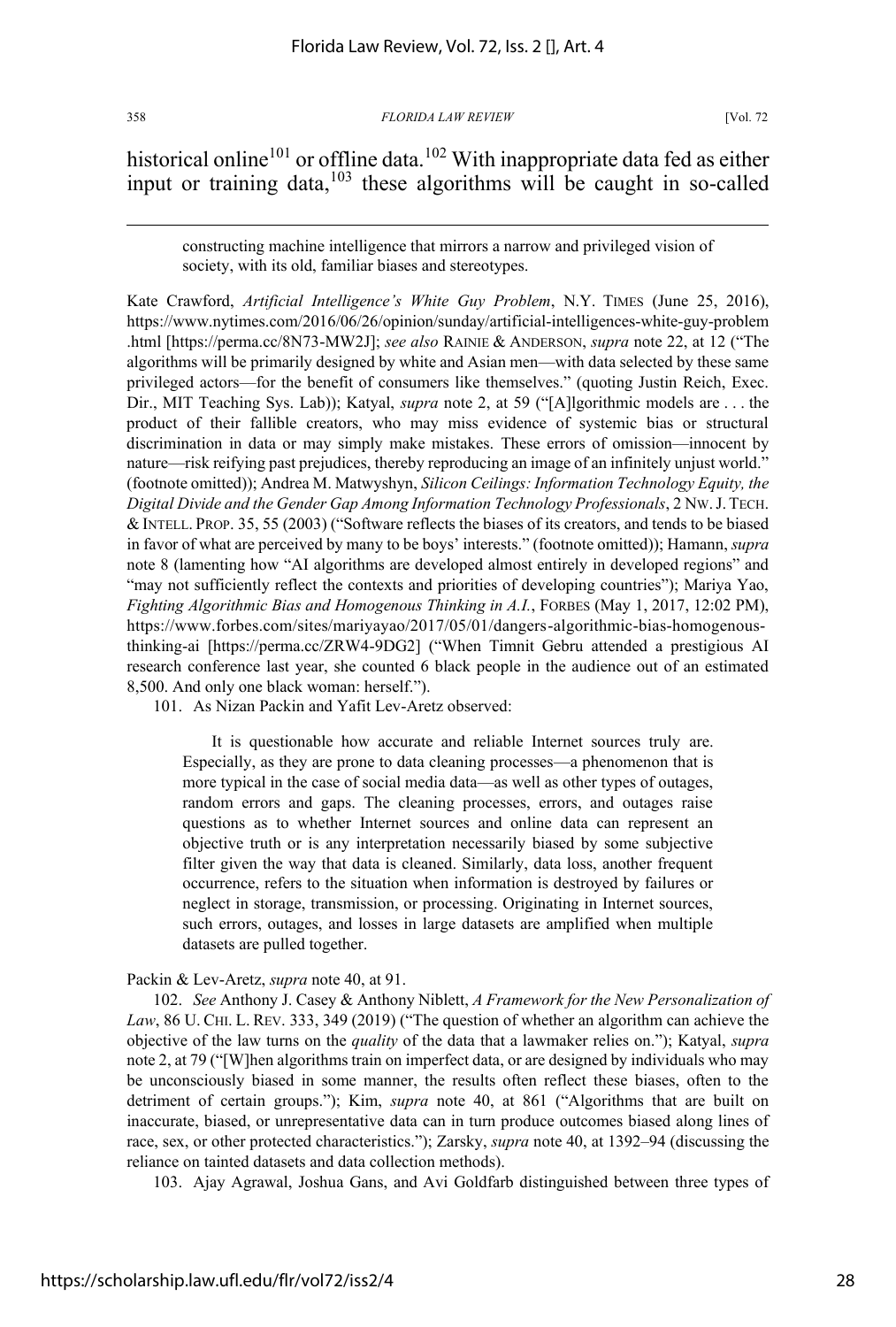"garbage in, garbage out" situations, causing the outcomes to be biased against the excluded populations.<sup>104</sup>

While the existence of algorithmic bias alone is bad enough, the problem can be exacerbated by the fact that machines learn themselves by feeding the newly generated data back into the algorithms. Because these data will become the new training and feedback data, algorithms that are improperly designed or that utilize problematic data could amplify real-world biases by creating self-reinforced feedback loops.<sup>105</sup> As time passes, the biases generated through these loops will become much worse than the biases found in the original algorithmic designs or the initial training data.

### C. *Algorithmic Distortion*

The first two problems—algorithmic deprivation and discrimination—affect primarily those on the unfortunate side of the algorithmic divide. By contrast, the third problem—the distortion created by improperly designed algorithms or a lack of appropriate data—affects all users that rely on algorithms to develop policies or to understand, manage, or improve the world.

For instance, when machine-learning algorithms are used to predict economic developments at the national or global level, such algorithms are unlikely to produce accurate analyses if the training data exclude

105. As Ronald Yu and Gabriele Spina Alì observed:

[T]here is a strong risk that AI may reiterate and even amplify the biases and flaws in datasets, even when these are unknown to humans. In this sense, AI has a self-reinforcing nature, due to the fact that the machine's outputs will be used as data for future algorithmic operations.

Ronald Yu & Gabriele Spina Alì, *What's Inside the Black Box? AI Challenges for Lawyers and Researchers*, 19 LEGAL INFO. MGMT. 2, 4 (2019); *see also* Sofia Grafanaki, *Autonomy Challenges in the Age of Big Data*, 27 FORDHAM INTELL. PROP. MEDIA & ENT. L.J. 803, 827 (2017) ("[A]lgorithmic self-reinforcing loops are now present across many spheres of our daily life (e.g., retail contexts, career contexts, credit decisions, insurance, Google search results, news feeds) . . . ."); Katyal, *supra* note 2, at 69 ("Bad data . . . can perpetuate inequalities through machine learning, leading to a feedback loop that replicates existing forms of bias, potentially impacting minorities as a result."); *Digital Decisions*, *supra* note 46 ("Unreliable or unfair decisions that go unchallenged can contribute to bad feedback loops, which can make algorithms even more likely to marginalize vulnerable populations.").

data that enter artificial intelligence systems: "Input data is used to power [the machine] to produce predictions. Feedback data is used to improve it. . . . Training data is used at the beginning to train an algorithm, but once the prediction machine is running, it is not useful anymore." AJAY AGRAWAL ET AL., PREDICTION MACHINES: THE SIMPLE ECONOMICS OF ARTIFICIAL INTELLIGENCE 163 (2018).

<sup>104.</sup> *See* Peter K. Yu, *Fair Use and Its Global Paradigm Evolution*, 2019 U. ILL. L. REV. 111, 157 (defining the "garbage in, garbage out" situation as one "in which incorrect input ends up producing faulty output").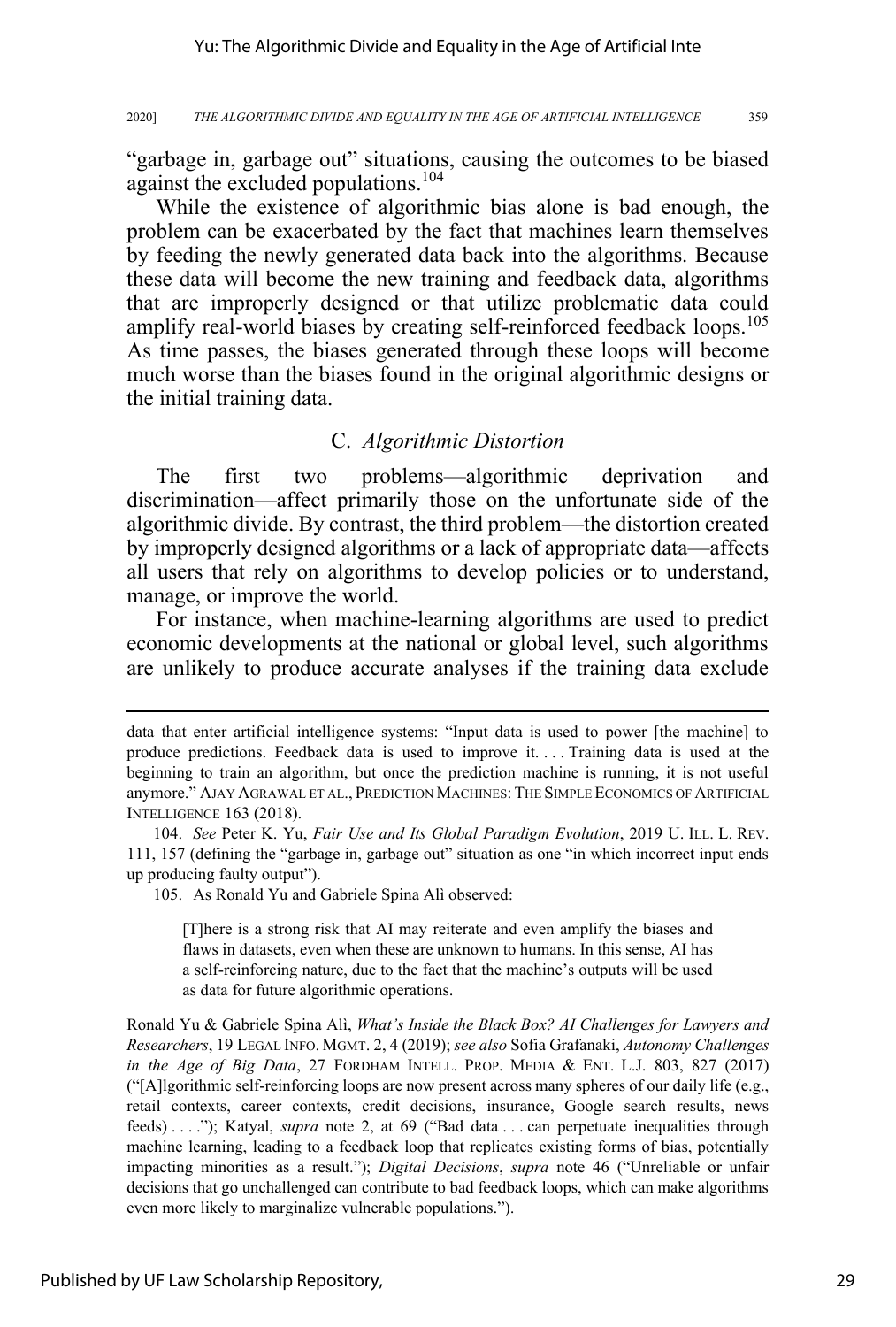those on the unfortunate side of the algorithmic divide, which make up a large segment of the population. Because biases in machine-generated analyses can amplify themselves by feeding these biases into future analyses, the unreliability of those analyses that omit data from the unfortunate side of the algorithmic divide will increase over time. Such analyses will eventually become much more unreliable than the initial skewing caused by a lack of training data concerning that unfortunate side.

At the global level, analyses that omit data from the technology poor will become even more problematic. Oftentimes, big-data analytics, machine learning, and artificial intelligence are deployed to address global problems—be they reduction of poverty, improvement on public health, enhancement on basic education, or relief to climate change.<sup>106</sup> In the area of climate change, for example, machine learning and artificial intelligence have been actively utilized to track natural disasters,<sup>107</sup> highlight alarming trends, and prevent man-made environmental damage.<sup>108</sup> Without the inclusion of information from the world's most vulnerable populations that are on the unfortunate side of the algorithmic divide, any algorithmically generated analyses will likely be of limited or no use to addressing these problems.

To be sure, in terms of the scope of the problem and the severity of its impact, the problem of algorithmic distortion is no comparison to the problem of algorithmic deprivation or discrimination. Nevertheless, in terms of the scale of that impact, such distortion can be quite damaging, as algorithmic distortion will prevent all users—on both sides of the divide—from realizing the full potential of machine learning and artificial intelligence.

Given the strong likelihood that the algorithmic divide will continue to distort outcomes generated by algorithms, it is worth exploring when such distortion warrants human intervention.<sup>109</sup> Anthony Casey and Anthony Niblett, for instance, noted the continuous role of humans in algorithmic development:

<sup>106.</sup> *See* discussion *supra* Section II.A.

<sup>107.</sup> *See* Maskey, *supra* note 53 (noting the artificial intelligence program that "accurately predicts seismic events and is . . . working on solutions for floods, wildfires and hurricanes").

<sup>108.</sup> *See* De-Arteaga et al., *supra* note 30, at 9:4 ("[V]iolence in the developing world often occurs in difficult to access rural areas. In order to prevent such atrocities, 'crisis mapping' provides spatio-temporal analyses of . . . environmental disasters." (quoting Jen Ziemke, *Crisis Mapping: The Construction of a New Interdisciplinary Field?*, 8 J. MAP & GEOGRAPHY LIBR. 101, 101 (2012))).

<sup>109.</sup> Article 22(3) of the EU General Data Protection Regulation requires a data controller to "implement suitable measures to safeguard the data subject's rights and freedoms and legitimate interests, at least the right to obtain human intervention on the part of the controller, to express his or her point of view and to contest [a decision based solely on automated processing, including profiling]." Council Regulation 2016/679, art. 22(3), 2016 O.J. (L 119) 1, 46.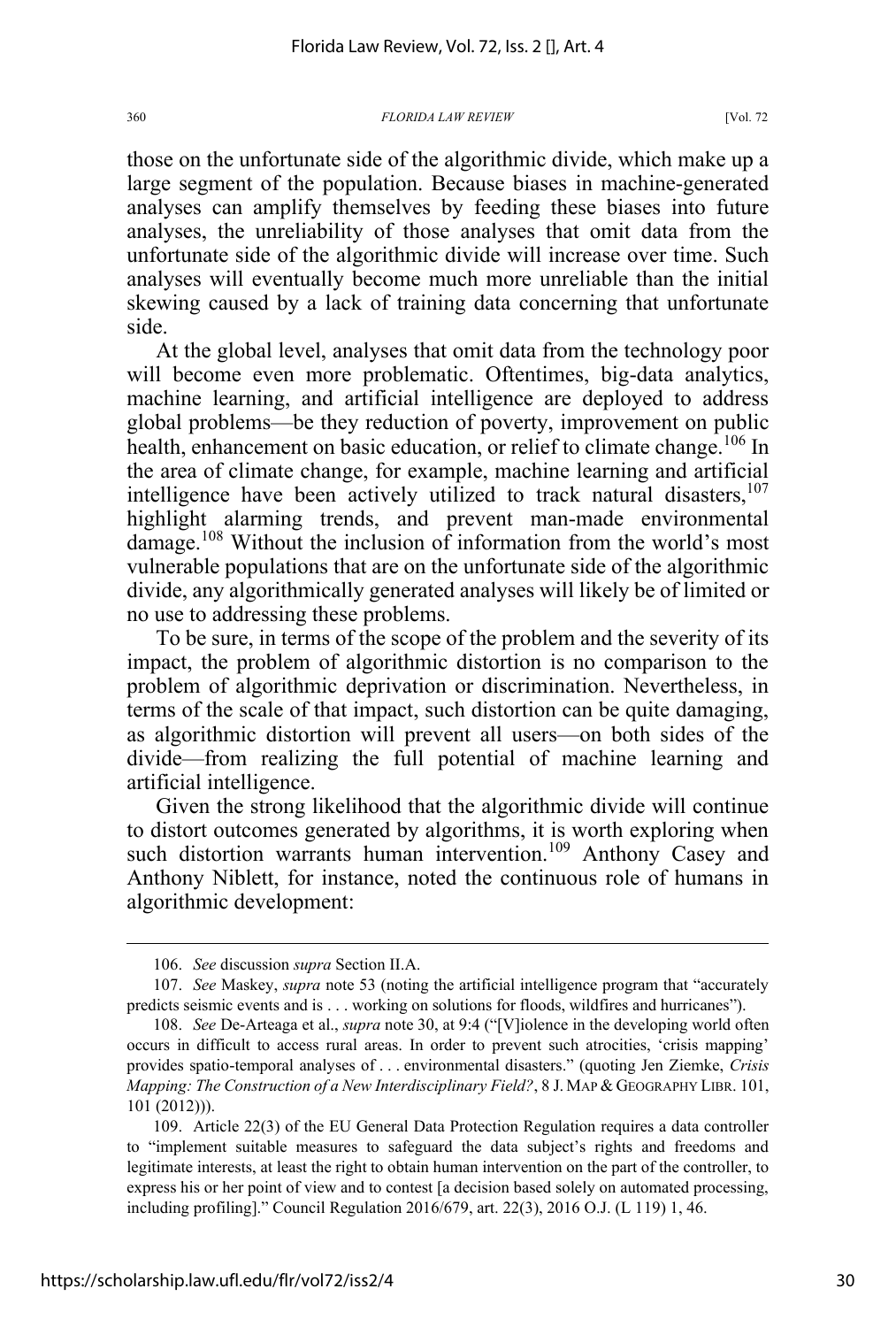Algorithmic decision-making does not mean that humans are shut out of the process. Even after the objective has been set, there is much human work to be done. Indeed, humans are involved in all stages of setting up, training, coding, and assessing the merits of the algorithm. If the objectives of the algorithm and the objective of the law are perfectly aligned at the ex ante stage, one must ask: Under what circumstances should a human ignore the algorithm's suggestions and intervene *after* the algorithm has made the decision?<sup>110</sup>

Notwithstanding the need for and benefit of human intervention or "supervision,"<sup>111</sup> deciding when humans should intervene is not always easy. As Professors Casey and Niblett continued:

Algorithms will often identify counterintuitive connections that may appear erroneous to humans even when accurate. Humans should be careful in those cases not to undo the very value that was added by the algorithm's ability to recognize these connections. This is especially true when the benefit of the algorithm was that it reduced human bias and behavioral errors.<sup>112</sup>

### III. SOLUTIONS

The previous Part identified three distinct problems, each of which may call for the development of different solutions. Yet, these problems overlap to some extent and at times may warrant common solutions. To help bridge the algorithmic divide, this Part proposes seven non-

112. Casey & Niblett, *supra* note 102, at 354; *see also* RAINIE & ANDERSON, *supra* note 22, at 40 ("People often confuse a biased algorithm for an algorithm that doesn't confirm their biases. If Facebook shows more liberal stories than conservative, that doesn't mean something is wrong. It could be a reflection of their user base, or of their media sources, or just random chance." (quoting an anonymous principal of a consulting firm)); Harry Surden & Mary-Anne Williams, *Technological Opacity, Predictability, and Self-Driving Cars*, 38 CARDOZO L. REV. 121, 158 (2016) ("[I]t is not uncommon for pilots in the cockpit to be surprised or confused by an automated activity undertaken by an autopilot system."). *See generally* Andrew D. Selbst & Solon Barocas, *The Intuitive Appeal of Explainable Machines*, 87 FORDHAM L. REV. 1085 (2018) (documenting the limitations of intuition while noting the need to address inscrutability).

<sup>110.</sup> Casey & Niblett, *supra* note 102, at 354.

<sup>111.</sup> Machine learning can generally be separated into supervised and unsupervised learning, with the latter having no predefined output. *See generally* ETHEM ALPAYDIN, MACHINE LEARNING: THE NEW AI 38–42, 111–18 (2016) (discussing supervised and unsupervised learning); KELLEHER, *supra* note 35, at 26–30 (discussing supervised, unsupervised, and reinforcement learning). Supervision, in this case, will be to set parameters for the algorithmic operation or to add predefined outputs to constrain that operation. Although unsupervised learning has become increasingly attractive, due to its unlimited potential, most artificial intelligence systems combine supervised- and unsupervised-learning techniques. *See generally* David Lehr & Paul Ohm, *Playing with the Data: What Legal Scholars Should Learn About Machine Learning*, 51 U.C. DAVIS L. REV. 653 (2017) (providing an accessible overview of machine learning for lawyers).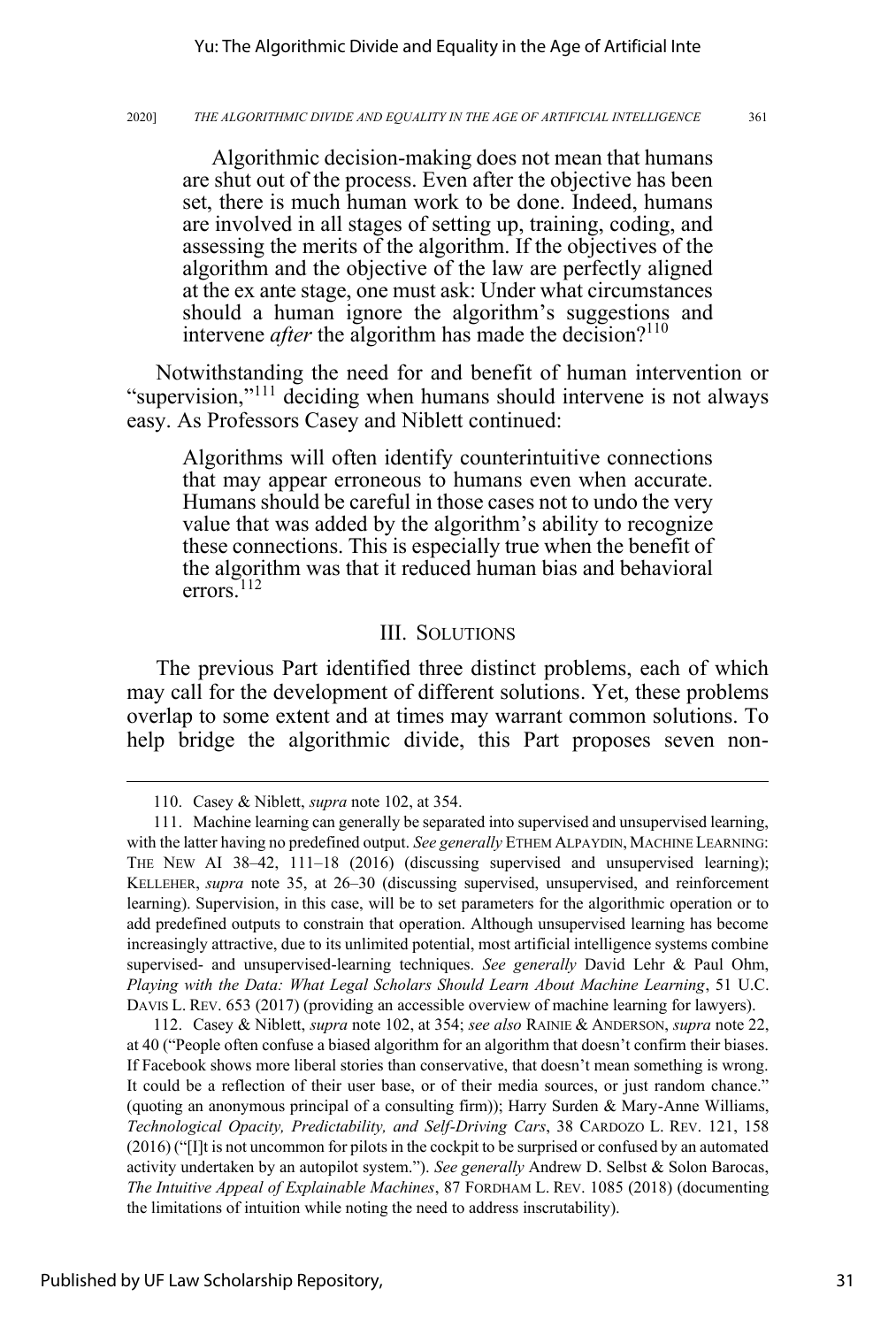exhaustive clusters of remedial actions. Featuring law, communications policy, ethical principles, institutional mechanisms, and business practices, the wide variety of actions proposed in this Part aim to fashion a holistic response to the multidimensional problems precipitated by the algorithmic divide.

### A. *Literacy*

From the individuals' lack of awareness of algorithm-related problems to their inability to adapt to machine learning and artificial  $int$ elligence,<sup>113</sup> increasing algorithmic literacy is crucial if a large majority of the world's population is to reap the benefits of these new technologies.114 These individuals will need to know not only the impact of machine learning and artificial intelligence on their daily lives but also what it means to live in a society driven heavily by algorithms and intelligent machines. $115$  Greater algorithmic literacy will help these

115. The International Society for Technology in Education and the Computer Science Teachers Association provided the following operational definition of computational thinking:

Computational thinking (CT) is a problem-solving process that includes (but is not limited to) the following characteristics:

- Formulating problems in a way that enables us to use a computer and other tools to help solve them[]
- Logically organizing and analyzing data
- Representing data through abstractions such as models and simulations
- Automating solutions through algorithmic thinking (a series of ordered steps)
- Identifying, analyzing, and implementing possible solutions with the

<sup>113.</sup> *See* discussion *supra* Sections I.A, I.E, II.B (discussing the need for awareness of and adaptability to machine learning and artificial intelligence and the problem of algorithmic discrimination).

<sup>114.</sup> *See* INST. ELEC. & ELEC. ENG'RS, *supra* note 14, at 142 ("Improving digital literacy of citizens should be a high priority for the government and other organizations."); PAUL ET AL., *supra* note 45, at 74 ("Strengthening training programs for data science and machine learning in local development contexts can help create a pipeline of individuals who are 'bilingual' in the sense of understanding local context and having the technical skills to take an active role in developing [machine-learning] tools."); RAINIE & ANDERSON, *supra* note 22, at 74–76 (surveying views on the need for algorithmic literacy); UNESCO, *supra* note 64, at 6–7 ("[T]eachers must learn new digital skills to use AI in a pedagogical and meaningful way ...."); *id.* at 29 (identifying the new competencies needed by teachers to make more effective use of artificial intelligence-enabled technologies); *see also* EXEC. OFFICE OF THE PRESIDENT, *supra* note 82, at 32 (noting the need to "build[] on the President's *Computer Science for All* initiative, which seeks to give all students at the K–12 level access to coursework in computing and computational thinking").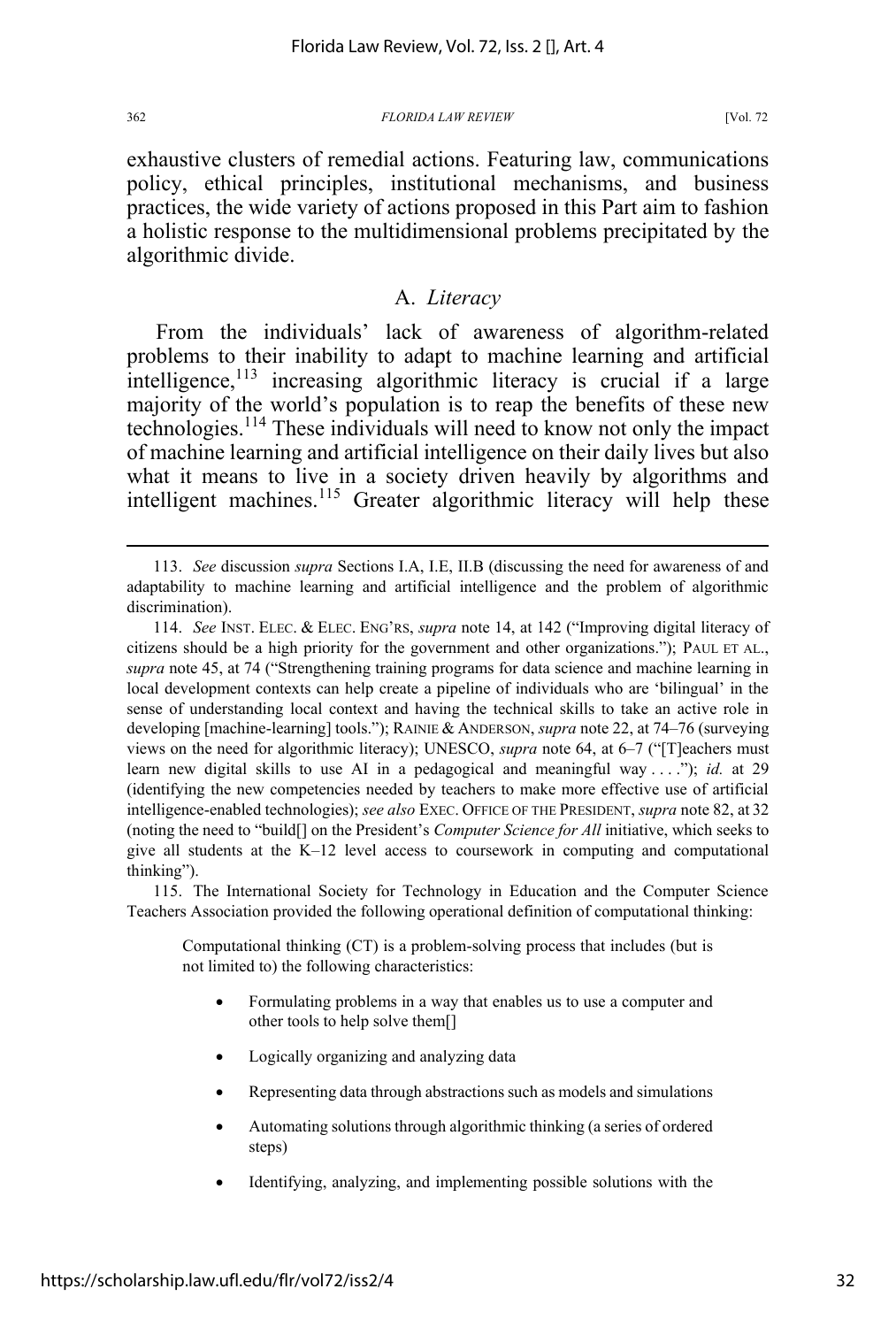individuals realize the full potential of machine learning and artificial intelligence. It will also assist them in choosing away from undesirable technological products and services that fail to protect privacy or other individual rights.

In addition, a greater understanding of algorithmic operations will allow individuals to develop human-generated responses to ensure more successful engagement with algorithm-enhanced technological products and services and the rapidly changing technological environment. While most of these individuals are unlikely to be able to fully understand the operation of the algorithms involved<sup> $116$ </sup>—or, in some cases, no individual will ever be able to develop such a full understanding—research has shown that individuals are capable of developing responses that would

> goal of achieving the most efficient and effective combination of steps and resources

• Generalizing and transferring this problem solving process to a wide variety of problems[.]

INT'L SOC'Y FOR TECH. IN EDUC. & COMPUT. SCI. TEACHERS ASS'N, OPERATIONAL DEFINITION OF COMPUTATIONAL THINKING FOR K–12 EDUCATION (n.d.), https://id.iste.org/docs/ct-documents/ computational-thinking-operational-definition-flyer.pdf?sfvrsn=2 [https://perma.cc/5M9N-SBL2]; *see also* RAGNEDDA, *supra* note 18, at 101 ("Digital literacy . . . should not be confused with technological skills; rather, it is an umbrella term that includes several skills, including: information-finding skills; Internet skills; effective communication skills; functional skills; collaboration skills; creative skills; shared knowledge; critical-thinking skills; social-networking skills; career skills; and identity management skills."); WARSCHAUER, *supra* note 18, at 113 ("Information literacies involve both computer-specific knowledge (e.g., mastery of browsing software and search tools) and broader critical literacy skills (e.g., analysis and evaluation of information sources)."). *See generally* PETER J. DENNING & MATTI TEDRE, COMPUTATIONAL THINKING (2019) (providing an overview of computational thinking).

116. As Pedro Domingos lamented:

When algorithms become too intricate for our poor human brains to understand, when the interactions between different parts of the algorithm are too many and too involved, errors creep in, we can't find them and fix them, and the algorithm doesn't do what we want. Even if we somehow make it work, it winds up being needlessly complicated for the people using it and doesn't play well with other algorithms, storing up trouble for later.

DOMINGOS, *supra* note 2, at 5; *see also* EUBANKS, *supra* note 2, at 184–85 ("The software, algorithms, and models that power [the algorithm-driven digital poorhouse] are complex and often secret."); RAINIE & ANDERSON, *supra* note 22, at 19 ("Only the programmers are in a position to know for sure what the algorithm does, and even they might not be clear about what's going on. In some cases there is no way to tell exactly why or how a decision by an algorithm is reached." (quoting Doc Searls, Dir., Project VRM, Berkman Klein Ctr. for Internet & Soc'y, Harvard Univ.)); Chander, *supra* note 96, at 1040 ("[T]he algorithm may be too complicated for many others to understand, or even if it is understandable, too demanding, timewise, to comprehend fully."); Kroll et al., *supra* note 95, at 638 ("The source code of computer systems is illegible to nonexperts. In fact, even experts often struggle to understand what software code will do, as inspecting source code is a very limited way of predicting how a computer program will behave.").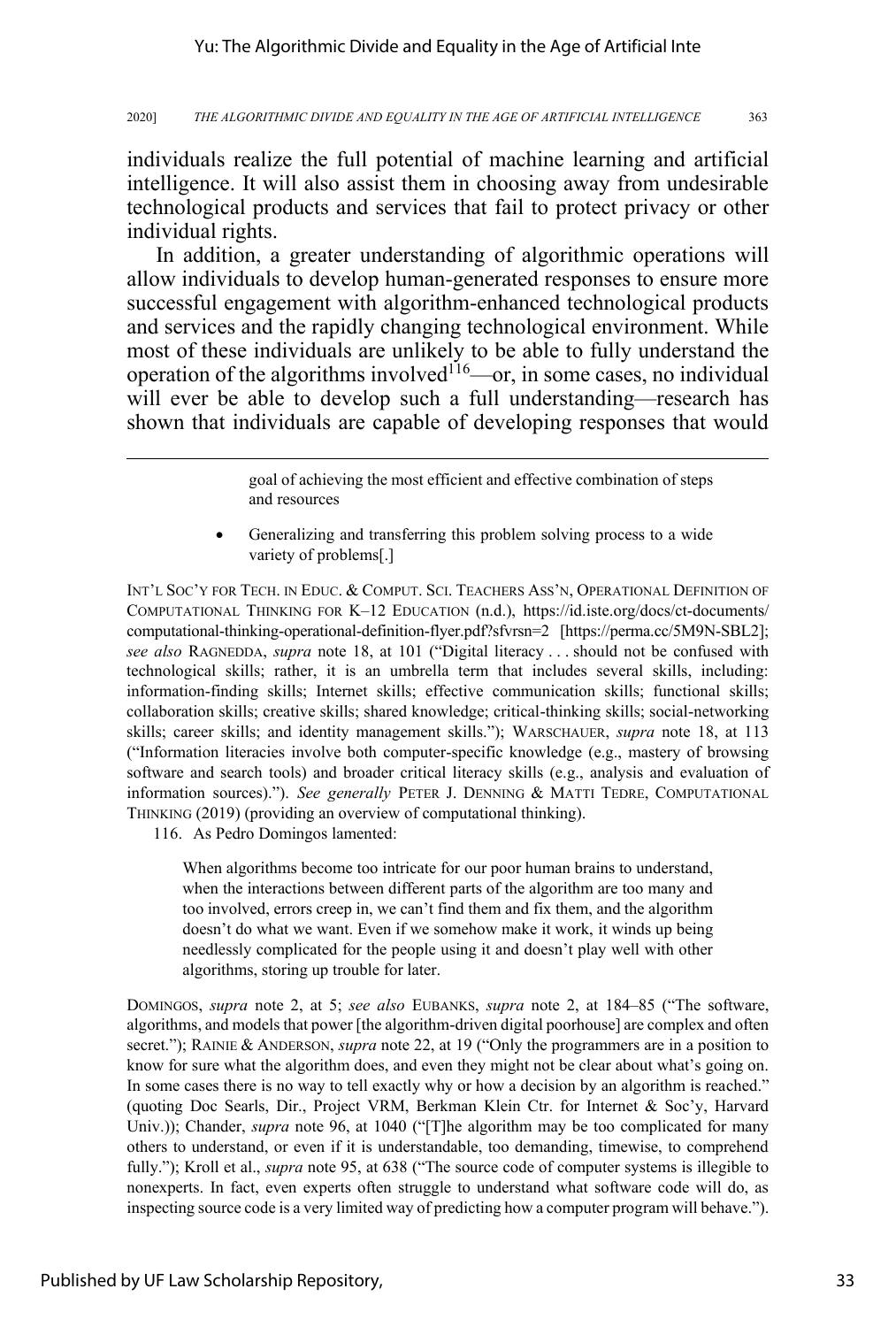"trick" algorithms into providing more desirable results.<sup>117</sup> Facebook users, for example, have provided different information to improve algorithmic outcomes.<sup>118</sup> Research has also shown that users change their behaviors in response to undesirable outcomes.<sup>119</sup> Having strong algorithmic literacy will therefore be crucial to making adjustments in this new technological environment.

Finally, as policy makers and commentators have widely noted, the age of artificial intelligence will result in massive job losses,  $120$  especially in developing countries.<sup>121</sup> If individuals are to successfully transition to

118. *See* Caleb Garling, *Tricking Facebook's Algorithm*, ATLANTIC (Aug. 8, 2014), https://www.theatlantic.com/technology/archive/2014/08/tricking-facebooks-algorithm/375801/ [https://perma.cc/8BKJ-56WQ] (discussing the experience of tricking Facebook to elevate the author's post); Susarla, *supra* note 10 ("A study of Facebook usage found that when participants were made aware of Facebook's algorithm for curating news feeds, about 83% of participants modified their behavior to try to take advantage of the algorithm, while around 10% decreased their usage of Facebook."); *see also* Jane Bambauer & Tal Zarsky, *The Algorithm Game*, 94 NOTRE DAME L. REV. 1, 12–14 (2018) (listing avoidance, altered conduct, altered input, and obfuscation among the dominant gaming strategies deployed by users on Internet platforms).

119. *See* Dan L. Burk, *Algorithmic Fair Use*, 86 U.CHI.L.REV. 283, 295 (2019) ("Audiences will inevitably alter their behavior under the influence of the algorithms they depend on, and these behavioral changes then impact the data and data relationships that form the inputs to the same algorithms, a mirrored parallel to the cycles of anticipation in design."); *see also* Gillespie, *supra* note 2, at 183–88 (discussing the algorithms' entanglement with user behavior); Peter K. Yu, *Can Algorithms Promote Fair Use?*, 14 FIU L. REV. (forthcoming 2020) (manuscript at 4–5), https://ssrn.com/abstract=3403712 [https://perma.cc/QYY9-PSKE] (discussing the potential changes in creative choices and practices when algorithms are deployed to promote fair use in copyright law).

120. *See supra* text accompanying note 82 (discussing how machine learning and artificial intelligence would displace jobs).

121. As Lee Kai-fu observed:

AI-driven automation in factories will undercut the one economic advantage developing countries historically possessed: cheap labor. Robot-operated factories will likely relocate to be closer to their customers in large markets, pulling away the ladder that developing countries like China and the "Asian Tigers" of South Korea and Singapore climbed up on their way to becoming high-income, technology-driven economies. The gap between global haves and have-nots will widen, with no known path toward closing it.

LEE, *supra* note 6, at 20–21. Similarly, the Institute of Electrical and Electronics Engineers noted the following in its draft guiding document:

The risk of unemployment for developing countries is more serious than for

<sup>117.</sup> The ability to manipulate results or game the system is often used to justify the nondisclosure of algorithms. *See* Chander, *supra* note 96, at 1040 ("[T]ransparency invites manipulations by those who game those algorithms."); Kroll et al., *supra* note 95, at 639 ("The process for deciding which tax returns to audit, or whom to pull aside for secondary security screening at the airport, may need to be partly opaque to prevent tax cheats or terrorists from gaming the system.").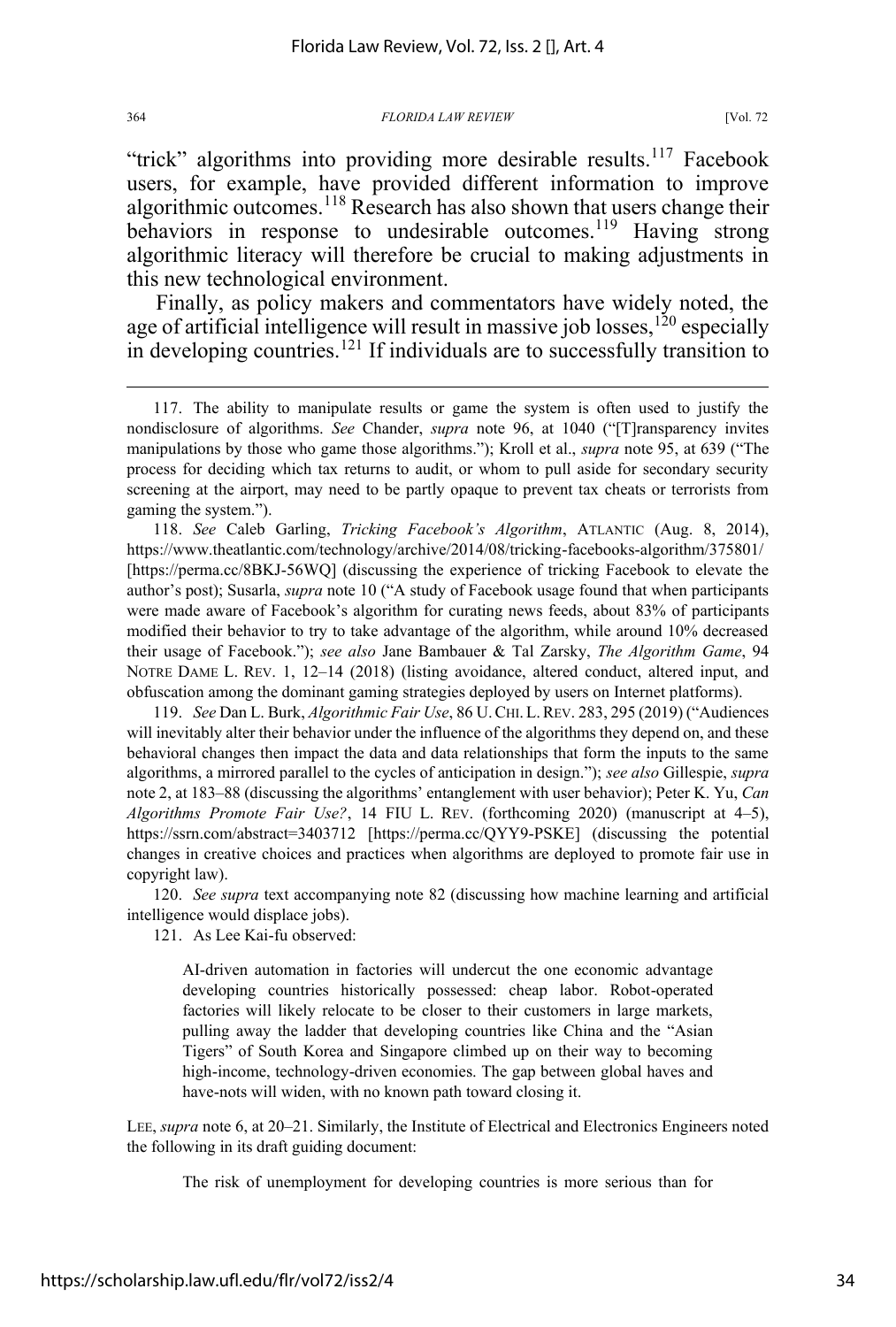this new technological environment, they will need to acquire a high level of algorithmic literacy. To a large extent, the lack of such literacy will harm individuals the same way as the lack of computing or Internetrelated skills at the turn of this millennium, or even today.<sup>122</sup> In the age of artificial intelligence, policy makers should be well prepared to train, and retrain, a large portion of their constituents to better adapt to the new technological demands and challenges.

### B. *Amelioration*

Just like how the changing technological environment could affect an individual's career opportunities, policy makers can easily anticipate and sufficiently ameliorate the problems of algorithmic deprivation and algorithmic discrimination. Not only will these policy makers need to better understand the changing technological environment—through the literacy-based solutions discussed above<sup>123</sup>—but they will also need to take proactive actions to preempt or quickly address problems that the algorithmic divide will precipitate. Successful responses to these problems will generate algorithmic opportunities that will allow their constituencies to fully participate in the artificial intelligence revolution.<sup>124</sup>

Ameliorating algorithmic deprivation will require laws and policies that facilitate greater technology diffusion to those in need. To a large extent, the laws and policies needed in this area resemble those that were

developed countries. The industry of most developing countries is labor intensive. While labor may be cheap(er) in developing economies, the ripple effects will be felt much more than in the developed economies as more and more jobs will be gradually replaced along with the development of robots or [autonomous and intelligent systems].

INST. ELEC. & ELEC. ENG'RS, *supra* note 14, at 133–34.

122. *See* RAGNEDDA, *supra* note 18, at 101 ("A lack of basic ability in using computers and surfing the net puts individuals in a disadvantaged position."); *see also* WARSCHAUER, *supra* note 18, at 111–19 (noting the need for computer, information, multimedia, and computer-mediated communication literacy); Ali, *supra* note 33, at 194 ("In today's global economy, where computers and the Internet are so fundamental to production and participation, it is clear that if the right to development is to be taken seriously, that right must encompass the development of ICT infrastructure and skills.").

123. *See* discussion *supra* Section III.A (discussing the need to increase algorithmic literacy).

124. *Cf.* B. Keith Fulton, *AOL Time Warner Foundation: Extending Internet Benefits to All*, 20 CARDOZO ARTS & ENT. L.J. 181, 181 (2002) ("[W]orld leaders, captains of industry, local politicians, community advocates and others have begun to embrace the notion of 'digital opportunity' as a better way to quickly frame domestic and international efforts to extend the benefits of the digital age to all."); Yu, *supra* note 7, at 21–22 (discussing the Digital Opportunity Taskforce established at the G-8 Summit in Okinawa, Japan, in July 2000). In addition to digital opportunity, the term "digital dividend" has also been widely used to refer to the benefits provided by digital technology. *See, e.g.*, *High-level Panel Report*, *supra* note 32, at 6 ("Digital dividends co-exist with digital divides.").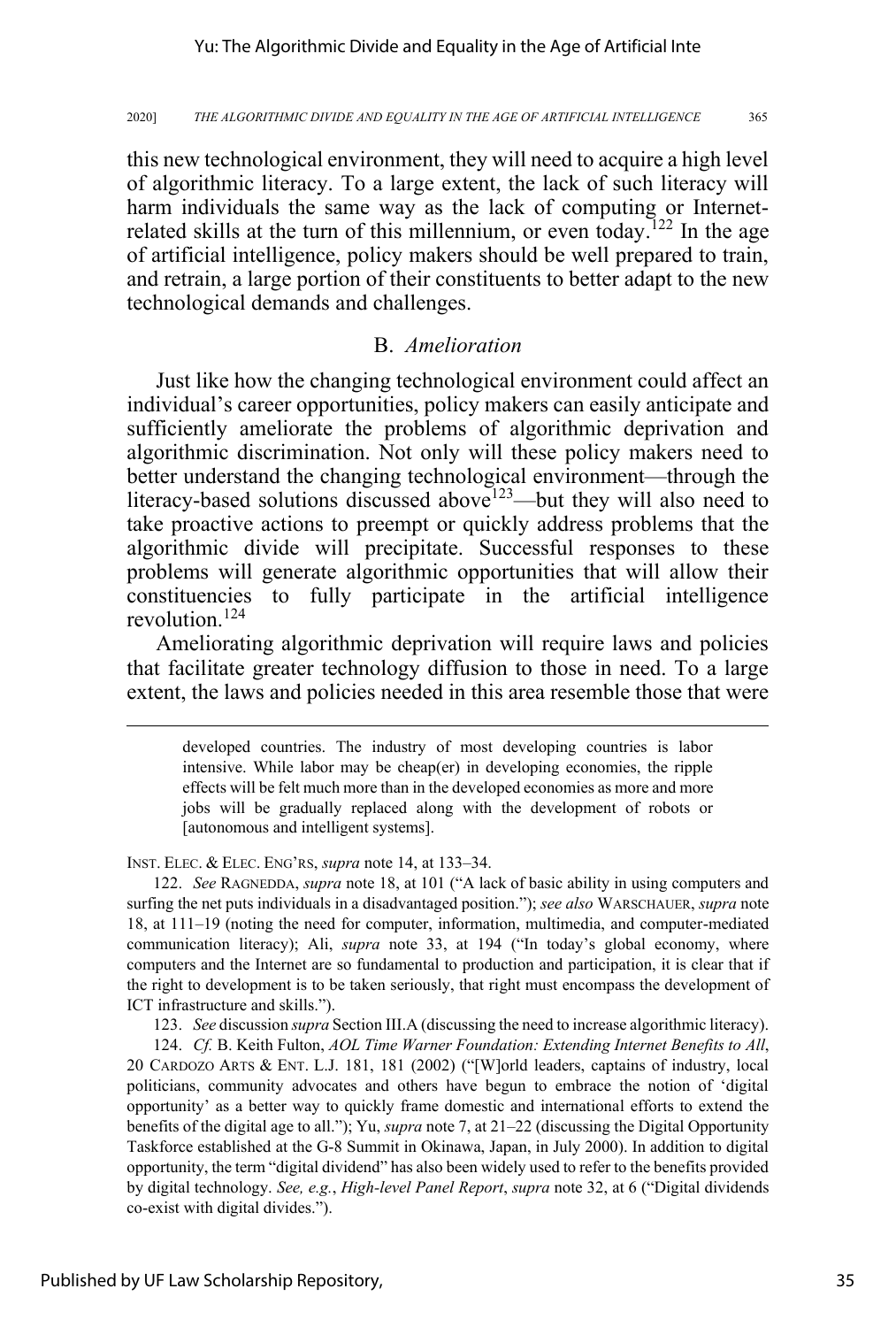already introduced a decade or two ago to address the digital divide.<sup>125</sup> In the telecommunications field, for instance, policy makers have relied on the introduction of universal service,  $126$  such as the E-rate Program.<sup>127</sup> Some European countries, such as "Estonia, Finland, Greece, and Spain, have also mandated universal broadband access or recognized a right to broadband services."<sup>128</sup>

To be sure, there is a significant distinction between addressing algorithmic deprivation and providing access to the Internet or other basic telecommunications services. While the latter requires the provision of free or affordable service, the former requires adaptation to a new technological environment. Nevertheless, many capabilities relating to machine learning and artificial intelligence have already been built into easy-to-use technological products and services. For example, it does not take much effort or knowledge to figure out how to use the auto-complete feature in a software<sup>129</sup> or to wait patiently for a self-learning computer to provide better results. From that vantage point, facilitating access to new algorithm-enhanced technological products and services is quite similar to increasing one's ability to utilize basic telecommunications services.

Compared with efforts to tackle algorithmic deprivation, addressing algorithmic discrimination requires different solutions. To begin with, policy makers should introduce laws, policies, and institutional mechanisms to prevent intentional algorithmic discrimination.<sup>130</sup> In the workplace, for instance, Title VII of the Civil Rights Act of 1964<sup>131</sup> prohibits discrimination based on "race, color, religion, sex, or national

127. *See* Yu, *supra* note 7, at 10 n.53 (providing sources discussing the E-rate Program).

128. Peter K. Yu, *The Graduated Response*, 62 FLA. L. REV. 1373, 1422 (2010) (footnote omitted).

129. Notwithstanding its benefits, this feature can also cause significant harm to individual users. *See generally* Anne S.Y. Cheung, *Defaming by Suggestion: Searching for Search Engine Liability in the Autocomplete Era*, *in* COMPARATIVE PERSPECTIVES ON THE FUNDAMENTAL FREEDOM OF EXPRESSION 467 (András Koltay ed., 2015) (discussing the defamatory results generated by Google's search algorithm).

130. *See* Tene & Polonetsky, *supra* note 90, at 135 ("[A]lgorithms that implement discriminatory criteria are unlawful and/or unethical and must be purged.").

131. Pub. L. No. 88-352, §§ 701–716, 78 Stat. 241, 253–68 (codified as amended at 42 U.S.C. §§ 2000e–2000e-17 (2018)).

<sup>125.</sup> *See* NORRIS, *supra* note 13, at 10 (identifying the measures taken by the Clinton Administration to address the digital divide); VAN DIJK, *supra* note 13, at 205–17 (outlining the concrete measures for closing the digital divide and preventing structural inequality, with a focus on motivational, material, skills, and usage access).

<sup>126.</sup> *See generally* Milton Mueller, *Telecommunications Access in the Age of Electronic Commerce: Toward a Third-Generation Universal Service Policy*, 49 FED.COMM.L.J. 655 (1997) (discussing the evolution of the universal-service policy in light of the changing demands and expectations brought about by electronic commerce).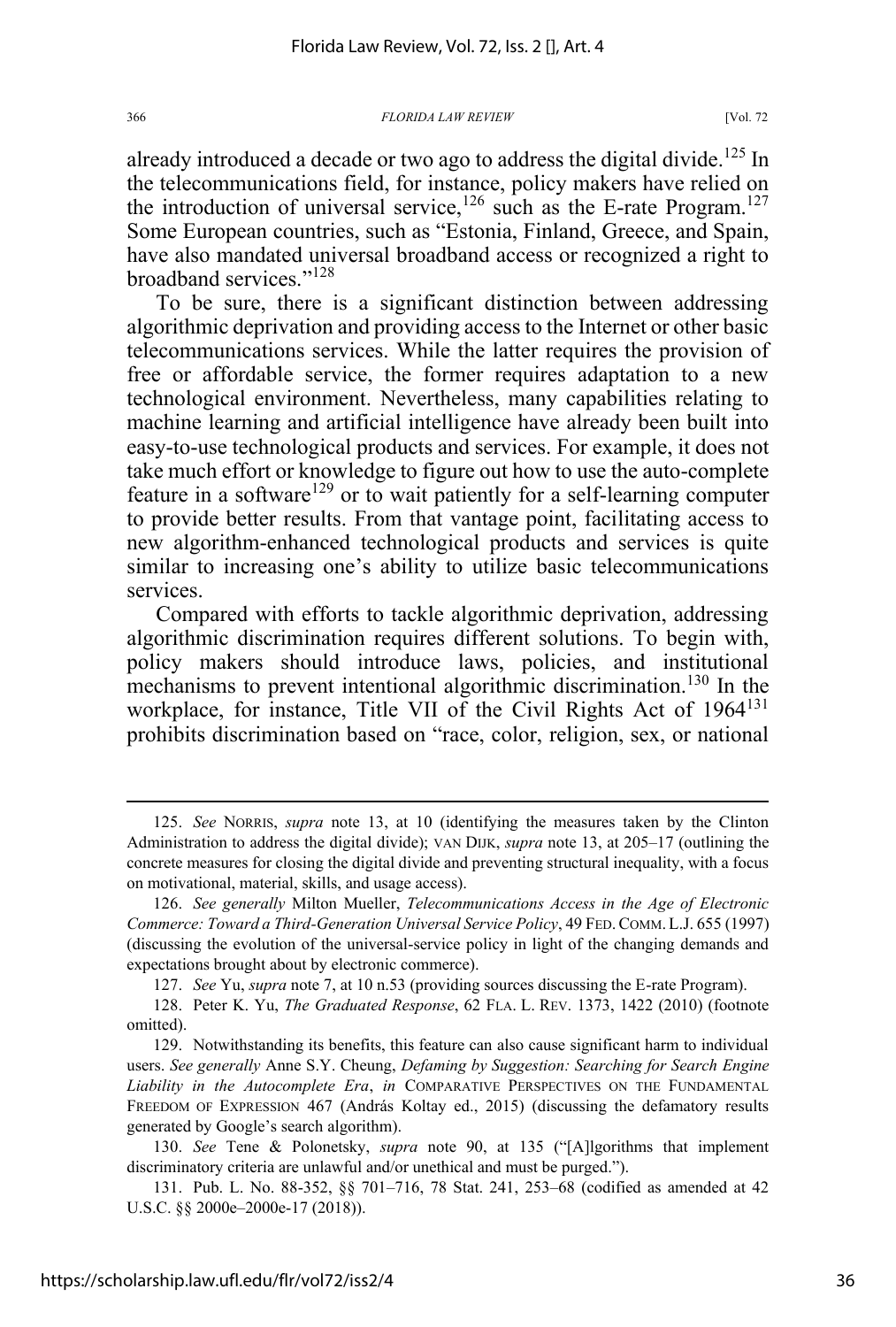origin."<sup>132</sup> While commentators have noted the complications caused by diverging legal standards and interpretations—such as those addressing the difference between "disparate treatments" and "disparate impacts<sup>"133</sup>—the biggest challenge in the age of artificial intelligence will likely be the increased ability for those in support of discriminatory practices to hide behind algorithms and machines—the masking problem mentioned in Section II.B.<sup>134</sup>

Equally daunting is to address algorithmic discrimination that neutral or well-intentioned efforts have caused. As the previous Part noted, algorithm-enhanced technological products and services are often biased or discriminatory because they are designed with implicit bias or rely on problematic data.<sup>135</sup> To address this complication, the next four Sections will focus on remedial actions that implicate ethics, transparency, accountability, and competition.<sup>136</sup> Cumulatively these actions will help address such unintentional discriminatory practices and outcomes.

Finally, addressing algorithmic distortion—and, to an equal extent, algorithmic discrimination—requires the development of a more inclusive environment.<sup>137</sup> Such an environment needs to be diverse not only in terms of those designing algorithms and related technological products and services but also in terms of the training and feedback data that are being fed into the algorithms. The lack of diversity in either

136. *See* discussion *infra* Sections III.C, III.D, III.E, III.F (proposing remedial actions relating to ethics, transparency, accountability, and competition).

137. As Amy Webb, CEO of the Future Today Institute, declared:

The only way to address algorithmic discrimination in the future is to invest in the present. The overwhelming majority of coders are white and male. Corporations must do more than publish transparency reports about their staff they must actively invest in women and people of color, who will soon be the next generation of workers. And when the day comes, they must choose new hires both for their skills and their worldview. Universities must redouble their efforts not only to recruit a diverse body of students—administrators and faculty must support them through to graduation. And not just students. Universities must diversify their faculties, to ensure that students see themselves reflected in their teachers.

RAINIE &ANDERSON, *supra* note 22, at 23 (quoting Amy Webb, Chief Exec. Officer, Future Today Inst.); *see also* MEREDITH BROUSSARD, ARTIFICIAL UNINTELLIGENCE: HOW COMPUTERS MISUNDERSTAND THE WORLD 154 (2018) ("Th[e] willful blindness on the part of some technology creators is why we need inclusive technology . . . .").

<sup>132. 42</sup> U.S.C. § 2000e-2(a).

<sup>133.</sup> *See, e.g.*, Barocas & Selbst, *supra* note 40, at 694–712 (discussing the distinction between disparate treatment and disparate impact in the context of big data); Zarsky, *supra* note 40, at 1384–1404 (discussing disparate treatment and disparate impact in the context of socialscoring systems).

<sup>134.</sup> *See supra* text accompanying notes 97–99 (discussing the masking problem).

<sup>135.</sup> *See* discussion *supra* Section II.B (discussing algorithmic discrimination).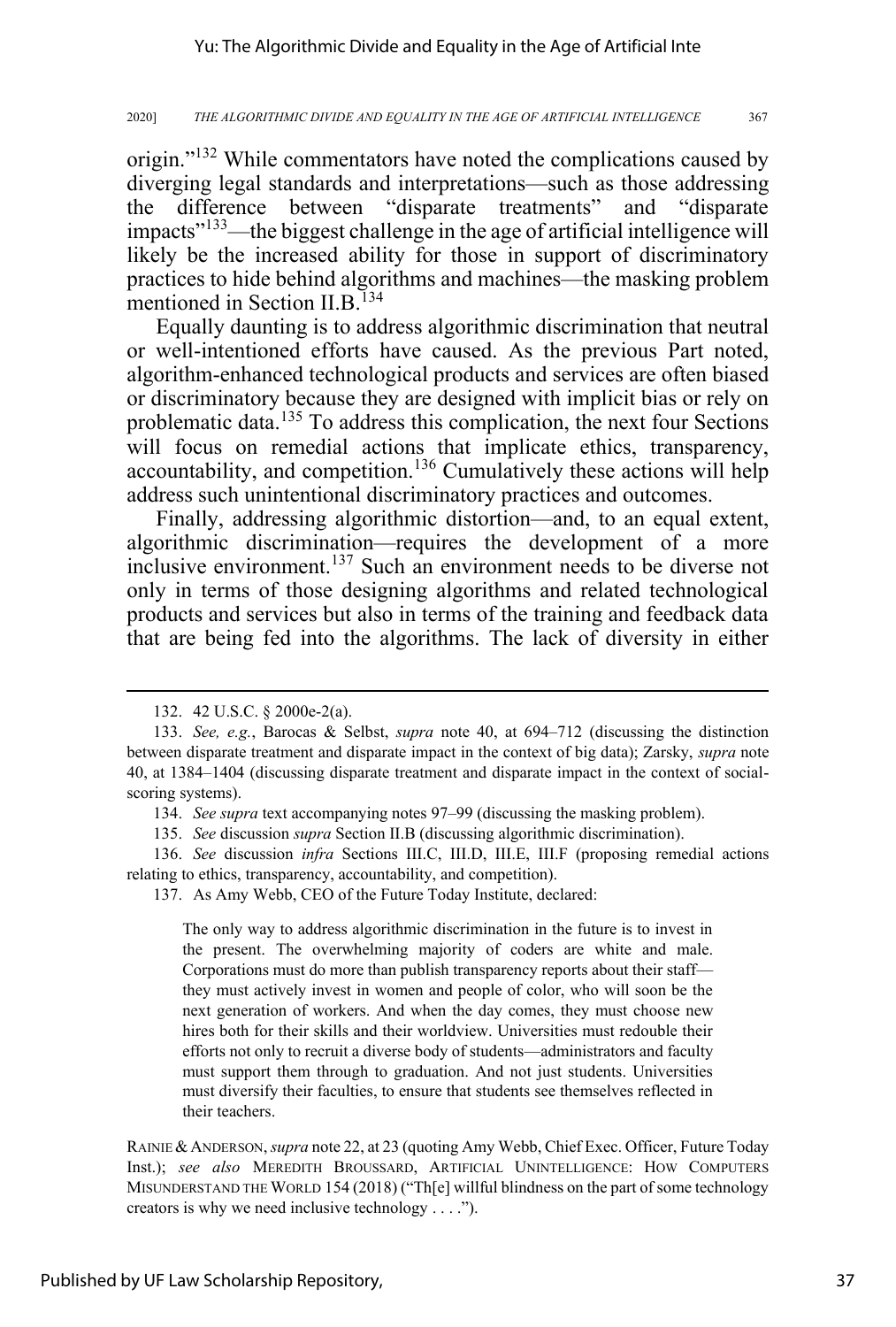direction will likely perpetuate the many historical biases that originate in the offline world.

To respond to this need for inclusivity, commentators have called for policies and practices to facilitate greater inclusion in the new technological environment.138 For example, in its final report, the United Nations Secretary-General's High-level Panel on Digital Cooperation underscored the importance of developing "[a]n inclusive digital economy and society."<sup>139</sup> Greater emphasis on inclusivity will help move society closer to tackling the problems of both algorithmic discrimination and algorithmic distortion.<sup>140</sup>

### C. *Ethics*

As the previous Section noted, well-intentioned efforts can sometimes lead to discriminatory outcomes. Efforts in an algorithmic society are no different. As a result, policy makers and commentators should devote greater time, effort, and energy to developing ethical standards that should be built into the design, usage, and improvement of algorithms and intelligent machines.<sup>141</sup>

To ensure the compliance of high ethical standards, responses should be developed both inside and outside the design process. Within the process, those involved in algorithmic design should devote greater attention to developing best practices or codes of conduct concerning how best to avoid or alleviate the problems of algorithmic discrimination and distortion.<sup>142</sup> Letting designers develop best practices and codes of

Ethical training for AI practitioners and students is a necessary part of the solution. Ideally, every student learning AI, computer science, or data science would be exposed to curriculum and discussion on related ethics and security topics. However, ethics alone is not sufficient. Ethics can help practitioners understand their responsibilities to all stakeholders, but ethical training should be augmented with technical tools and methods for putting good intentions into practice by doing the technical work needed to prevent unacceptable outcomes.

COMM. ON TECH., NAT'L SCI. & TECH. COUNCIL, PREPARING FOR THE FUTURE OF ARTIFICIAL INTELLIGENCE 3 (2016) [hereinafter PREPARING FOR THE FUTURE], https://obamawhitehouse. archives.gov/sites/default/files/whitehouse\_files/microsites/ostp/NSTC/preparing\_for\_the\_future \_of\_ai.pdf [https://perma.cc/24P5-FKYD].

142. *See* Katyal, *supra* note 2, at 108–11 (discussing codes of conduct for designing artificial intelligence systems).

<sup>138.</sup> *See* Mark Warschauer, *Reconceptualizing the Digital Divide*, FIRST MONDAY (July 1, 2002), https://www.firstmonday.org/ojs/index.php/fm/article/view/967/888 [https://perma.cc/ QX69-E5WW] ("A framework of technology for social inclusion allows us to re-orient the focus from that of gaps to be overcome by provision of equipment to that of social development to be enhanced through the effective integration of ICT into communities and institutions.").

<sup>139.</sup> *High-level Panel Report*, *supra* note 32, at 29–30.

<sup>140.</sup> *See* discussion *supra* Section II.C (discussing algorithmic distortion).

<sup>141.</sup> As the Obama Administration declared in its white paper on artificial intelligence: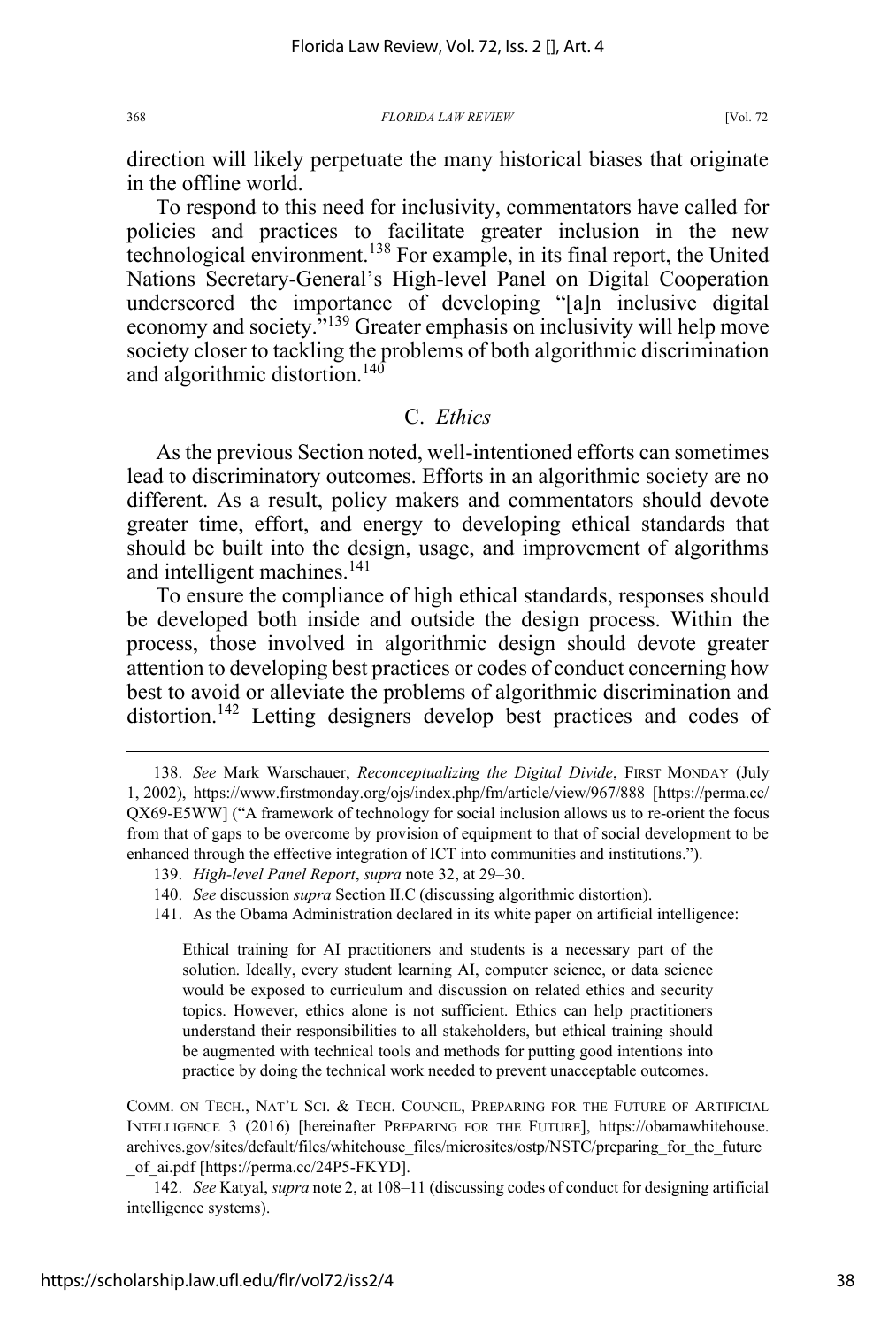conduct can be highly effective because they understand the technological challenges and are in good positions to anticipate problems that improperly designed algorithms and data practices could cause.

Thus far, there has been a growing push for the development of fair and explainable algorithms.<sup>143</sup> Pauline Kim explained the benefits of "explainability" as follows:

When a model is interpretable, debate may ensue over whether its use is justified, but it is at least possible to have a conversation about whether relying on the behaviors or attributes that drive the outcomes is normatively acceptable. When a model is not interpretable, however, it is not even possible to have the conversation.<sup>144</sup>

In January 2017, the U.S. Public Policy Council of the authoritative Association for Computing Machinery (ACM) released its *Statement on Algorithmic Transparency and Accountability* (*ACM Statement*).<sup>145</sup> Principle 4 states explicitly that "[s]ystems and institutions that use algorithmic decision-making are encouraged to produce explanations regarding both the procedures followed by the algorithm and the specific decisions that are made."<sup>146</sup> Later that year, the Institute of Electrical and Electronics Engineers (IEEE) also released the second draft of its guiding document entitled *Ethically Aligned Design: A Vision for Prioritizing Human Well-being with Autonomous and Intelligent Systems*. 147 Included in that document was a recommendation calling on software engineers to "document all of their systems and related data flows, their performance, limitations, and risks," with emphases on "auditability, accessibility, meaningfulness, and readability."<sup>148</sup> Apart from the ACM and the IEEE, every year FAT/ML, which stands for "Fairness, Accountability, and Transparency in Machine Learning," "[brings] together a . . . community of researchers and practitioners" with similar interests and concerns.<sup>149</sup> Like the two other organizations, FAT/ML has adopted principles that are designed to help make algorithms fair, explainable, ethical, and transparent.<sup>150</sup>

<sup>143.</sup> *See infra* text accompanying notes 179–182.

<sup>144.</sup> Kim, *supra* note 40, at 922–23.

<sup>145.</sup> ACM STATEMENT, *supra* note 1.

<sup>146.</sup> *Id.* at 2; *see also* Diakopoulos et al., *supra* note 98 ("Ensure that algorithmic decisions as well as any data driving those decisions can be explained to end-users and other stakeholders in non-technical terms.").

<sup>147.</sup> INST. ELEC. & ELEC. ENG'RS, *supra* note 14.

<sup>148.</sup> *Id.* at 68.

<sup>149.</sup> *Fairness, Accountability, & Transparency in Machine Learning*, FAT/ML, https://www.fatml.org/ [https://perma.cc/2B24-PZ3G].

<sup>150.</sup> *See* Diakopoulos et al., *supra* note 98 (delineating principles laid down by the FAT/ML).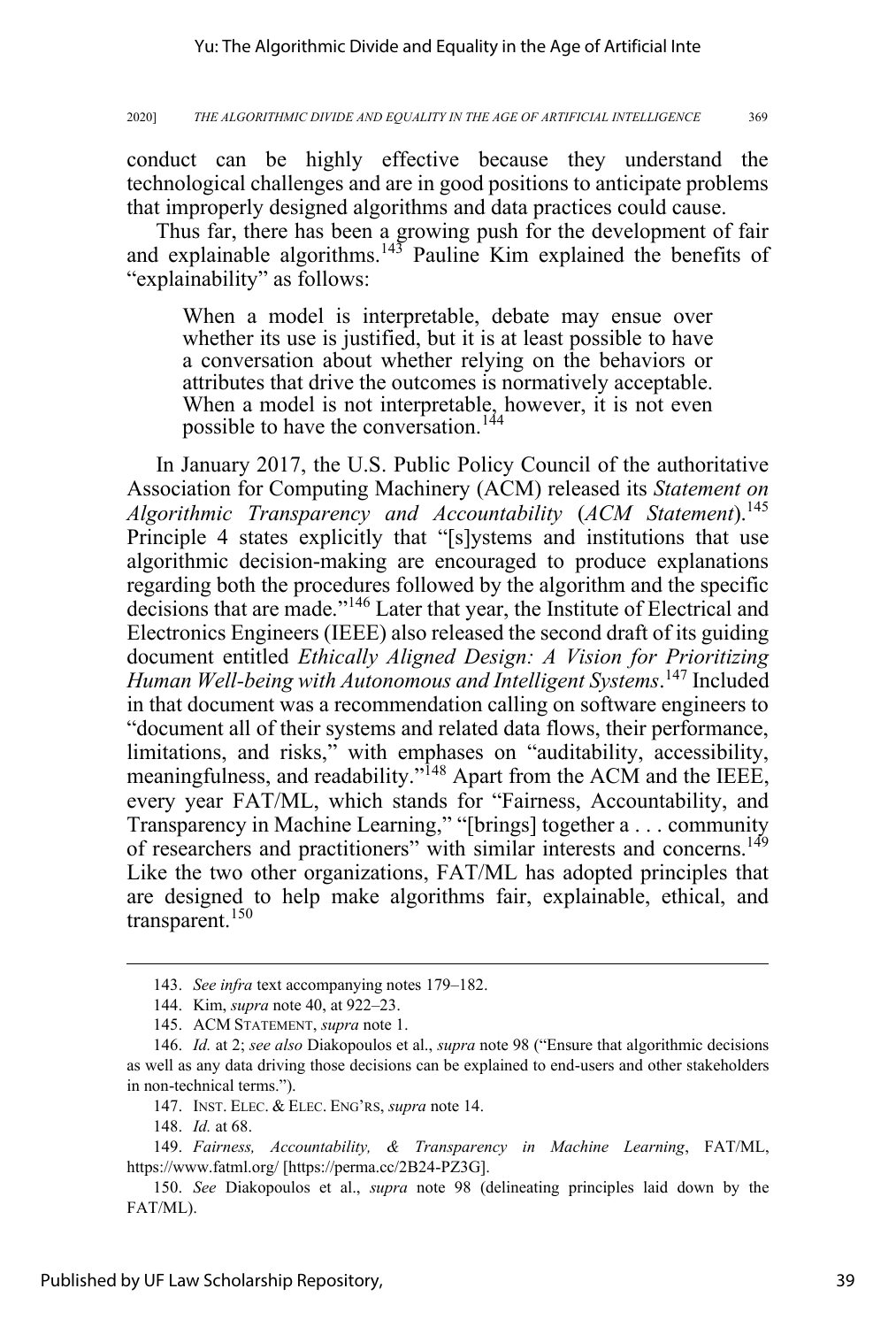Even though trusting designers to come up with best practices and codes of conduct can be highly promising, there also needs to be external responses. At the domestic level, laws should be put in place to ensure greater ethical standards in the design and use of algorithms. At the international level, treaties,<sup>151</sup> soft law recommendations,<sup>152</sup> or other normative documents can be utilized to help facilitate the development of internationally acceptable standards. As consensus emerges at the international level, these standards will slowly translate into domestic laws and practices.

First, [international human rights law] may rule out the use of algorithms in certain decision-making processes. Second, it may require modifications or the building in of additional safeguards in order to ensure rights compliance and thus may create a delay in deployment. Third, it may shift debates on the unpredictability of algorithms, particularly in the future where greater autonomy is anticipated, from a perceived reduced responsibility to a greater responsibility for actors that deploy algorithms in the knowledge that they cannot predict effects, including to human rights. While these three findings act as restrictions on the use of algorithms, in our view, they constitute appropriate checks and balances. They are not intended to be "anti-innovation". Instead algorithmic decision-making is addressed in the same way as human decision-making. The objective is to ensure that algorithms contribute to society, while safeguarding against risks.

### McGregor et al., *supra*, at 314–15.

152. Target 9.C of U.N. Sustainable Development Goal 9 provides: "Significantly increase access to information and communications technology and strive to provide universal and affordable access to the Internet in least developed countries by 2020." G.A. Res. 70/1, Transforming Our World: The 2030 Agenda for Sustainable Development, at 21 (Oct. 21, 2015).

<sup>151.</sup> The area that has caught immediate attention concerns human rights. *See* INST. ELEC. & ELEC. ENG'RS, *supra* note 14, at 22–23 (proposing Principle 1 to ensure that autonomous and intelligent systems "do not infringe upon human rights"); PEACOCK, *supra* note 18, at 108–84 (discussing the positive human rights obligations to facilitate access to the Internet and the possibility of using human rights to provide support for the overall goal of bridging the digital divide); Lorna McGregor et al., *International Human Rights Law as a Framework for Algorithmic Accountability*, 68 INT'L & COMP. L.Q. 309, 313 (2019) ("[A] human rights-based approach to algorithmic accountability offers an organizing framework for the design, development and deployment of algorithms . . . ."); Rohinton P. Medhora, *AI & Global Governance: Three Paths Towards a Global Governance of Artificial Intelligence*, UNITED NATIONS U. CTR. POL'Y RES. (Oct. 28, 2018), https://cpr.unu.edu/ai-global-governance-three-paths-towards-a-globalgovernance-of-artificial-intelligence.html [https://perma.cc/5TBZ-ZP4A] ("[A]lgorithms should be subordinated to the same kind of universal ethics regime that governs human and state behavior: something similar to the Universal Declaration of Human Rights."). As Lorna McGregor, Daragh Murray, and Vivian Ng elaborated: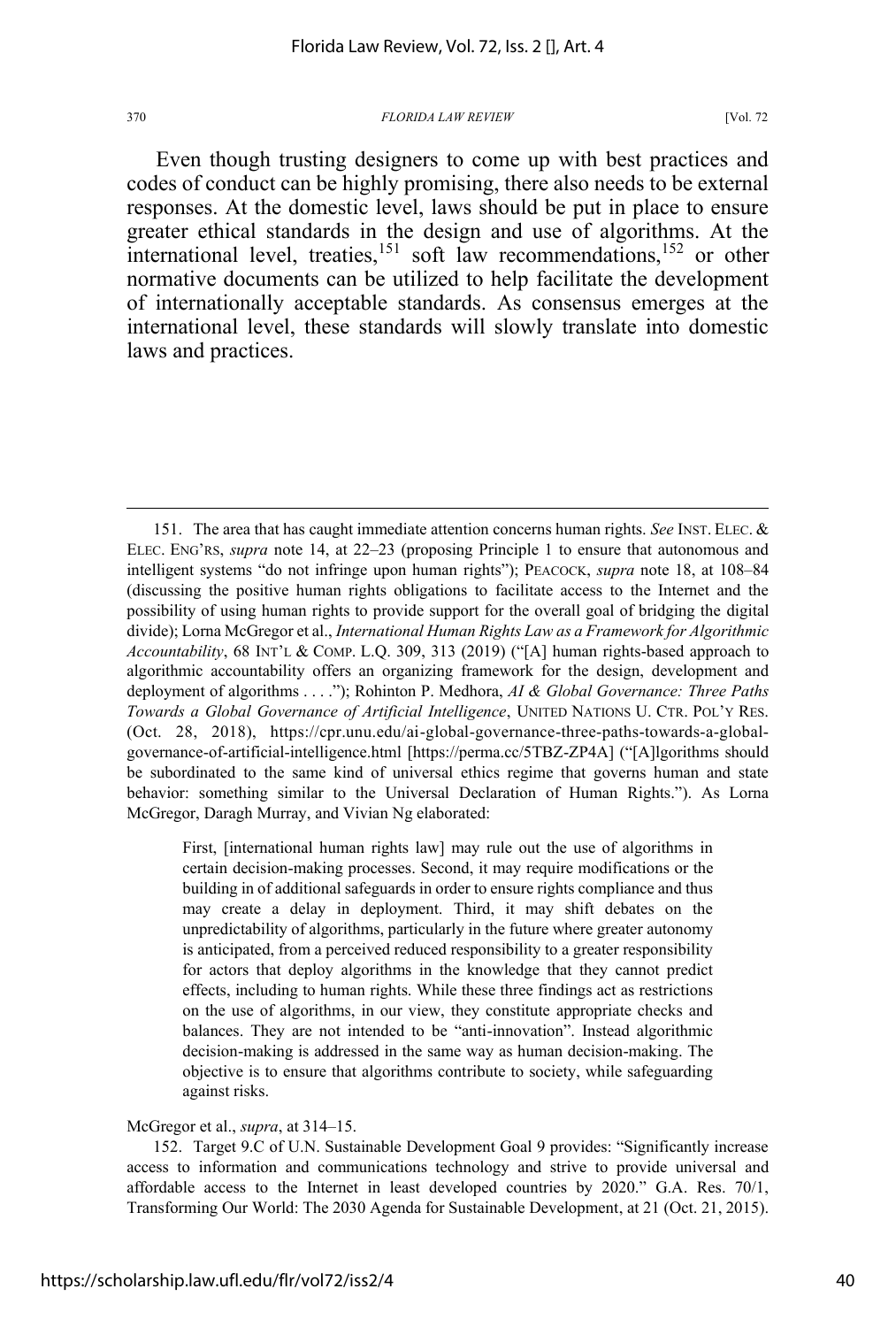### D. *Transparency*

Commentators have noted how algorithms have resulted in the creation of an inscrutable "black box." $\frac{153}{153}$  In response to this problem, Frank Pasquale outlined various legal strategies to provide checks against some of the worst "black box" abuses while "mak[ing] the case for a new politics and economics of reputation, search, and finance, based on the ideal of an intelligible society."<sup>154</sup> Commentators have also noted the importance of accountability by design.<sup>155</sup> In the privacy area, for instance, Woodrow Hartzog advanced "a design agenda for privacy law," explaining why "the design of popular technologies is critical to privacy, and the law should take it more seriously."<sup>156</sup> In addition, commentators have underscored the need for greater transparency in the design and use of algorithms, including the disclosure of technological choices made by algorithm designers.<sup>157</sup> Some experts and organizations have also called

<sup>153.</sup> In his widely cited book, Frank Pasquale noted the dual meaning of the term "black box": "The term 'black box' . . . can refer to a recording device, like the data-monitoring systems in planes, trains, and cars. Or it can mean a system whose workings are mysterious; we can observe its inputs and outputs, but we cannot tell how one becomes the other." PASQUALE, *supra* note 86, at 3; *see also* DOMINGOS, *supra* note 2, at xvi ("When a new technology is as pervasive and game changing as machine learning, it's not wise to let it remain a black box."); EUBANKS, *supra* note 2, at 5 ("[T]hat's the thing about being targeted by an algorithm: you get a sense of a pattern in the digital noise, an electronic eye turned toward *you*, but you can't put your finger on exactly what's amiss."); RAINIE & ANDERSON, *supra* note 22, at 19 ("There is a larger problem with the increase of algorithm-based outcomes beyond the risk of error or discrimination—the increasing opacity of decision-making and the growing lack of human accountability." (quoting Marc Rotenberg, Exec. Dir., Elec. Privacy Info. Ctr.)).

<sup>154.</sup> PASQUALE, *supra* note 86, at 15; *see also id.* at 140–218 (outlining the legal strategies to curb "black box" abuses and calling for the development of "an intelligible society").

<sup>155.</sup> *See, e.g.*, Kroll et al., *supra* note 95, at 640 ("[I]n order for a computer system to function in an accountable way—either while operating an important civic process or merely engaging in routine commerce—accountability must be part of the system's design from the start.").

<sup>156.</sup> HARTZOG, *supra* note 75, at 7.

<sup>157.</sup> *See, e.g.*, Danielle Keats Citron, *Open Code Governance*, 2008 U. CHI. LEGAL F. 355 (calling for an open code model to improve the quality and legitimacy of decisions made by administrative agencies); Sonia K. Katyal, *The Paradox of Source Code Secrecy*, 104 CORNELL L. REV. 1183, 1250–79 (2019) (calling for the controlled disclosure of source code).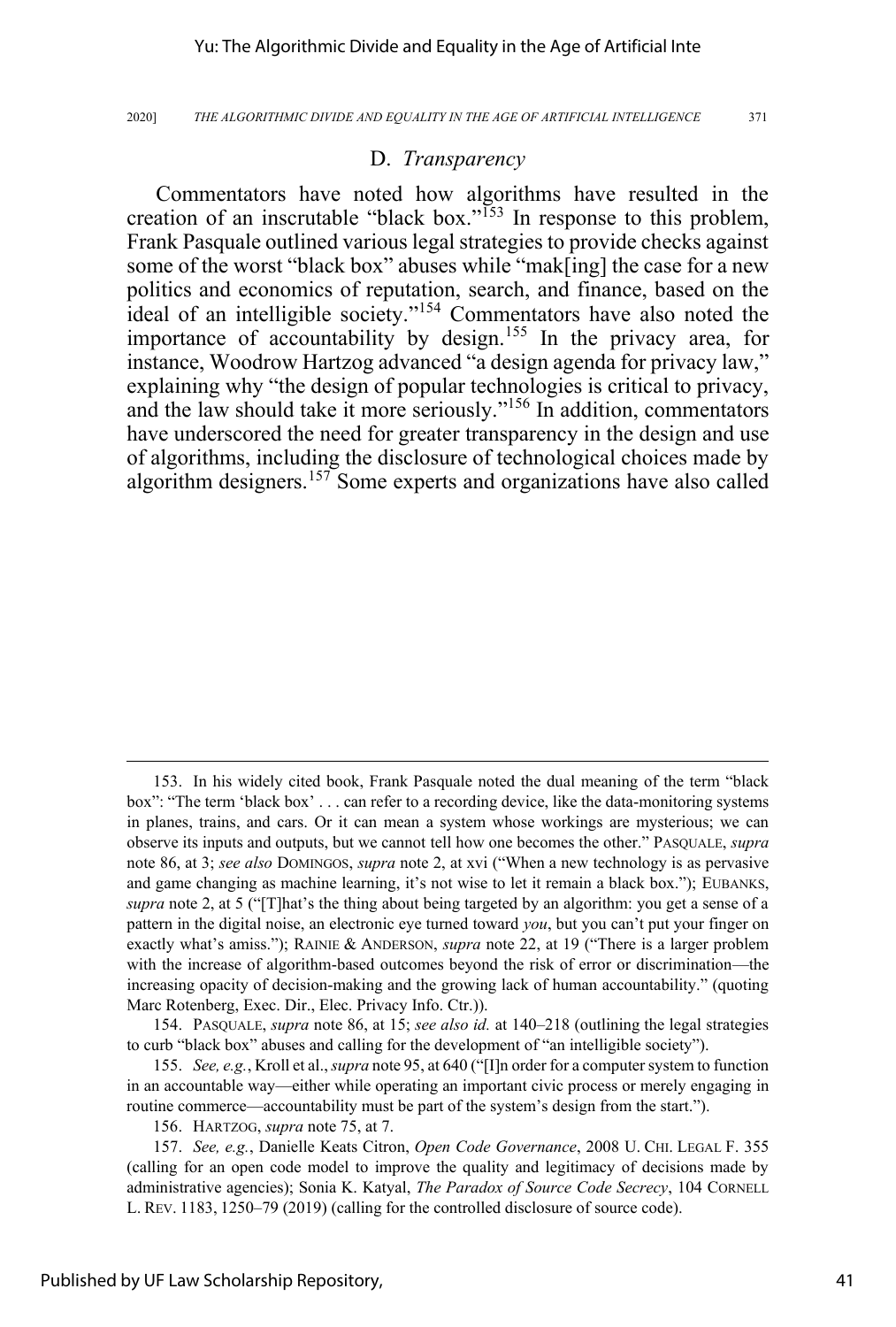on these designers to provide social impact statements<sup>158</sup> or periodic assessments<sup>159</sup>

158. As the FAT/ML's *Principles for Accountable Algorithms and a Social Impact Statement for Algorithms* declare:

In order to ensure their adherence to these principles and to publicly commit to associated best practices, we propose that algorithm creators develop a Social Impact Statement using the above principles as a guiding structure. This statement should be revisited and reassessed (at least) three times during the design and development process:

- design stage,
- pre-launch,
- and post-launch.

When the system is launched, the statement should be made public as a form of transparency so that the public has expectations for social impact of the system.

Diakopoulos et al., *supra* note 98; *see also* Katyal, *supra* note 2, at 111–17 (discussing human impact statements in the artificial intelligence context); Selbst, *supra* note 40, 169–82 (advancing a regulatory proposal based on the requirement of algorithmic impact statements); Selbst & Barocas, *supra* note 112, at 1134–35 (discussing algorithmic impact statements).

159. Article 35(1) of the EU General Data Protection Regulation provides:

Where a type of processing in particular using new technologies, and taking into account the nature, scope, context and purposes of the processing, is likely to result in a high risk to the rights and freedoms of natural persons, the controller shall, prior to the processing, carry out an assessment of the impact of the envisaged processing operations on the protection of personal data.

Council Regulation 2016/679, *supra* note 109, art. 35(1); *see also* INST. ELEC. & ELEC. ENG'RS, *supra* note 14, at 98 ("A system to assess privacy impacts related to [autonomous and intelligent systems] needs to be developed, along with best practice recommendations, especially as automated decision systems spread into industries that are not traditionally data-rich."); McGregor et al., *supra* note 151, at 330 (discussing impact assessments in an algorithmic context); Diakopoulos et al., *supra* note 98 (calling for assessment "(at least) three times during the design and development process: design stage, pre-launch, and post-launch"). As Lorna McGregor, Daragh Murray, and Vivian Ng explained:

During the design and development stage, impact assessments should evaluate how an algorithm is likely to work, ensure that it functions as intended and identify any problematic processes or assumptions. This provides an opportunity to modify the design of an algorithm at an early stage, to build in human rights compliance—including monitoring mechanisms—from the outset, or to halt development if human rights concerns cannot be addressed. Impact assessments should also be conducted at the deployment stage, in order to monitor effects during operation. . . . [T]his requires that, during design and development, the focus should not only be on testing but steps should also be taken to build in effective oversight and monitoring processes that will be able to identify and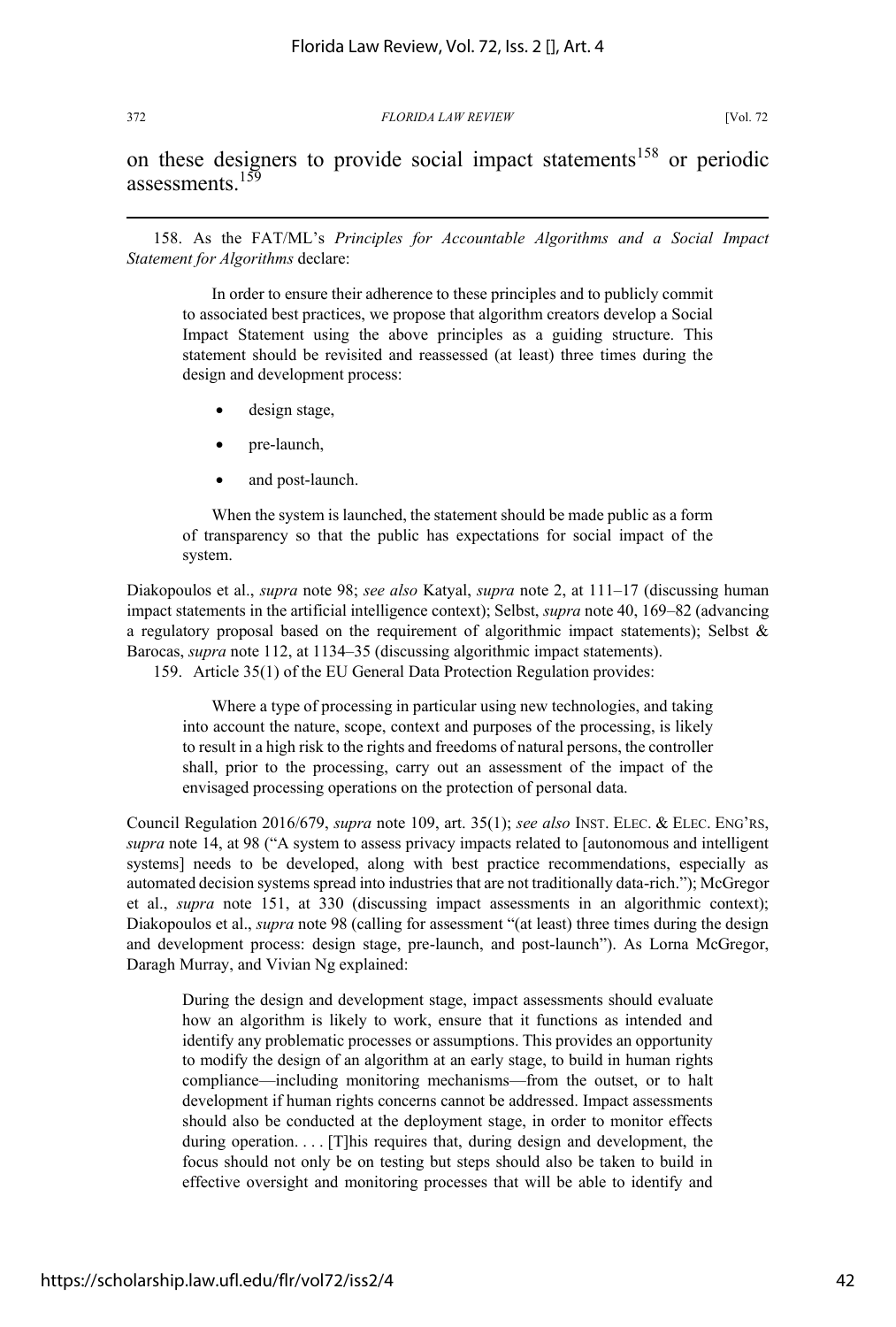While improving transparency in algorithmic design is of paramount importance, algorithmic transparency alone does not suffice. As Anupam Chander rightly noted, in the age of artificial intelligence, data used in, and outcomes generated by, the algorithms should also be transparent.<sup>160</sup> The importance of data transparency is obvious, considering that the training and feedback data fed into the algorithms are key ingredients sustaining the algorithmic operation. Even if the algorithms used are properly designed, the inclusion of problematic data could heavily skew the algorithmic outcomes.<sup>161</sup>

Indeed, in this age of artificial intelligence, scrutinizing algorithms alone may not reveal the full extent of a problem.<sup>162</sup> As Kartik Hosanagar and Vivian Jair observed:

[M]achine learning algorithms—and deep learning algorithms in particular—are usually built on just a few hundred lines of code. The algorithms logic is mostly learned from training data and is rarely reflected in its source code. Which is to say, some of today's best-performing algorithms are often the most opaque.<sup>163</sup>

respond to human rights violations once the algorithm is deployed. This ability to respond to violations is key as [international human rights law] requires that problematic processes must be capable of being reconsidered, revised or adjusted.

McGregor et al., *supra* note 151, at 330.

160. *See* Chander, *supra* note 96, at 1024–25 ("What we need instead is a *transparency of inputs and results*, which allows us to see that the algorithm is generating discriminatory impact."); *see also* O'NEIL, *supra* note 87, at 229 ("We have to learn to interrogate our data collection process, not just our algorithms.").

161. *See supra* text accompanying notes 101–104 (discussing the biases and errors created by problematic data).

162. *See* Kroll et al., *supra* note 95, at 641 ("[W]ithout full transparency—including source code, input data, and the full operating environment of the software—even the disclosure of audit logs showing what a program did while it was running provides no guarantee that the disclosed information actually reflects a computer system's behavior."); *see also id.* at 657–60 (discussing the limits to transparency in the algorithmic context).

163. Kartik Hosanagar & Vivian Jair, *We Need Transparency in Algorithms, but Too Much Can Backfire*, HARV. BUS. REV. (July 23, 2018), https://hbr.org/2018/07/we-need-transparencyin-algorithms-but-too-much-can-backfire [https://perma.cc/3NVS-FNWP]; *see also* Daniel Gervais, *Exploring the Interfaces Between Big Data and Intellectual Property Law*, 10 J. INTELL. PROP. INFO. TECH. & ELECTRONIC COM. L. 3, 5 (2019) ("[A]ny human contribution to the output of deep learning systems is 'second degree.'"). As a government report on artificial intelligence explained:

Deep learning uses structures loosely inspired by the human brain, consisting of a set of units (or "neurons"). Each unit combines a set of input values to produce an output value, which in turn is passed on to other neurons downstream. For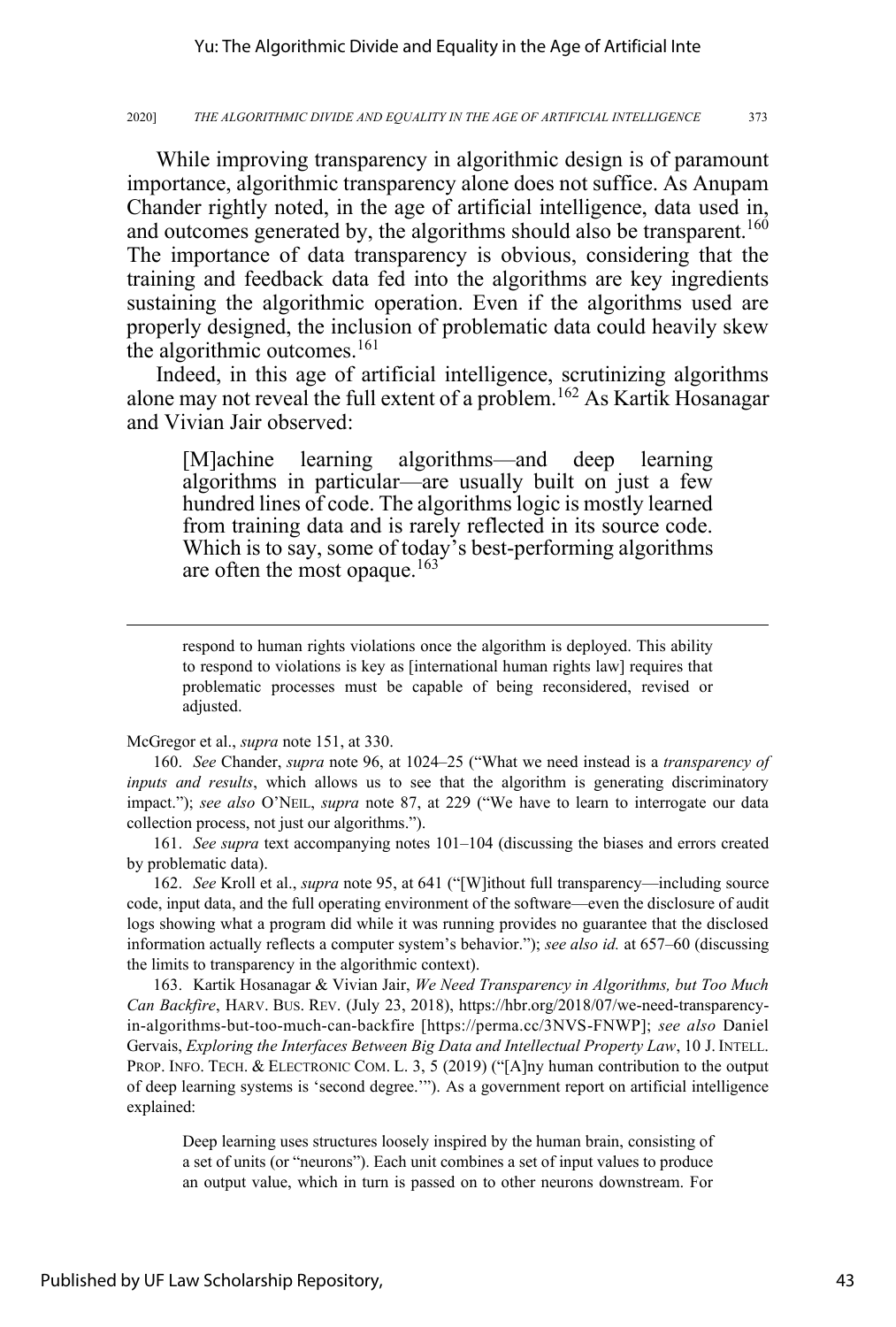Thus, in cases involving self-learning algorithms, closely scrutinizing the algorithms alone will unlikely provide the information needed to fully understand the algorithmic operations.<sup>164</sup> Such scrutiny will be even less useful when algorithms begin designing new algorithms.<sup>165</sup> In those scenarios, the related designers' ability to explain the algorithms involved and the related technological choices will be much more limited than their ability to explain the choices involved in the original algorithmic designs.

Like data transparency, the transparency of algorithmic outcomes is also very important. Without knowing the outcomes, it will be difficult for individual users or outside reviewers to determine the satisfactoriness of the algorithms involved. The lack of outcome transparency also harms users by reducing their ability to choose away from undesirable products and services.<sup>166</sup> Such a lack will also make it difficult for policy makers, consumer advocates, and the public at large to document the problems in

example, in an image recognition application, a first layer of units might combine the raw data of the image to recognize simple patterns in the image; a second layer of units might combine the results of the first layer to recognize patternsof-patterns; a third layer might combine the results of the second layer; and so on.

PREPARING FOR THE FUTURE, *supra* note 141, at 9. For discussions of deep learning, see generally ALPAYDIN, *supra* note 111, at 104–09; KELLEHER, *supra* note 35; JOHN D. KELLEHER & BRENDAN TIERNEY, DATA SCIENCE 121–30 (2018); THIERRY POIBEAU, MACHINE TRANSLATION 181–95 (2017).

164. As Ronald Yu and Gabriele Spina Alì observed:

Deep learning machines can self-reprogram to the point that even their programmers are unable to understand the internal logic behind AI decisions. In this context, it is difficult to detect hidden biases and to ascertain whether they are caused by a fault in the computer algorithm or by flawed datasets.

Yu & Spina Alì, *supra* note 105, at 5; *see also* Chander, *supra* note 96, at 1040 ("[I]n the era of self-enhancing algorithms, the algorithm's human designers may not fully understand their own creation: even Google engineers may no longer understand what some of their algorithms do."). Likewise, Joshua Kroll and his collaborators explained:

Machine learning . . . is particularly ill-suited to source code analysis because it involves situations where the decisional rule itself emerges automatically from the specific data under analysis, sometimes in ways that no human can explain. In this case, source code alone teaches a reviewer very little, since the code only exposes the machine learning method used and not the data-driven decision rule.

Kroll et al., *supra* note 95, at 638 (footnote omitted).

165. *See* DOMINGOS, *supra* note 2, at 6 ("Learning algorithms—also known as learners—are algorithms that make other algorithms. With machine learning, computers write their own programs, so we don't have to.").

166. *See* Chander, *supra* note 96, at 1025 ("If we know that the results of an algorithm are systematically discriminatory, then we know enough to seek to . . . distrust its results.").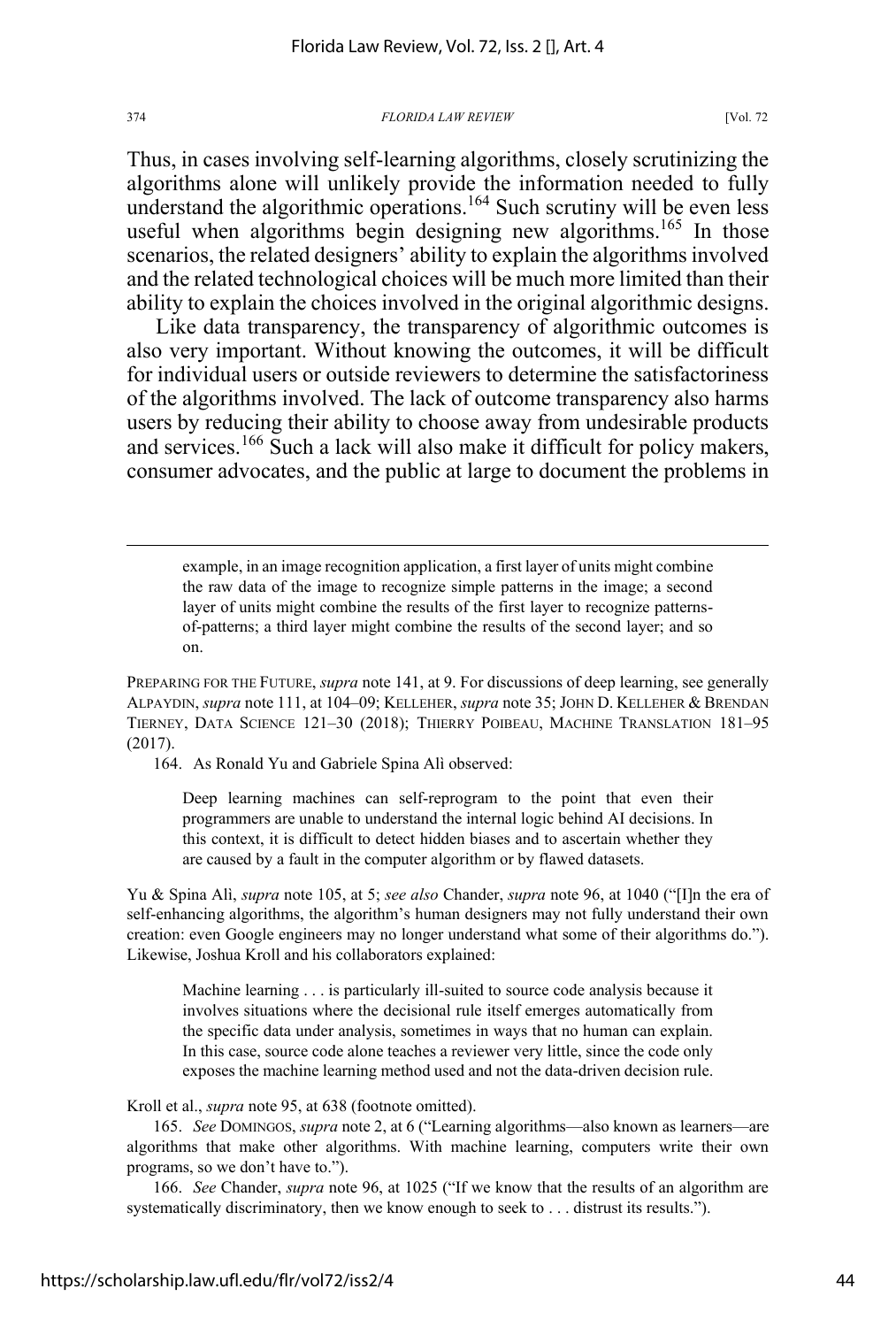the questionable products and services as well as for technology developers to come up with improvements.<sup>167</sup>

To be sure, it can be cost-prohibitive to collect or disclose all algorithmic outcomes, not to mention the lack of incentives for technology developers to reveal the algorithms used or to make algorithmic outcomes available for public scrutiny.<sup>168</sup> While intellectual property laws call into question the acceptability of demands to reveal source codes used to develop algorithms, privacy laws caution against the release of all algorithmic outcomes to the public.<sup>169</sup>

As a compromise, technology developers could provide a representative, anonymized sample of the different algorithmic outcomes to enable the public to determine for itself the satisfactoriness of algorithm-enhanced technological products and services.<sup>170</sup> This sample could be made available to the public or be provided to external auditors,<sup>171</sup> ombudspersons,<sup>172</sup> or oversight bodies.<sup>173</sup> If privacy concerns

170. As Frank Pasquale declared:

Just as the "fair use" doctrine has deterred the overpropertization of expression, generally recognized fair information practices should include large and powerful data holders' obligation to surrender some sample of their data to entities entrusted to audit and assess the data holders' activities. Objective audits will help restore confidence in automated authority.

Frank Pasquale, *Restoring Transparency to Automated Authority*, 9 J. ON TELECOMM. & HIGH TECH. L. 235, 238–39 (2011) (footnote omitted).

171. *See infra* text accompanying notes 191–195 (discussing algorithmic audits and the need for institutional oversight).

172. *See* McGregor et al., *supra* note 151, at 332 ("Independent oversight bodies established to monitor State surveillance activity and analysis of their effectiveness may . . . provide points of reference and comparison. Other models being proposed include dedicated ombuds for the AI sector or the expansion of the mandate of existing ombuds to address these issues as well as industry regulatory bodies." (footnote omitted)).

173. *See* INST. ELEC. & ELEC. ENG'RS, *supra* note 14, at 70 ("An independent, internationally coordinated body should be formed to oversee whether [autonomous and intelligent systems] actually meet ethical criteria, both when deployed, and considering their evolution after deployment and interaction with other products."); Pasquale, *supra* note 170, at 247 ("[P]erhaps

<sup>167.</sup> *See id.* ("If we know that the results of an algorithm are systematically discriminatory, then we know enough to seek to redesign the algorithm . . . .").

<sup>168.</sup> *See* Yu & Spina Alì, *supra* note 105, at 6 ("Commercial providers could be reluctant to share information on their models or have their systems openly compared to their competitors.").

<sup>169.</sup> *See* ACM STATEMENT, *supra* note 1, at 2 (Principle 5) ("[C]oncerns over privacy, protecting trade secrets, or revelation of analytics that might allow malicious actors to game the system can justify restricting access to qualified and authorized individuals."); Pauline T. Kim, *Auditing Algorithms for Discrimination*, 166 U. PA. L. REV. ONLINE 189, 191–92 (2017), https://scholarship.law.upenn.edu/cgi/viewcontent.cgi?article=1212&context=penn\_law\_review \_online [https://perma.cc/4A9B-B2MC] ("[T]ransparency is often in tension with other important interests, such as protecting trade secrets, ensuring the privacy of sensitive personal information, and preventing strategic gaming of automated decision systems.").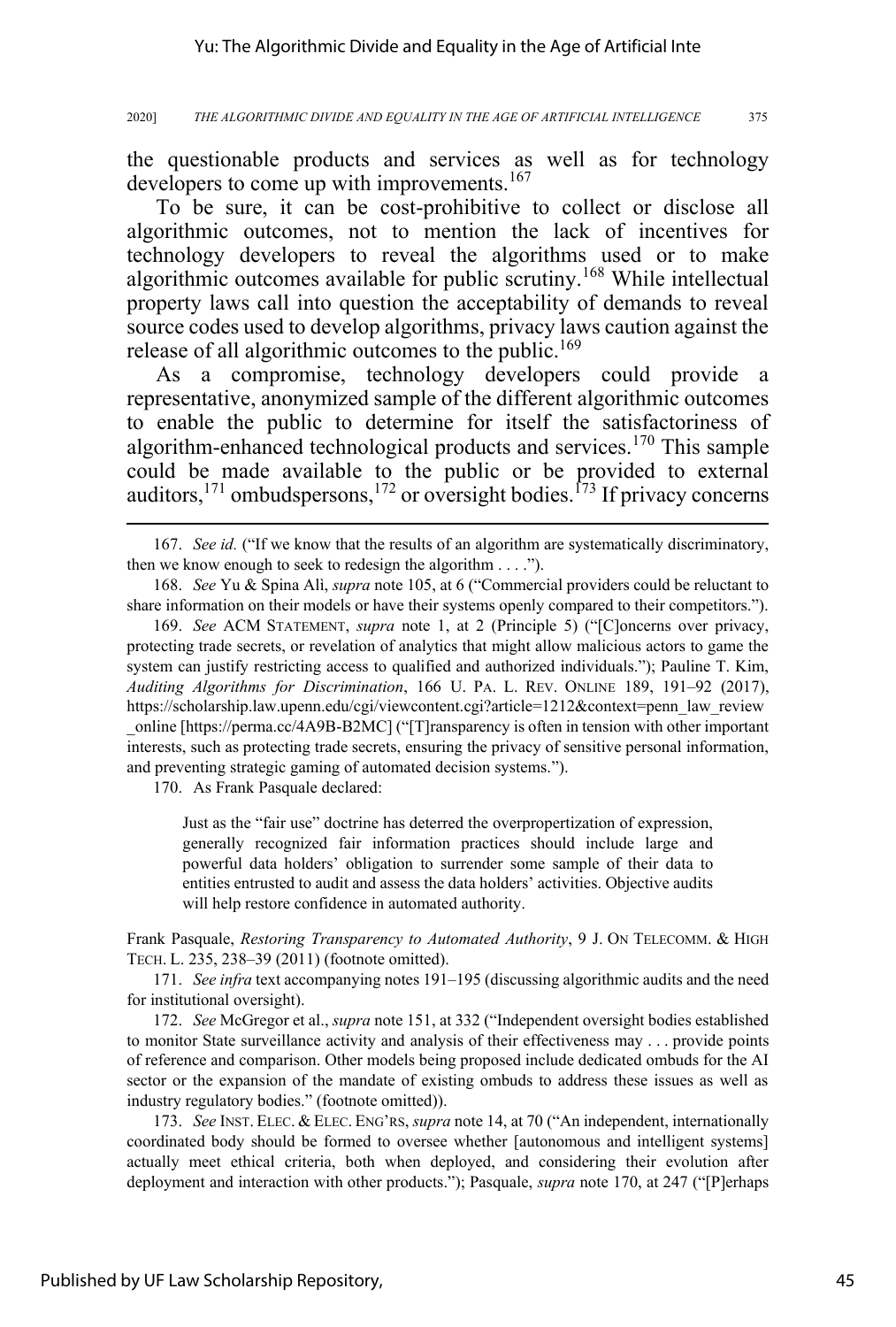are significant, these developers could instead offer algorithmic outcomes based on test data provided by consumer advocacy groups. The provision of these samples is important because they would support external audits even without providing access to the algorithms involved.<sup>174</sup>

In recent years, commentators have also paid greater attention to the so-called right to explanation, especially when it relates to the new European Union (EU) General Data Protection Regulation.<sup>175</sup> Although this right can be traced back to the 1995 EU Data Protection Directive,  $^{176}$ 

a trusted advisory committee within the Federal Trade Commission could help courts and agencies adjudicate coming controversies over search engine practices."); *see also* Katyal, *supra* note 157, at 1250–79 (calling for the controlled disclosure of source code); Rebecca Wexler, *Life, Liberty, and Trade Secrets: Intellectual Property in the Criminal Justice System*, 70 STAN. L. REV. 1343, 1419–20 (2018) (discussing the disclosure of source code under protective orders in the criminal setting). While disclosure to regulatory authorities makes great policy sense, governments increasingly push for provisions in bilateral, regional, and plurilateral trade agreements that ban laws requiring the disclosure or transfer of software source code. *See, e.g.*, Trans-Pacific Partnership Agreement art. 14.17.1, Feb. 4, 2016, https://ustr.gov/trade-agreements/free-tradeagreements/trans-pacific-partnership/tpp-full-text [https://perma.cc/2UHR-LSQ5] ("No Party shall require the transfer of, or access to, source code of software owned by a person of another Party, as a condition for the import, distribution, sale or use of such software, or of products containing such software, in its territory."). *See also* Mira Burri, *The Governance of Data and Data Flows in Trade Agreements: The Pitfalls of Legal Adaptation*, 51 U.C. DAVIS L. REV. 65, 115 (2017) (discussing this provision).

174. Rob Kitchin outlined six distinct ways to conduct research on algorithms: (1) "[e]xamining pseudo-code [or] source code"; (2) "[r]eflexively producing code"; (3) "[r]everse engineering"; (4) "[i]nterviewing designers or conducting an ethnography of a coding team"; (5) "[u]npacking the full socio-technical assemblage of algorithms"; and (6) "[e]xamining how algorithms do work in the world." Rob Kitchin, *Thinking Critically About and Researching Algorithms*, 20 INFO. COMM. & SOC'Y 14, 22–26 (2017).

175. *See* Council Regulation 2016/679, *supra* note 109, recital 71, at 14 (stating that the automated processing of personal data "should be subject to suitable safeguards, which should include specific information to the data subject and the right to obtain human intervention, to express his or her point of view, to obtain an explanation of the decision reached after such assessment and to challenge the decision"); *id.* art. 13.2(f), at 41 (requiring the data controller to provide to the data subject information about "the existence of automated decision-making, including profiling, . . . and, at least in those cases, meaningful information about the logic involved, as well as the significance and the envisaged consequences of such processing for the data subject"); *id.* art. 14.2(g), at 42 (requiring the same). For discussions of what commentators have referred to as the right to explanation, see generally Isak Mendoza & Lee A. Bygrave, *The Right Not to Be Subject to Automated Decisions Based on Profiling*, *in* EU INTERNET LAW: REGULATION AND ENFORCEMENT 77 (Tatiani-Eleni Synodinou et al. eds., 2017); Lilian Edwards & Michael Veale, *Slave to the Algorithm: Why a "Right to an Explanation" Is Probably Not the Remedy You Are Looking for*, 16 DUKE L. & TECH. REV. 18 (2017); Margot E. Kaminski, *The Right to Explanation, Explained*, 34 BERKELEY TECH. L.J. 189 (2019); Andrew D. Selbst & Julia Powles, *Meaningful Information and the Right to Explanation*, 7 INT'L DATA PRIVACY L. 233 (2017); Bryce Goodman & Seth Flaxman, *European Union Regulations on Algorithmic Decision Making and a "Right to Explanation*,*"* AI MAG., Fall 2017, at 50.

176. *See* Council Directive 95/46, art. 12, 1995 O.J. (L 281) 31, 42 (EC) ("Member States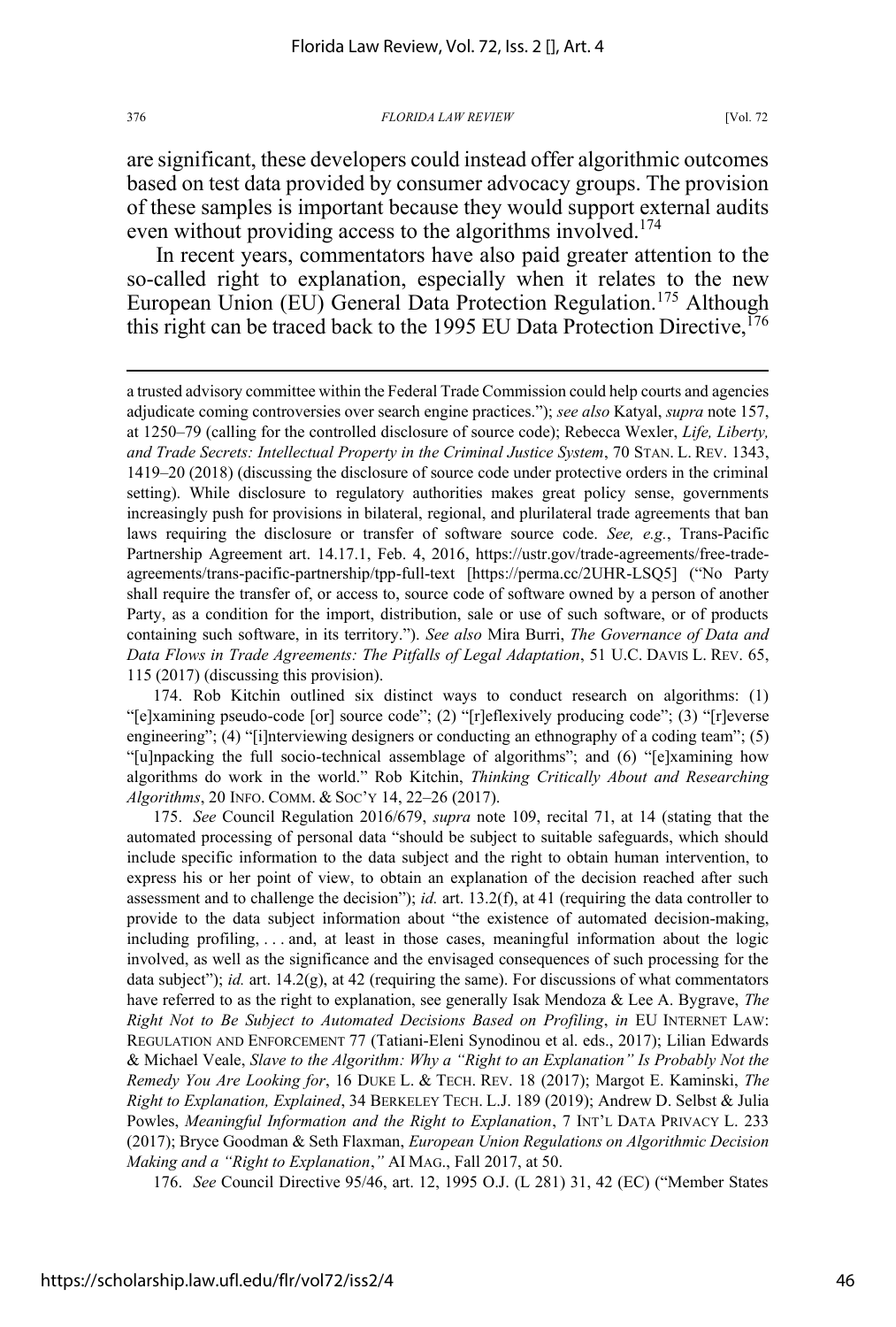which preceded the new regulation, $177$  commentators have now devoted greater energy and effort to understanding this emerging right, due in large part to the increasing need to explain how data are being collected and used in technological platforms that are heavily driven by algorithms.

In this age of artificial intelligence, the right to explanation is important not only because of the data used in the algorithms but also because of the algorithmic designs. Considering the not-too-distant future when algorithms will actively design new algorithms, building explainability into algorithmic designs as part of best practices or codes of conduct will likely be highly important.<sup>178</sup> It is indeed no surprise that some commentators have emphasized the need to develop explainable algorithms, even though they acknowledge the continuous challenge of fully explaining the design and operation of algorithms.<sup>179</sup>

For example, the U.S. Department of Defense has launched the Explainable AI (XAI) program that "aims to create a suite of machine learning techniques that  $[(1)]$  [p]roduce more explainable models, while maintaining a high level of learning performance (prediction accuracy); and  $[(2)]$  [e]nable human users to understand, appropriately trust, and effectively manage the emerging generation of artificially intelligent partners."<sup>180</sup> As a program manager at the Defense Advanced Research Projects Agency Program explained:

177. *See* Edwards & Veale, *supra* note 175, at 20 (noting that a remedy similar to the right to explanation "had existed in the EU Data Protection Directive . . . which preceded the [General Data Protection Regulation], since 1995" (footnote omitted)).

178. *See* Yu & Spina Alì, *supra* note 105, at 7 ("[U]nderstanding AI internal logic is a first step towards ensuring full accountability for computational legal research and automated legal decisions.").

179. *See* ACM STATEMENT, *supra* note 1, at 1 ("Decisions made by predictive algorithms can be opaque because . . . []the algorithm may not lend itself to easy explanation  $[$ ] . . . ."); PREPARING FOR THE FUTURE, *supra* note 141, at 9 ("Because trained models have a very large number of adjustable parameters—often hundreds of millions or more—training may yield a model that 'works,' in the sense of matching the data, but is not necessarily the simplest model that works."); Noto La Diega, *supra* note 28, at 23 (suggesting that "a technical document which includes the algorithm used and the mere explanation of the logic in mathematical terms will not in itself meet the legal requirement [for the right to explanation]" and that this requirement "should be interpreted as the disclosure of the algorithm with an explanation in non-technical terms of the rationale of the decision and criteria relied upon").

180. Matt Turek, *Explainable Artificial Intelligence (XAI)*, DEF. ADVANCED RES. PROJECTS AGENCY, https://www.darpa.mil/program/explainable-artificial-intelligence [https://perma.cc/ 8BPN-7N4K].

shall guarantee every data subject the right to obtain from the controller . . . knowledge of the logic involved in any automatic processing of data concerning him at least in the case of the automated decisions . . . ."); *id.* art. 15.1, at 43 ("Member States shall grant the right to every person not to be subject to a decision which produces legal effects concerning him or significantly affects him and which is based solely on automated processing of data intended to evaluate certain personal aspects relating to him, such as his performance at work, creditworthiness, reliability, conduct, etc.").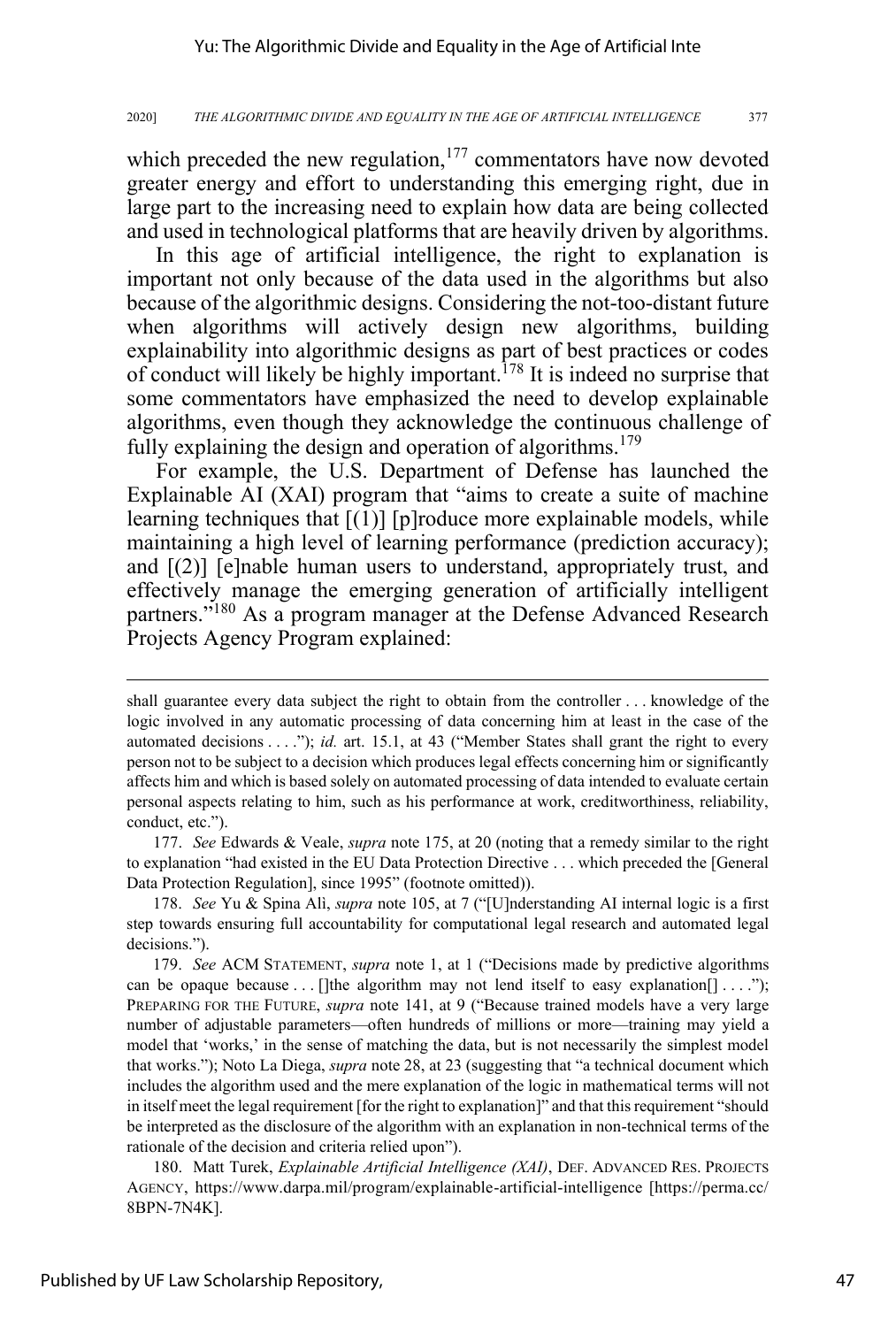New machine-learning systems will have the ability to explain their rationale, characterize their strengths and weaknesses, and convey an understanding of how they will behave in the future. The strategy for achieving that goal is to develop new or modified machine-learning techniques that will produce more explainable models. These models will be combined with state-of-the-art human-computer interface techniques capable of translating models into understandable and useful explanation dialogues for the end user . . . .<sup>181</sup>

Likewise, private technology developers and research institutions have engaged in efforts to train intelligent machines to document their algorithms and internal logic. As Ronald Yu and Gabriele Spina Alì recounted:

[A] team at Microsoft is trying to teach AI to show how it weighted every single variable in evaluating mortality risk factors. Similarly, a team at Rutgers University is working on a deep neural network that provides users with examples that demonstrates why it took a specific algorithmic decision. Another project at the University of Berkeley involves lashing two neural networks together, tasking one to describe the inner procedures running inside the other. Finally, an international team consisting, among the others, of researchers from Facebook, Berkeley and the University of Amsterdam has taught an image recognition software to show the evidence he relied upon to reach its decisions.<sup>182</sup>

### E. *Accountability*

As important as transparency is, it should not be equated with accountability.<sup>183</sup> As political processes have repeatedly demonstrated, one could have a highly transparent process that involves checks and balances, different rounds of open consultations, and a large number of publicly available documents, yet the outcomes remain heavily captured by industries and are of limited public accountability.<sup>184</sup> To address the

<sup>181.</sup> *Id.*

<sup>182.</sup> Yu & Spina Alì, *supra* note 105, at 7 (footnotes omitted).

<sup>183.</sup> *See* Maayan Perel & Niva Elkin-Koren, *Black Box Tinkering: Beyond Disclosure in Algorithmic Enforcement*, 69 FLA. L. REV. 181, 184 (2017) ("Normally, with human decisionmaking, oversight is principally achieved through transparency—so much so that the terms 'transparency' and 'accountability' are often used interchangeably. In the realm of algorithmic enforcement, however, transparency alone is insufficient to generate accountability, for algorithms—due to their inherent traits—lack critical reflection.").

<sup>184.</sup> *See generally* MONICA HORTEN, A COPYRIGHT MASQUERADE: HOW CORPORATE LOBBYING THREATENS ONLINE FREEDOMS (2013) (discussing how legislative capture by the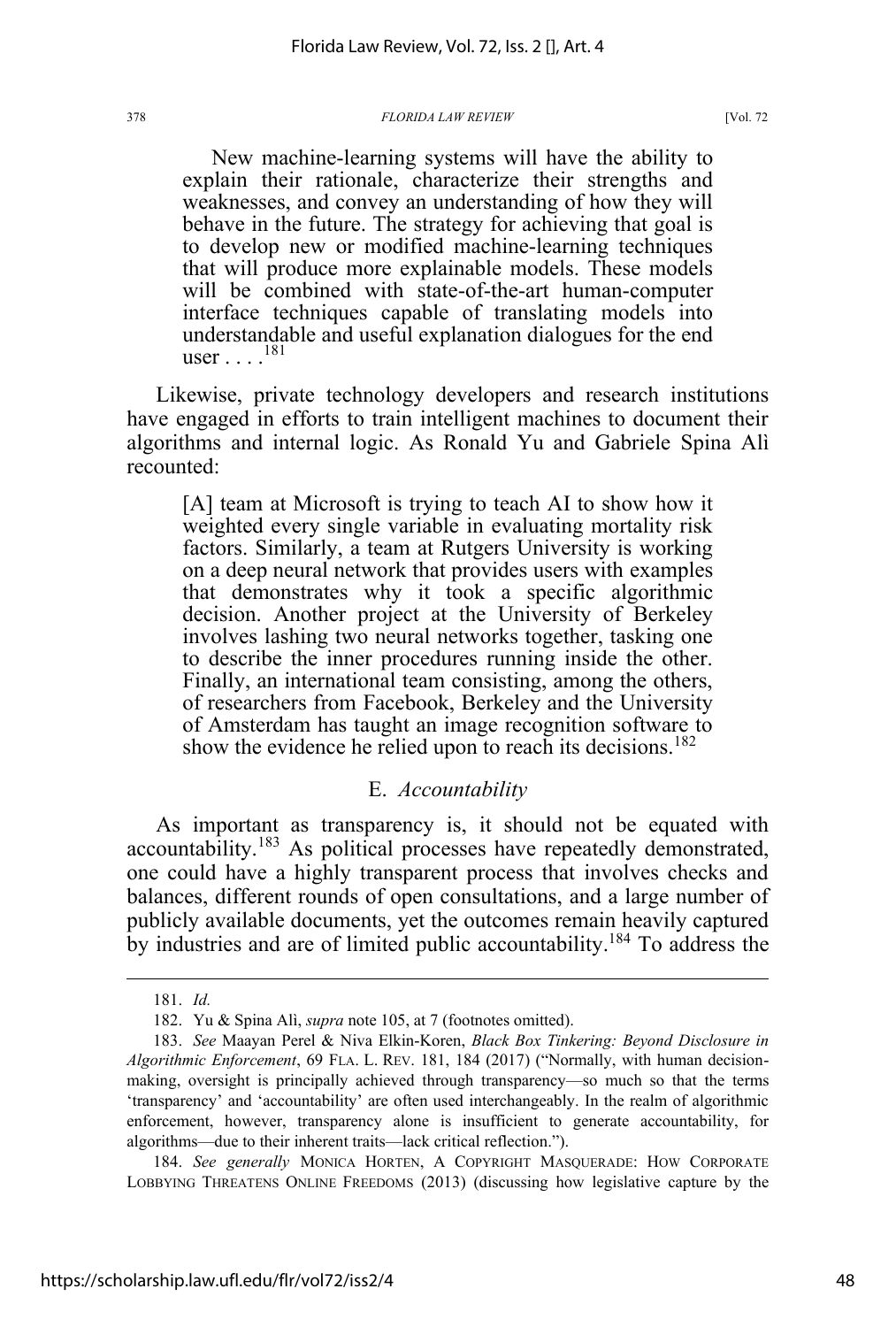problems that the emerging and ever-widening algorithmic divide causes, transparency-based solutions should be separated from accountabilitybased solutions.

As noted earlier, civil rights and antidiscrimination laws already exist to ensure accountability.185 These laws will address the problems caused by those who have designed algorithms intentionally to facilitate individual deprivation or discrimination. Indeed, the need for public accountability in the artificial intelligence context is not that different from similar needs in other contexts, or in the offline world. Principle 3 of the *ACM Statement* expressly states that "[i]nstitutions should be held responsible for decisions made by the algorithms that they use, even if it is not feasible to explain in detail how the algorithms produce their results."<sup>186</sup> That statement states further: "Policymakers should hold institutions using analytics to the same standards as institutions where humans have traditionally made decisions and developers should plan and architect analytical systems to adhere to those standards when algorithms are used to make automated decisions or as input to decisions made by people."<sup>187</sup>

In most situations, however, the discrimination or distortion originates in neutral or well-intentioned efforts. As a result, accountability will have to manifest in the form of remediation, rather than punishment. Such remediation-based accountability will require technology developers to quickly correct the problems once they have been notified of these problems<sup>188</sup>—similar, perhaps, to the "notice and takedown"

copyright industries has undermined online freedom); BRINK LINDSEY & STEVEN TELES, THE CAPTURED ECONOMY: HOW THE POWERFUL ENRICH THEMSELVES, SLOW DOWN GROWTH, AND INCREASE INEQUALITY 64–89 (2017) (discussing capture in the intellectual property area).

<sup>185.</sup> *See* Tene & Polonetsky, *supra* note 90, at 166 ("Antidiscrimination laws typically govern decisions on credit, housing, and employment, and restrict the use of categories such as race, gender, disability, or age."); *supra* text accompanying notes 131–132.

<sup>186.</sup> ACM STATEMENT, *supra* note 1, at 2 (Principle 3); *see* INST. ELEC. & ELEC. ENG'RS, *supra* note 14, at 27 (proposing Principle 3 to "assure that designers, manufacturers, owners, and operators of [autonomous and intelligent systems] are responsible and accountable"); *see also id.* at 27–28 (providing recommendations under proposed Principle 3).

<sup>187.</sup> ACM STATEMENT, *supra* note 1, at 1.

<sup>188.</sup> *See id.* at 2 (Principle 2) ("Regulators should encourage the adoption of mechanisms that enable questioning and redress for individuals and groups that are adversely affected by algorithmically informed decisions."); Diakopoulos et al., *supra* note 98 ("Make available externally visible avenues of redress for adverse individual or societal effects of an algorithmic decision system, and designate an internal role for the person who is responsible for the timely remedy of such issues."); *see also* Chander, *supra* note 96, at 1025 ("[I]f we believe that the realworld facts, on which algorithms are trained and operate, are deeply suffused with invidious discrimination, then our prescription to the problem of racist or sexist algorithms is *algorithmic affirmative action*." (footnote omitted)); Kate Crawford & Jason Schultz, *Big Data and Due Process: Toward a Framework to Redress Predictive Privacy Harms*, 55 B.C. L. REV. 93, 126–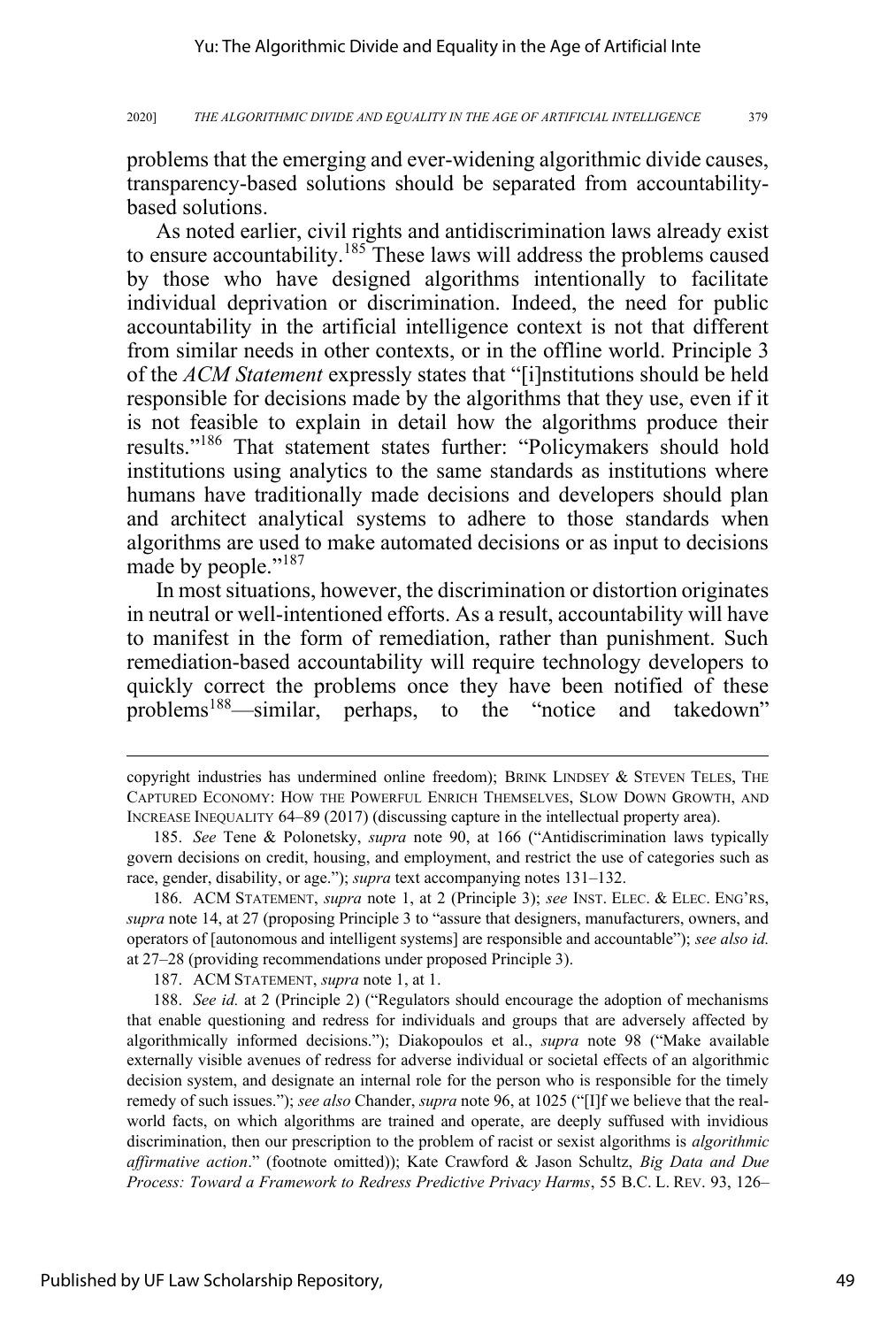arrangements now found in copyright law.<sup>189</sup> Indeed, as technology becomes increasingly complicated and inscrutable, ensuring quick correction of the problem will likely be more constructive than punishing those who have allowed the problems to surface in the first place, often unintentionally.

It will also be important to provide institutional oversight of the design and use of algorithms that have far-reaching political, social, economic, and cultural impacts or that deeply affect the public interest.<sup>190</sup> Such oversight—and the enforcement power with which it comes—is particularly urgent if problems have already been documented.

Finally, it will be useful to require regular algorithmic audits to hold technology developers accountable.<sup>191</sup> As Pauline Kim explained:

190. *See* TREASURY BD. OF CAN. SECRETARIAT, RESPONSIBLE ARTIFICIAL INTELLIGENCE IN THE GOVERNMENT OF CANADA 33 (2018) (Can.) (Version 2.0) ("[Potential] models of governance that could provide the necessary oversight and guidance to Federal institutions . . . can range from an *ad hoc* federal 'Automation Advisory Board' comprising of internal and external experts to a more formal and permanent body with staff."); Katyal, *supra* note 2, at 109 (noting the need for "regulatory participation" to provide effective ethical safeguards); McGregor et al., *supra* note 151, at 330–31 ("The establishment of internal monitoring and oversight bodies can play an important role in coordinating and overseeing the implementation of regular impact assessments and ensuring that findings are addressed."); Katelyn Ringrose, *Law Enforcement's Pairing of Facial Recognition Technology with Body-Worn Cameras Escalates Privacy Concerns*, 105 VA. L. REV. ONLINE 57, 66 (2019), http://www.virginialawreview.org/sites/virginialawreview.org/ files/04.%20Final%20Ringrose.pdf [https://perma.cc/8CTV-Q2Z4] (underscoring the need to "establish independent oversight ensuring police accountability and mitigation of facialrecognition misidentification errors likely to have a racially disparate impact").

191. As the Center for Democracy and Technology noted on its website:

Audits are one method to provide explanations and redress without compromising the intellectual property behind the business model. Designing algorithmic systems that can be easily audited increases accountability and provides a framework to standardize best practices across industries. While explanations can help individuals understand algorithmic decision making, audits are necessary for systemic and long-term detection of unfair outcomes. They also make it possible to fix problems when they arise.

*Digital Decisions*, *supra* note 46; *see also* Deven R. Desai & Joshua A. Kroll, *Trust but Verify: A Guide to Algorithms and the Law*, 31 HARV. J.L. & TECH. 1, 37–42 (2017) (discussing ways to test and evaluate algorithms). *But see* Kroll et al., *supra* note 95, at 660–61 (discussing the limits to auditing in the algorithmic context).

<sup>27 (2014) (&</sup>quot;Once notice is available, the question then becomes how one might challenge the fairness of the predictive process employed. We believe that the most robust mechanism for this is the opportunity to be heard and, if necessary, correct the record.").

<sup>189.</sup> *See* 17 U.S.C. § 512(c) (2018) (requiring online service providers to "respond[] expeditiously to remove, or disable access to, the material that is claimed to be infringing or to be the subject of infringing activity" once these providers have been notified of copyright infringement or obtained knowledge or awareness of such infringement); *see also* Peter K. Yu, *Digital Copyright Reform and Legal Transplants in Hong Kong*, 48 U. LOUISVILLE L. REV. 693, 709–13 (2010) (providing an overview of the "notice and takedown" procedure in copyright law).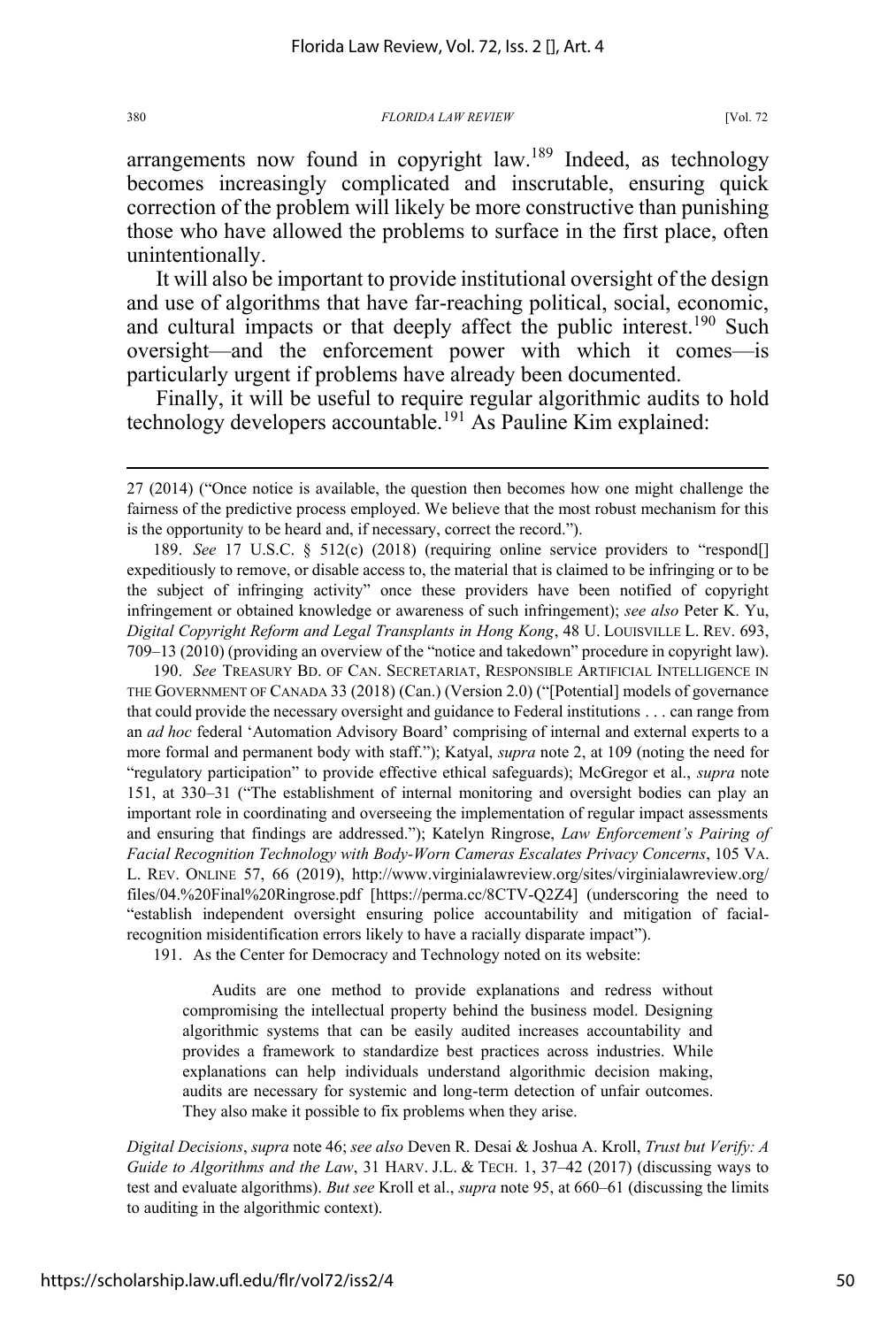When the goal is nondiscrimination, auditing could involve techniques to ensure that an algorithm follows a specified rule—for example, sorting must not occur based on race or sex. Alternatively, auditing for discrimination could take the form of examining inputs and outputs to detect when a decision process systematically disadvantages particular groups. The latter form of auditing does not involve direct examination of the decision process, but is useful in detecting patterns.<sup>192</sup>

Principle 6 of the *ACM Statement* specifically requires that "[m]odels, algorithms, data, and decisions be recorded so that they can be audited in cases where harm is suspected."193 Principle 7 further states: "Institutions should use rigorous methods to validate their models and document those methods and results. In particular, they should routinely perform tests to assess and determine whether the model generates discriminatory harm. Institutions are encouraged to make the results of such tests public."<sup>194</sup>

Although algorithmic audits can be done internally, it is often important for government regulators, ombudspersons, or outside auditors to independently review the algorithms and data used.<sup>195</sup> Indeed, past experience has shown that outsiders are sufficiently motivated and well equipped<sup>196</sup> to find bugs and other vulnerabilities in computer programs

<sup>192.</sup> Kim, *supra* note 169, at 190.

<sup>193.</sup> ACM STATEMENT, *supra* note 1, at 2 (Principle 6); *see also* INST. ELEC. & ELEC. ENG'RS, *supra* note 14, at 53 ("To maximize effective evaluation by third parties (e.g., regulators, accident investigators), [autonomous and intelligent systems] should be designed, specified, and documented so as to permit the use of strong verification and validation techniques for assessing the system's safety and norm compliance . . . ."); Diakopoulos et al., *supra* note 98 ("Identify, log, and articulate sources of error and uncertainty throughout the algorithm and its data sources so that expected and worst case implications can be understood and inform mitigation procedures."); *Digital Decisions*, *supra* note 46 ("An effective audit requires institutions to maintain internal documentation of the logic or circumstance behind significant design choices and procedures governing who is responsible for making changes. These systems are best installed as a product develops, rather than retroactively.").

<sup>194.</sup> ACM STATEMENT, *supra* note 1, at 2 (Principle 7).

<sup>195.</sup> *See id.* (Principle 5) ("Public scrutiny of the data provides maximum opportunity for corrections."); Diakopoulos et al., *supra* note 98, at 2 ("Enable interested third parties to probe, understand, and review the behavior of the algorithm through disclosure of information that enables monitoring, checking, or criticism, including through provision of detailed documentation, technically suitable [application programming interfaces], and permissive terms of use."); *see also* MAYER-SCHÖNBERGER & CUKIER, *supra* note 75, at 180–82 (discussing the need for external and internal algorithmists); Annie Lee, Note, *Algorithmic Auditing and Competition Under the CFAA: The Revocation Paradigm of Interpreting Access and Authorization*, 33 BERKELEY TECH. L.J. 1307, 1309–10 (2018) ("Algorithmic auditors largely consist of academics, computer scientists from nonprofits, and journalists who scrutinize online websites powered by algorithms for bias and discrimination." (footnotes omitted)).

<sup>196.</sup> Some users will no doubt discover these bugs and vulnerabilities by accident.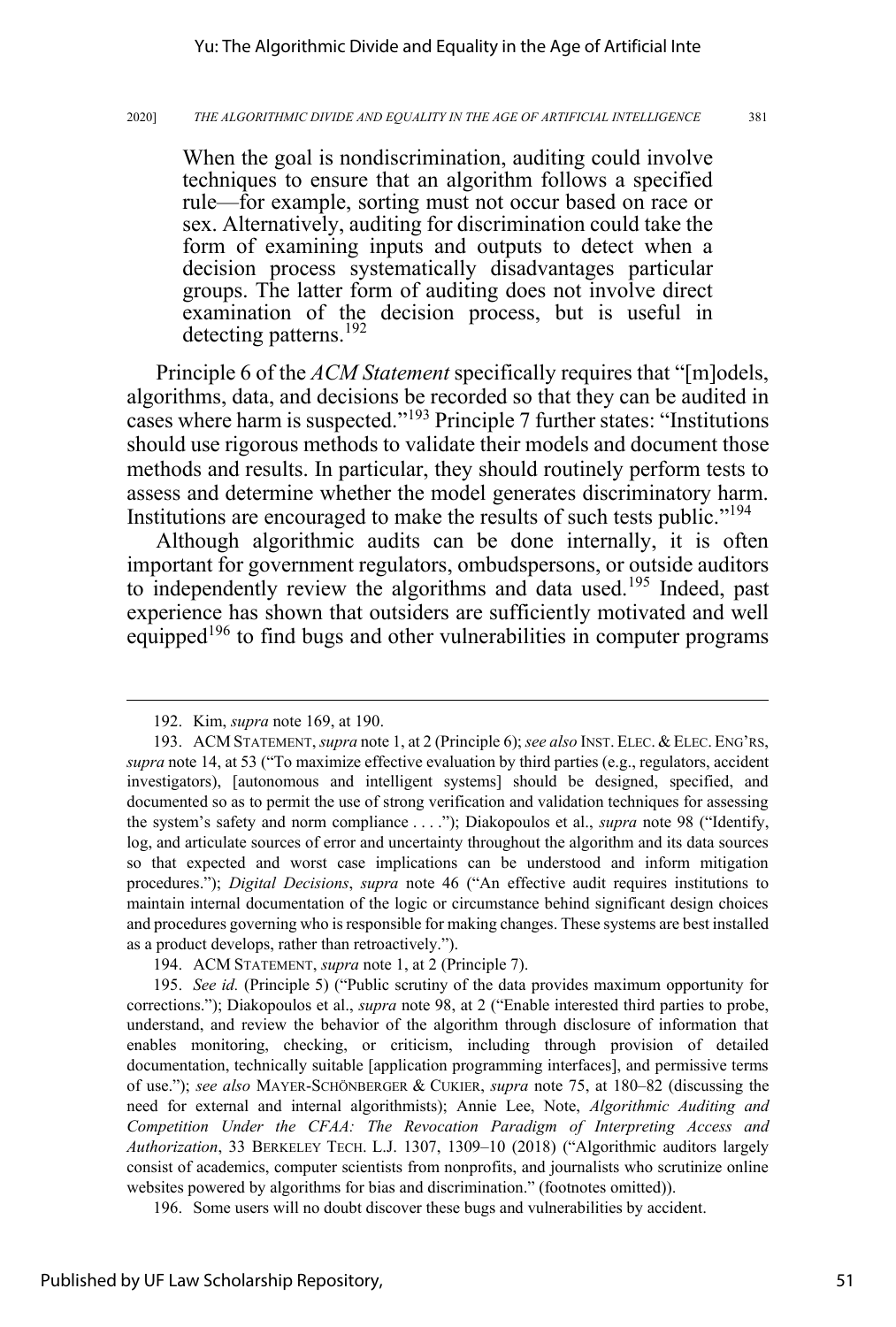or systems.<sup>197</sup> To provide support for external audits that do not involve regulatory authorities, adjustments will have to be made to those laws that have posed barriers to external reviews of source code and computer systems,<sup>198</sup> such as the Computer Fraud and Abuse Act<sup>199</sup> and the Digital Millennium Copyright Act.<sup>200</sup>

### F. *Competition*

Competition is imperative if society is to develop more efficient, more effective, and less biased algorithms.<sup>201</sup> Such competition is particularly needed when algorithmic choices are increasingly difficult, or time

199. 18 U.S.C. § 1030 (2018). As Sonia Katyal observed:

[T]he ACLU sued on behalf of four researchers who maintained that [this statute] actually prevented them from scraping data from sites, or from creating fake profiles to investigate whether algorithmic discrimination led some employment and real estate sites to fail to display certain listings on the basis of race or gender. The concern was that the law permitted researchers to be held criminally accountable because the research might involve violating one of the sites' Terms of Service, something that could carry both prison and fines. As one researcher observed, these laws have the perverse effect of "protecting data-driven commercial systems from even the most basic external analysis."

Katyal, *supra* note 2, at 122 (footnotes omitted); *see also* Lee, *supra* note 195, at 1311–38 (discussing how the Computer Fraud and Abuse Act has discouraged algorithmic auditors from exposing questionable business practices and has fostered a hostile market for legitimate competitors).

200. Pub. L. No. 105-304, 112 Stat. 2860.

201. *See* Lee, *supra* note 195, at 1310 ("Online competitors . . . promote fair online practices by providing users with a choice between competitive products . . . .").

<sup>197.</sup> *See* Peter K. Yu, *Anticircumvention and Anti-anticircumvention*, 84 DENV. U. L. REV. 13, 24 (2006) (discussing SunnComm's threat to sue a computer science graduate student who figured out on his own how to disarm its copy-protection technology by pushing the shift key when loading a CD into a computer); *see also* Universal City Studios, Inc. v. Reimerdes, 111 F. Supp. 2d 294, 311 (S.D.N.Y. 2000) (involving a Norwegian teenager who cowrote the DeCSS program that circumvented the copy-protection technology used by the U.S. motion picture industry), *aff'd sub nom*. Universal City Studios, Inc. v. Corley, 273 F.3d 429 (2d Cir. 2001).

<sup>198.</sup> The Digital Millennium Copyright Act of 1998 (DMCA), Pub. L. No. 105-304, 112 Stat. 2860 (codified as amended in scattered sections of 17 U.S.C. and 28 U.S.C. § 4001 (2018)), for example, provides a limited exception for encryption research. *See* 17 U.S.C. § 1201(g). This exception, however, has been criticized for failing to support such research. *See* Joseph P. Liu, *The DMCA and the Regulation of Scientific Research*, 18 BERKELEY TECH. L.J. 501, 503 (2003) ("[E]ven though academic encryption researchers can continue to conduct and publish some of their research under the DMCA without significant practical risk of criminal or civil liability, the DMCA significantly affects the manner in which that research is conducted."); Pamela Samuelson, *Intellectual Property and the Digital Economy: Why the Anti-Circumvention Regulations Need to Be Revised*, 14 BERKELEY TECH. L.J. 519, 524 (1999) (arguing that the DMCA "should be amended to provide a general purpose 'or other legitimate purposes' provision to avert judicial contortions in interpreting the statute"); Peter K. Yu, *Is Anti-Piracy Law Stifling Cybersecurity Innovation?*, LEGAL TIMES, Mar. 29, 2004, at 20 (discussing how the DMCA has undermined cryptography and cybersecurity).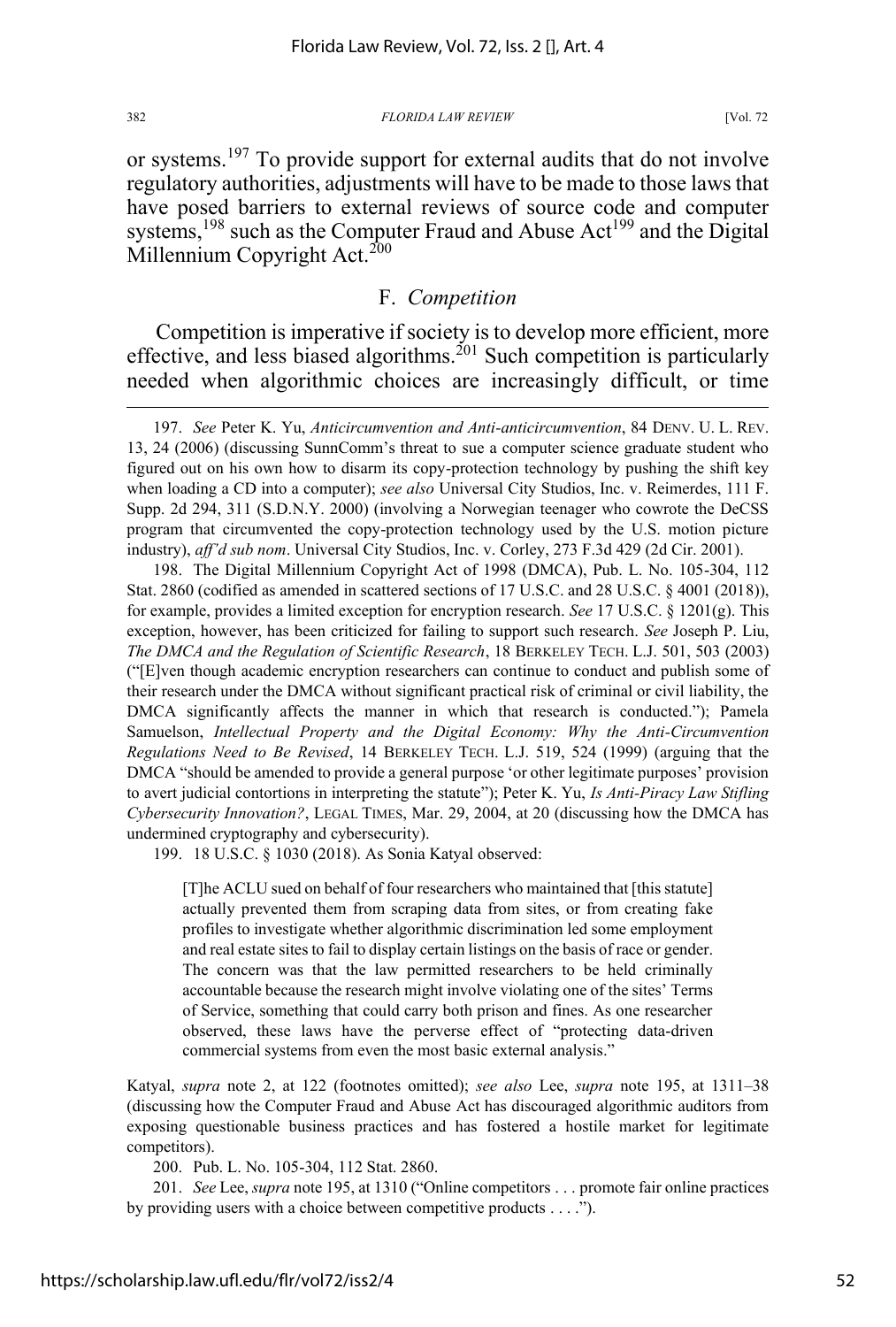consuming, to explain.<sup>202</sup> Indeed, without competition, it would be hard to identify problems within an algorithm or to determine whether that algorithm has provided the best solution in light of the existing technological conditions and constraints. Moreover, because a wide variety of algorithms exist to achieve the same goal, competition will be greatly needed to accommodate the different trade-offs preferred by either algorithm designers or consumers.<sup>203</sup>

In the past decade, commentators have already explained why competition is badly needed in a data-pervasive world, the Internet of Things, and the Fourth Industrial Revolution.<sup>204</sup> In the artificial intelligence context, for instance, commentators have examined the challenge of using antitrust or competition law to foster competition among the dominant players.<sup>205</sup> In the past few years, European competition authorities have also actively explored ways to address the

204. As Timo Minssen and Justin Pierce observed:

While there are issues to be resolved between Big Data and [intellectual property rights], there is a growing awareness of the importance of data and specifically Big Data by market authorities. Antitrust agencies, those in the United States and competition agencies in Europe, are taking note of Big Data, and there is an increasing trend to examine closely the collection, use, and access of Big Data for anticompetitive effects.

Timo Minssen & Justin Pierce, *Big Data and Intellectual Property Rights in the Health and Life Sciences*, *in* BIG DATA, HEALTH LAW, AND BIOETHICS 311, 320 (I. Glenn Cohen et al. eds., 2018); *see also* MAYER-SCHÖNBERGER & CUKIER, *supra* note 75, at 182–84 (discussing the use of competition law to govern the data barons); Josef Drexl, *Designing Competitive Markets for Industrial Data—Between Propertisation and Access*, 8 J. INTELL. PROP. INFO. TECH. & ELECTRONIC COM. L. 257, 280–85 (2017) (discussing the application of EU competition law to address refusals to grant access to data); Peter K. Yu, *Data Producer's Right and the Protection of Machine-Generated Data*, 93 TUL. L. REV. 859, 927 (2019) (noting that competition law is "a critical area relating to data governance").

205. *See generally* Rupprecht Podszun & Stefan Kreifels, *Data and Competition Law*, *in* RESEARCH HANDBOOK IN DATA SCIENCE AND LAW 183 (Vanessa Mak et al. eds., 2018) (discussing the uneasy relationship between data and competition law); Maurice E. Stucke & Ariel Ezrachi, *Antitrust, Algorithmic Pricing and Tacit Collusion*, *in* RESEARCH HANDBOOK ON THE LAW OF ARTIFICIAL INTELLIGENCE, *supra* note 40, at 624, 628–32 (discussing the complications regarding algorithmic tacit collusion); Clark D. Asay, *Artificial Stupidity*, 61 WM. & MARY L. REV. (forthcoming 2020) (manuscript at 51–53), https://ssrn.com/abstract=3399170 [https://perma.cc /F7TR-Y4N6] (discussing the pros and cons of using antitrust to thwart consolidation in the artificial intelligence industry); Maurice E. Stucke, *Should We Be Concerned About Dataopolies?*, 2 GEO. L. TECH. REV. 275 (2018) (discussing "data-opolies" in the antitrust context and the harm they cause).

<sup>202.</sup> *See supra* text accompanying notes 162–165 (noting the growing challenges to explaining algorithms in the artificial intelligence context).

<sup>203.</sup> *See* AGRAWAL ET AL., *supra* note 103, at 189 ("There is often no single right answer to the question of which is the best AI strategy or the best set of AI tools, because AIs involve tradeoffs: more speed, less accuracy; more autonomy, less control; more data, less privacy.").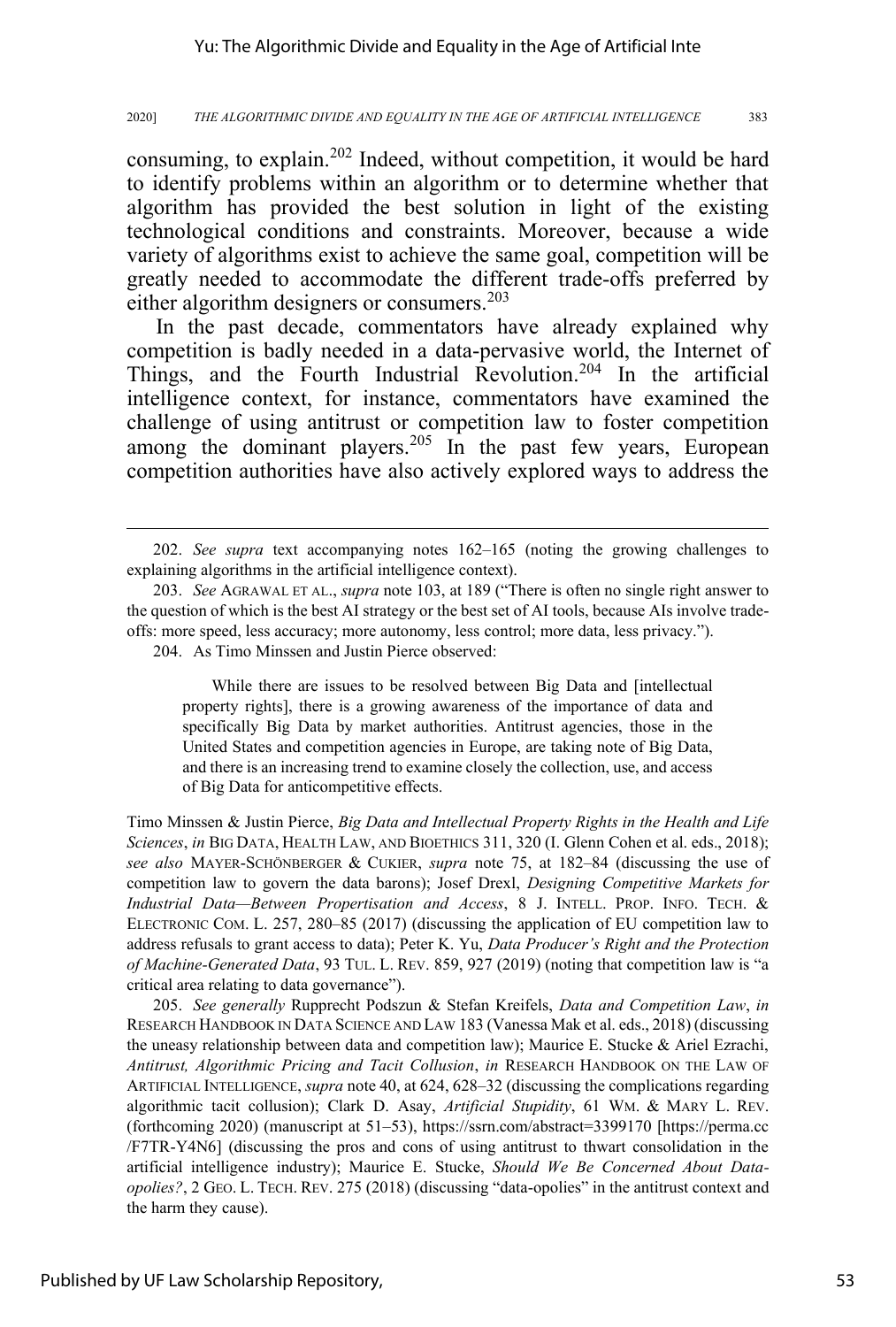anticompetitive effects generated by U.S. technology giants, such as Google and Facebook.<sup>206</sup>

The issues relating to competition are complicated because big-data analytics require the existence of large, comprehensive datasets.<sup>207</sup> The more competition there is, the more fragmentary datasets will become, and the less likely that the full potential of artificial intelligence will be realized. Nevertheless, policy makers and commentators have increasingly looked for laws, policies, and institutional mechanisms to facilitate data sharing, portability, and interoperability.<sup>208</sup> After all, the better coordinated the data usage is, the more benefits algorithmic competition will provide. Greater competition in this area will also make it easier to identify problems in algorithms, especially those utilizing identical or substantially identical training and feedback data.<sup>209</sup>

209. As Professor Kitchin suggested:

[R]esearchers might search Google using the same terms on multiple computers in multiple jurisdictions to get a sense of how its PageRank algorithm is constructed and works in practice, or they might experiment with posting and interacting with posts on Facebook to try and determine how its EdgeRank algorithm positions and prioritises posts in user time lines, or they might use proxy servers and feed dummy user profiles into e-commerce systems to see how prices might vary across users and locales.

<sup>206.</sup> *See* Stucke, *supra* note 205, at 275–77 (discussing the actions taken by the European competition authorities against Google, Apple, Facebook, and Amazon); *see also* Peter K. Yu & John Cross, *Why Are the Europeans Going After Google?*, NEWSWEEK (May 18, 2015, 2:31 PM), https://www.newsweek.com/why-are-europeans-going-after-google-332775 [https://perma.cc/ MB8M-8m69] (discussing the EU antitrust probe of Google).

<sup>207.</sup> *See* MAYER-SCHÖNBERGER & CUKIER, *supra* note 75, at 30 ("[B]ig data relies on all the information, or at least as much as possible . . . .").

<sup>208.</sup> *See* Council Regulation 2016/679, *supra* note 109, art. 20, at 45 (introducing the right to data portability); *see also* MAYER-SCHÖNBERGER & CUKIER, *supra* note 75, at 183 ("We should enable data transactions, such as through licensing and interoperability."); Drexl, *supra* note 204, at 292 ("The functioning of the data economy will also depend on the interoperability of digital formats and the tools of data collecting and processing."); Wolfgang Kerber, *A New (Intellectual) Property Right for Non-Personal Data? An Economic Analysis*, 65 GEWERBLICHER RECHTSSCHUTZ UND URHEBERRECHT INTERNATIONALER TEIL [GRUR INT] 989, 997 (2016) (Ger.) ("[S]upporting portability, interoperability and standardization in regard to data is seen as pivotal policy measures for improving the governance of data in the digital economy."); Yu, *supra* note 204, at 889 ("[I]f we are to maximize our ability to undertake big data analyses, such analyses may require greater sharing of data—which, in turn, calls for greater data portability and interoperability.").

Kitchin, *supra* note 174, at 24 (citations omitted); *see also* Yu & Spina Alì, *supra* note 105, at 7 (calling on legal researchers to "compare outputs from different programs to detect flaws in the AI utilized and increase research accuracy").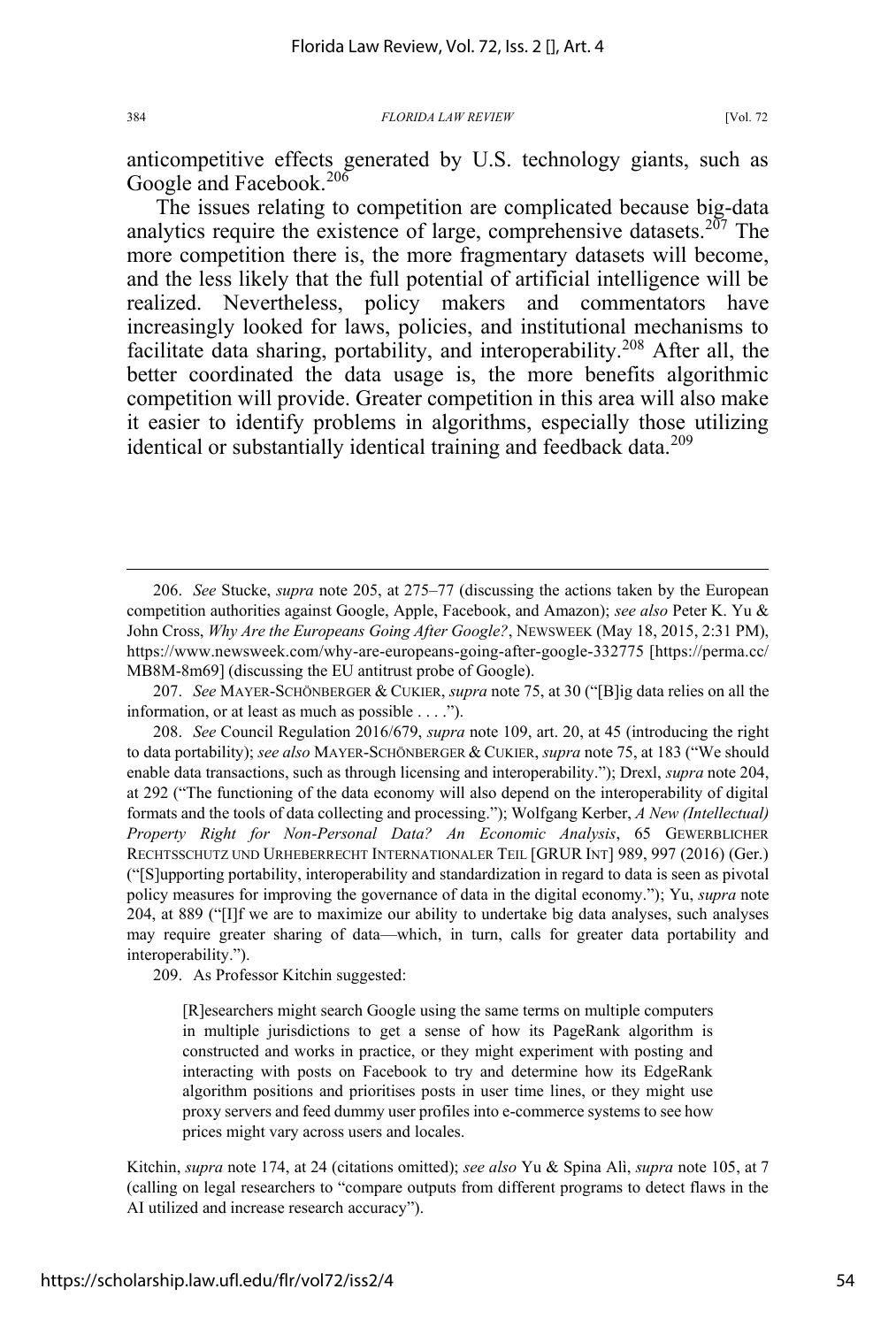### G. *Perspective*

If society is to truly understand how the remedial actions proposed in this Article can properly address the emerging and ever-widening algorithmic divide, it needs to have realistic goals. As appealing as it is to foster equality in the age of artificial intelligence, society should recognize that such equality takes time to achieve, if achievable at all. Indeed, much of the inequality perpetuated by algorithms and intelligent machines may be historical and may therefore have limited relation to algorithmic designs and data practices. If so, the solution to the problem lies elsewhere.

Two decades ago, when policy makers were actively searching for ways to bridge the digital divide, commentators reminded us of the importance of focusing on relative, as opposed to absolute, inequality in the information society.210 In her widely cited book on the digital divide, Pippa Norris observed:

Despite the more exaggerated hopes of some cyberoptimists, the Internet is not going to suddenly eradicate the fundamental and intractable problems of disease, debt, and disadvantage facing developing countries. The more interesting question, with important implications for understanding the new media, concerns the *relative* inequality of opportunities. Is it easier or more difficult to go online in different societies, compared with inequalities of access to other types of communication technologies, such as telephones and televisions?<sup>211</sup>

Considering that the real world is far from equal, inequality will always find its way to the technological environment. Having a more realistic perspective will certainly be conducive to developing workable solutions to help bridge the algorithmic divide.

After all, the extent of this divide may have been influenced by the existence of other divides, such as those relating to disparities in power, wealth, or education.<sup>212</sup> As Omer Tene and Jules Polonetsky rightly

<sup>210.</sup> *See* NORRIS, *supra* note 13, at 49–54 (discussing relative inequalities in the information society); VAN DIJK, *supra* note 13, at 4 ("[One] misunderstanding might be the impression that the [digital] divide is about absolute inequalities, such as between those included and those excluded. In reality, most inequalities of access to digital technology are of a more relative kind."); Tene & Polonetsky, *supra* note 90, at 164 ("[T]o avoid throwing the baby out with the bathwater, critics should compare the consequences of algorithmic decisions to the prevailing status quo.").

<sup>211.</sup> NORRIS, *supra* note 13, at 49.

<sup>212.</sup> *See High-level Panel Report*, *supra* note 32, at 6 ("Many existing inequalities—in wealth, opportunity, education, and health—are being widened further [by the digital divide]."); INT'L TELECOMM. UNION, *supra* note 6, at v ("AI may widen gaps between countries, reinforcing the current digital divide. Countries may need different strategies and responses because AI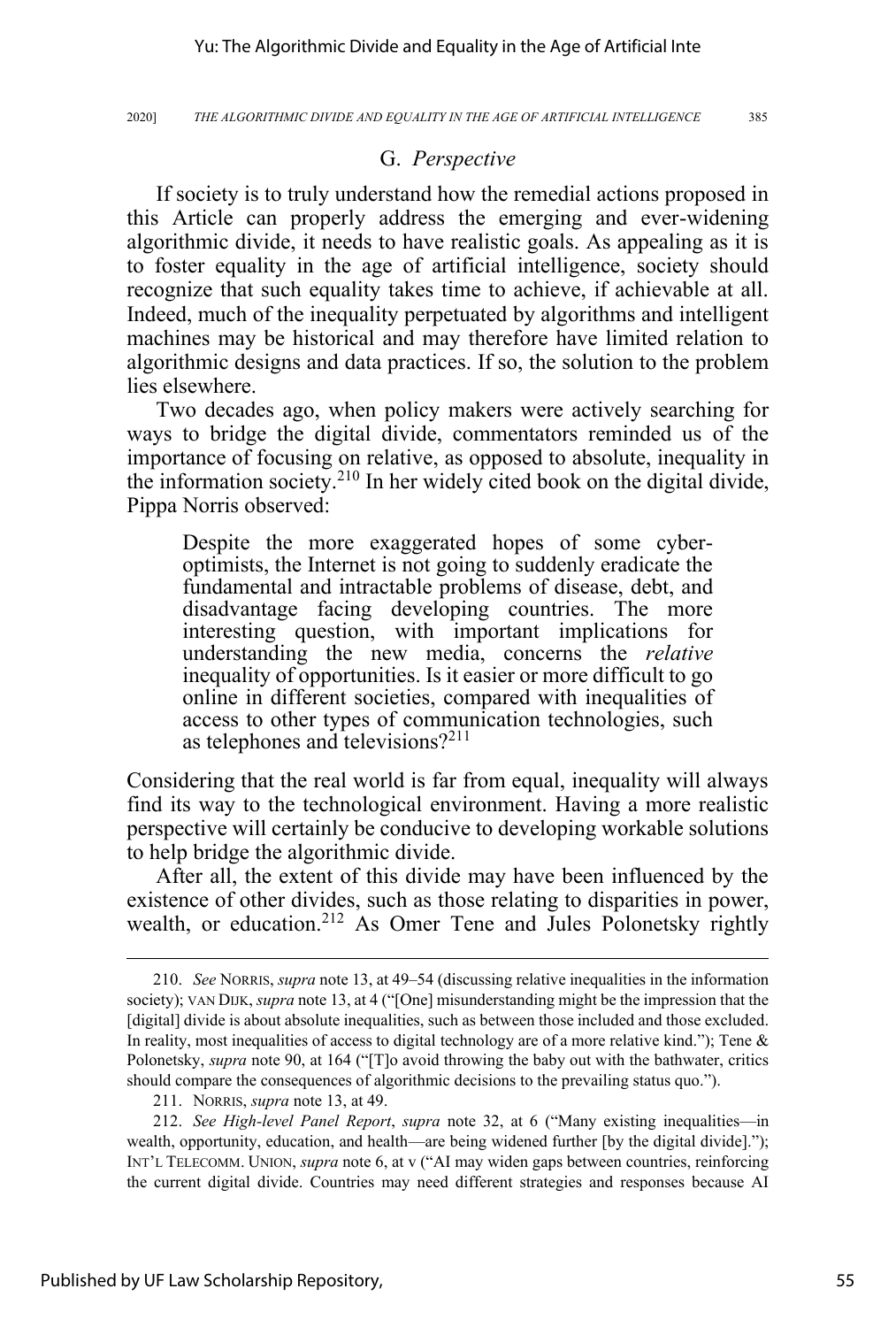observed, "In many cases, criticisms of algorithmic decisions in fact reflect broader concerns about a digital divide or even a general condemnation of an unequal society."213 One of the authors' illustrations concerns the Boston-based Street Bump app, which uses Global Positioning System coordinates and motion-sensing capabilities in smartphones to automatically report potholes to municipal authorities.<sup>214</sup> While innovative and socially beneficial, that app has been criticized for reporting more potholes in wealthy neighborhoods than poorer areas, due in large part to the higher concentration of smartphone usage in the reported neighborhoods.<sup>215</sup> Anticipating these and other similar complications, well-meaning governmental authorities frequently struggle with the difficult dilemma concerning whether to introduce new technological solutions that would address urban problems but at the

- 213. Tene & Polonetsky, *supra* note 90, at 137.
- 214. As the authors described:

In 2013, Boston adopted an innovative solution to combat the common municipal problem of road potholes. The city introduced "Street Bump," an app using the motion-sensing capabilities of smartphones to automatically report information to [the] municipal government about the condition of the streets users drive on. When a user's car hit a pothole, their phone recorded the shock and sent it to a data hub, which combined the information from many other phones to pinpoint problem areas on streets to be repaired.

*Id.* at 158.

215. As the authors explained:

Despite being presented as evidence for the risks of algorithmic decisionmaking, the Boston Street Bump app had little to do with data-driven discrimination. If the app were programmed to apportion greater weight to reports coming from wealthier neighborhoods than poorer ones, for example, critics could rightly blame it for class-based discrimination. But that was not the case with Street Bump, which simply created a seamless way to report and help fix a common urban flaw. In this case, where a higher density of smartphone users in wealthier neighborhoods created the concentration of reports, critics were not really faulting the app but rather the city's socio-economic fabric. Like many large American cities, Boston has racial, ethnic, and socio-economic fault lines, which transcend ownership and use of smartphones and apps.

*Id.* at 159.

adoption levels vary." (footnote omitted)); VAN DIJK, *supra* note 13, at 6 ("[Digital d]ivides *are* byproducts of old inequalities, digital technology *is* intensifying inequalities, and new inequalities *are* appearing."); *see also* Kate Crawford & Ryan Calo, *There Is a Blind Spot in AI Research*, NATURE (Oct. 13, 2016), https://www.nature.com/news/there-is-a-blind-spot-in-ai-research-1.20805 [https://perma.cc/MGQ4-H2MQ] ("[I]n some current contexts, the downsides of AI systems disproportionately affect groups that are already disadvantaged by factors such as race, gender and socio-economic background."). The converse is also true: bridging the digital divide could help cabin or reduce other divides. *See* Yu, *supra* note 7, at 35 ("[S]olutions to the digital divide and other, more traditional divides can work together to reinforce each other.").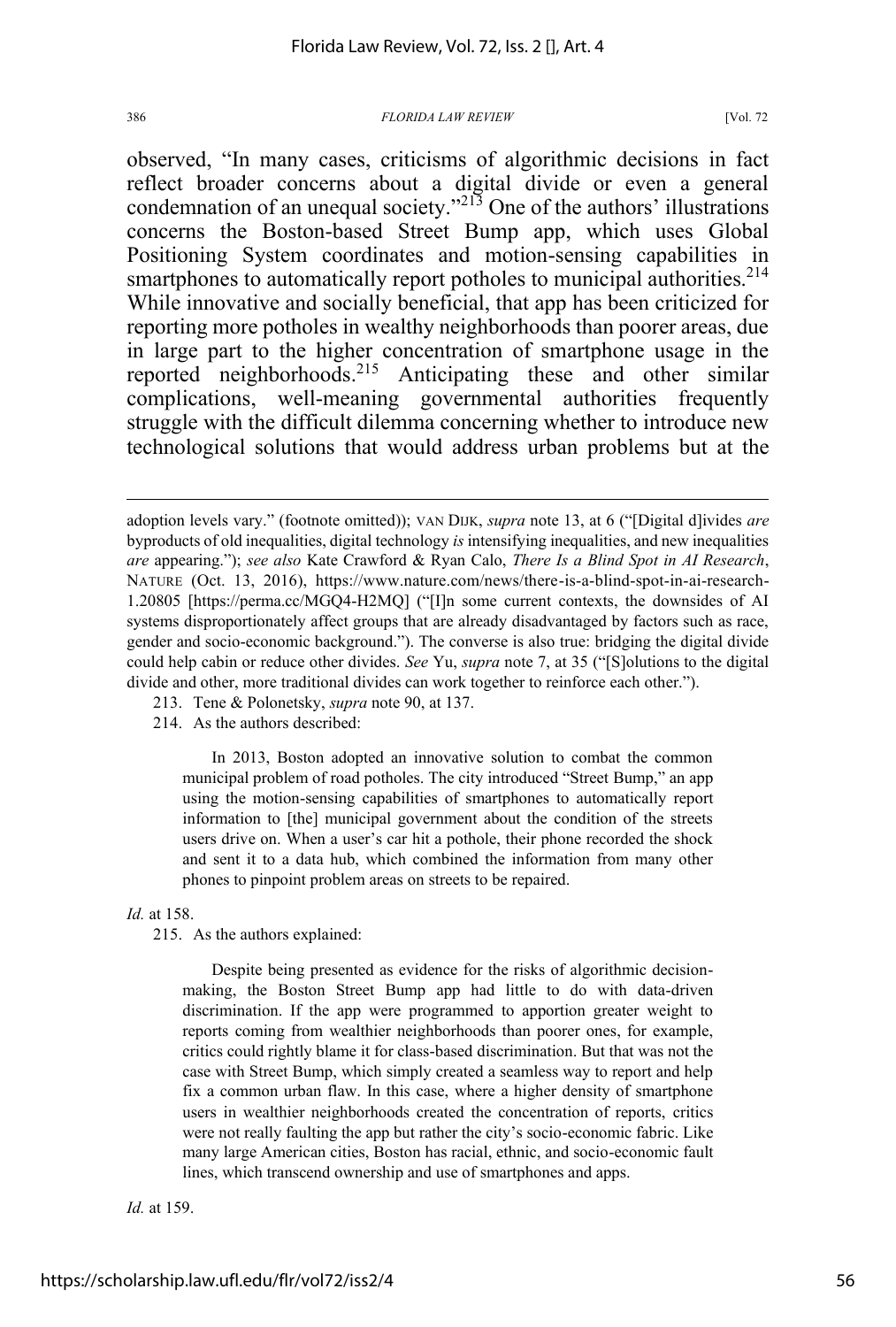same time perpetuate existing inequities. Reflecting on this dilemma, the authors asked:

Should cities avoid deploying new apps just because they help part, but not all, of their population? And against which backdrop should municipal leaders assess Street Bump's disparate impact? Perhaps the previous pothole reporting system—mailing complaints through the post or calling them in on the phone—was unbalanced as well? More generally, in an unequal society, every time an institution acts to improve a system, improving life for some citizens, it can be criticized for increasing—or at least not diminishing—existing disparities with persons who are worse off. Does that imply that until all disparities are purged urban systems should not improve?<sup>216</sup>

These questions are important, because the overarching goal of efforts to bridge the algorithmic divide is not to close the divide—an arguably impossible feat—but to expand access to machine learning and artificial intelligence to those who would otherwise be disenfranchised.<sup>217</sup>

Finally, as rhetorically attractive as the term "algorithmic divide" may have been, one should recall the fact that emphasizing a binary divide often blurs the distinction between the different levels of algorithmic inclusion based on age, gender, ethnicity, income, education, geography, and many other variables. To some extent, the term "algorithmic divide" faces the same problem as the term "digital divide," which implies "a bipolar societal split."<sup>218</sup> As Mark Warschauer observed with respect to the latter:

[T]here is not a binary division between information haves and have-nots, but rather a gradation based on different degrees of access to information technology. Compare, for example, a professor at UCLA with a high-speed connection in her office, a student in Seoul who occasionally uses a cyber cafè, and a rural activist in Indonesia who has no computer or phone line but whose colleagues in the nongovernmental organization . . . with whom she is

<sup>216.</sup> *Id.*

<sup>217.</sup> *Cf.* WARSCHAUER, *supra* note 18, at 211 ("The overall policy challenge is not to overcome a digital divide but rather to expand access to and use of ICT for promoting social inclusion.").

<sup>218.</sup> *Id.* at 6; *see also* RAGNEDDA, *supra* note 18, at 55 ("[T]he digital divide indicates not a gap in terms of a binary division, but rather a continuum based on different degrees of possession and level of use of technologies of information."); VAN DIJK, *supra* note 16, at 3 ("If any delineation is required, a tripartite society might be a better definition than a two-tiered one. At one extreme we perceive an information elite and at the other the digitally illiterate or the fully excluded. In between are the majority of the population, having access in one way or another and using digital technology to a certain extent." (citation omitted)).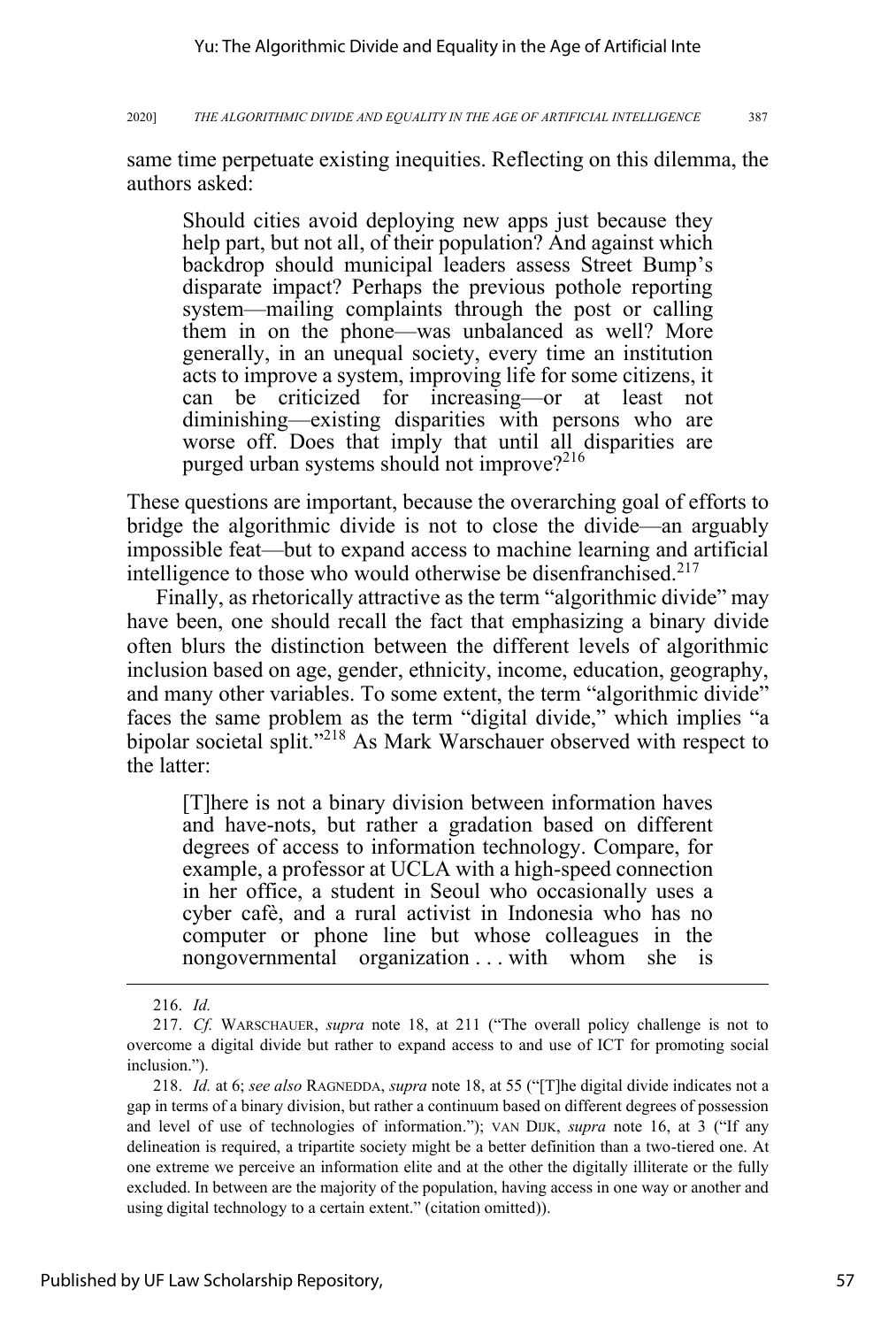working download and print out information for her. This example illustrates just three degrees of possible access a person can have to online material.<sup>219</sup>

Likewise, Henry Jenkins declared: "The rhetoric of the digital divide holds open this division between civilized tool-users and uncivilized nonusers. As well-meaning as it is as a policy initiative, it can be marginalizing and patronizing in its own terms."<sup>220</sup>

To make things even more complicated, an individual can be on one side of the digital divide based on select categories but on the other side based on other categories. As Jan van Dijk observed:

Take, for instance, a relatively poor, young, single, female, Jamaican teacher living in the United Kingdom. Her inclusion in the categories of educational workers, young people, and inhabitants of a developed country would put her on the "right" side of the digital divide . . . . However, being a female with relatively low income, perhaps living alone without a partner or children to share a computer or Internet connection, and being part of an ethnic minority means that she would most likely be on the "wrong" side of the divide.<sup>221</sup>

In sum, society needs to keep its perspective in check when developing solutions to bridge the algorithmic divide. Like the digital divide, the algorithmic divide has many dimensions and covers many different areas. Neither an emphasis on absolute equality nor a focus on the binary split will help society develop the laws, policies, and institutional mechanisms needed to address such a critical challenge in the age of artificial intelligence.

### **CONCLUSION**

The emerging and ever-widening algorithmic divide has threatened to take away the many political, economic, social, cultural, educational, and career opportunities that machine learning and artificial intelligence have provided to a large segment of the population—whether national or global. While this divide is only at the emerging stage, it is quickly widening,<sup>222</sup> just like how the digital divide started two decades ago with

<sup>219.</sup> WARSCHAUER, *supra* note 18, at 6–7.

<sup>220.</sup> Jeffrey R. Young, *Does "Digital Divide" Rhetoric Do More Harm than Good?*, CHRON. HIGHER EDUC. (Nov. 9, 2001), https://www.chronicle.com/article/Does-Digital-Divide-Rhetoric/ 3058 [https://perma.cc/9X67-ZCQ9], *cited in* WARSCHAUER, *supra* note 18, at 7.

<sup>221.</sup> VAN DIJK, *supra* note 13, at 13.

<sup>222.</sup> To make tracking the algorithmic divide more difficult, algorithms evolve over time. *See* Kitchin, *supra* note 174, at 16 ("What constitutes an algorithm has changed over time and